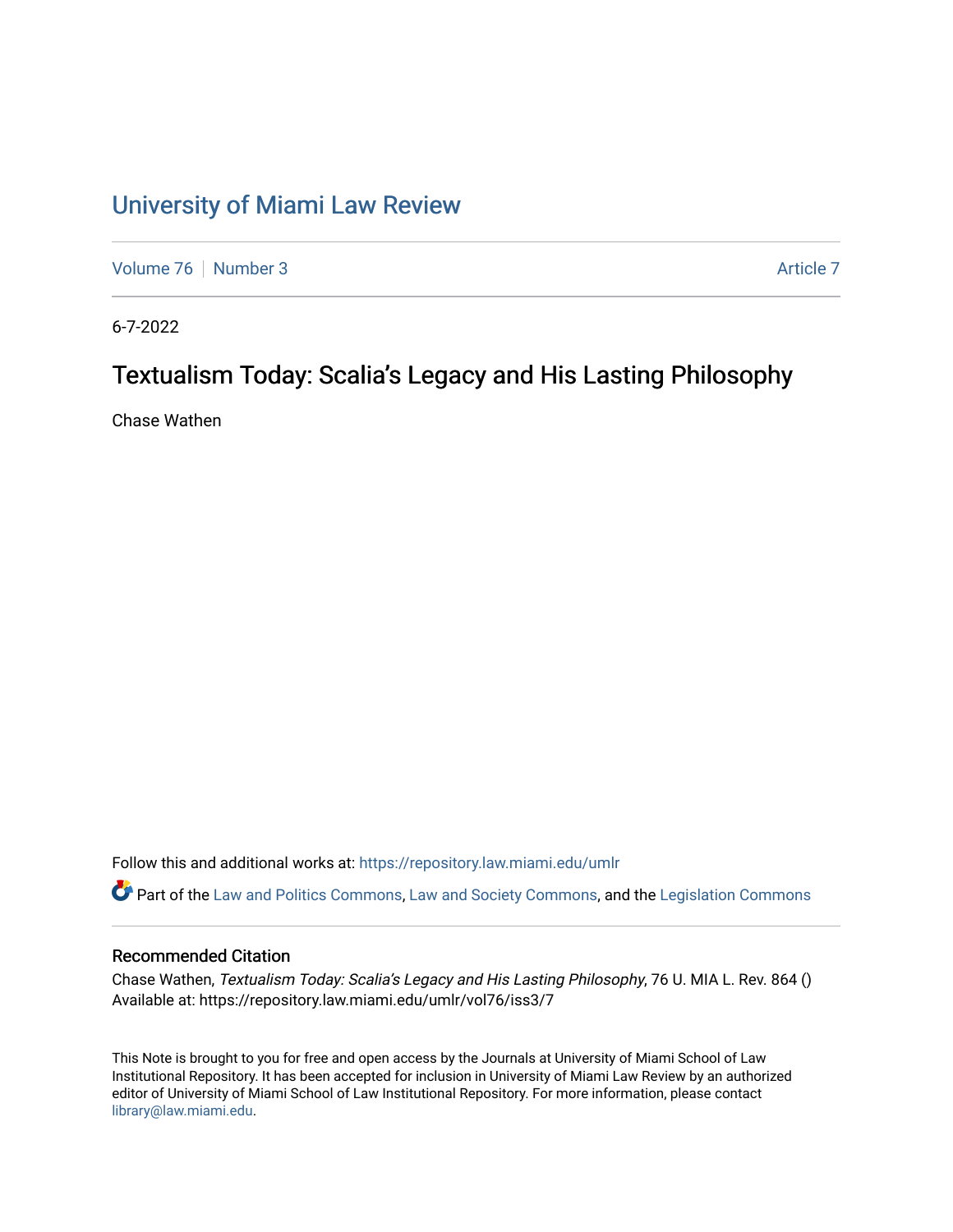# **Textualism Today: Scalia's Legacy and His Lasting Philosophy**

CHASE WATHEN[\\*](#page-1-0)

*Appointed to the Supreme Court in 1986 by President Reagan, Justice Antonin Scalia redefined the philosophy of textualism. Although methods like the plain meaning rule had been around for over a century, the textualist philosophy of today was not mainstream. While Scalia's textualism is thought to be a conservative philosophy, Scalia consistently maintained that it was judicial restraint rather than conservatism at the heart of his method. The key tenant of Scalia's new textualism was an outright rejection of legislative history, which he often brought up in opinions only to mock and dismiss as irrelevant. Starting with the hypothesis that Scalia's textualism is alive and well, being used more frequently since his passing than the four years prior, this Article seeks to measure the lasting impact of his philosophy in the federal appellate courts. In particular, this paper measures how often courts of appeals cited to legislative history in the years before Scalia's passing and how often they have in the years since. The Article also seeks to measure the correlation between textualism and the political right-wing by sorting citations to legislative history by appointing President over the past three years. The tested hypothesis is that Bush and Clinton appointees are likely to be more moderate, citing legislative history more frequently than Trump and* 

<span id="page-1-0"></span><sup>\*</sup> I would like to thank my wonderful mother who has always believed in me and whose countless sacrifices throughout my childhood made this possible. I would also like to thank my father who taught me discipline, determination, and instilled in me an appreciation for excellence.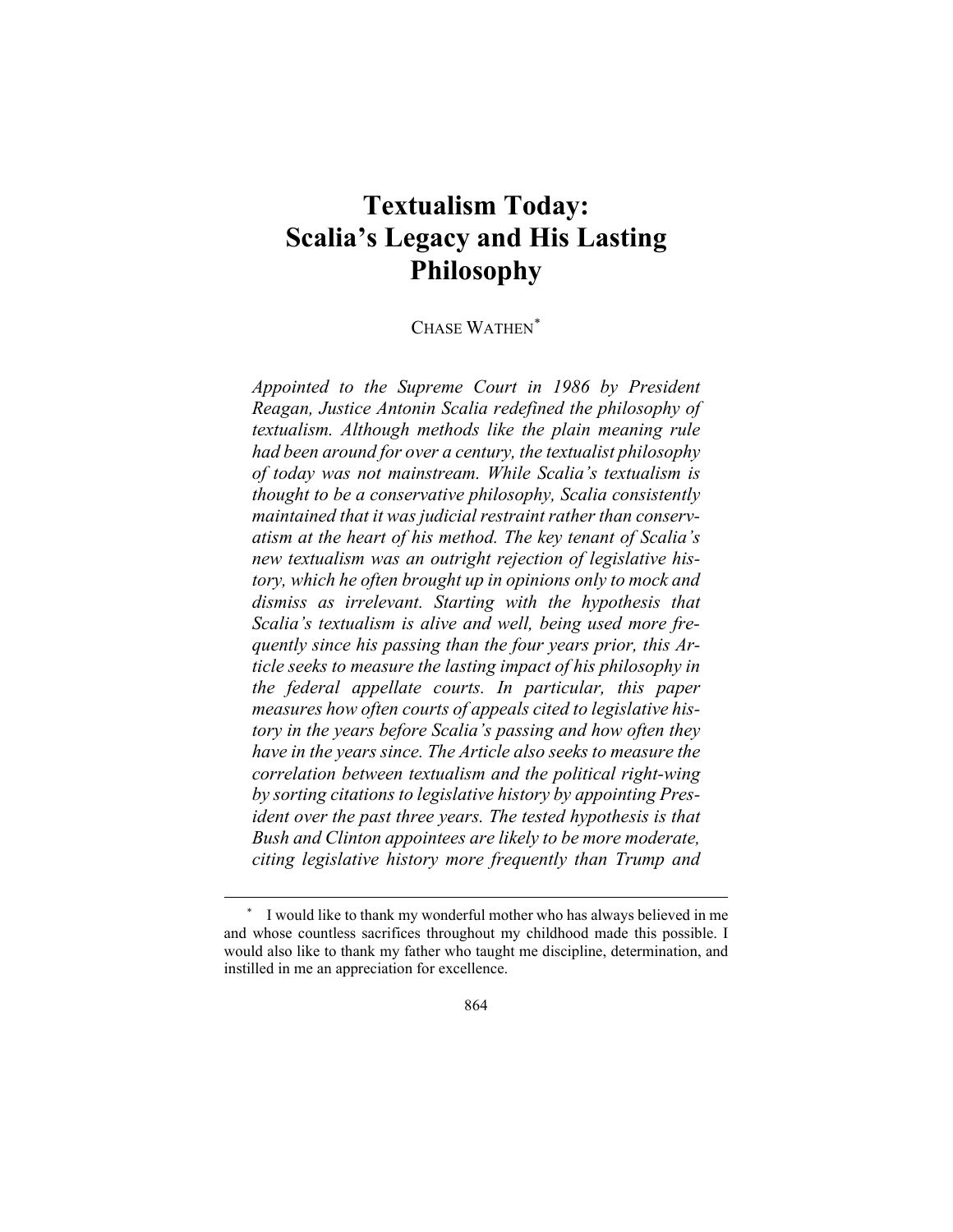#### 2022] *TEXTUALISM TODAY* 865

*Reagan appointees, but far less frequently than Obama appointees. Using a dataset that includes all published federal appellate court opinions between June 1, 2011, and November 30, 2020, for the first hypothesis the data revealed that Scalia's new textualism is being used more frequently in the period after his death than in the period before. Of the thirteen federal circuits, eleven made fewer citations in the period after Scalia's passing. For the second hypothesis, counting all published federal appellate opinions between December 1, 2017, and November 30, 2020, the data show that judges appointed by Republican presidents are far less likely to cite legislative history than Democrat appointees. As expected, judges appointed by President Trump were the least likely to cite to legislative history, but appointees of President Clinton and not President Obama were the most likely to cite to legislative history. Even if textualism may not reliably produce conservative outcomes, it does seem as though the conventional wisdom associating textualism with the Republican party is well-founded.*

| HISTORY AND CONTROVERSY OF THE NEW TEXTUALISM870          |  |
|-----------------------------------------------------------|--|
|                                                           |  |
| B. Textualism and the Conservative Movement 878           |  |
|                                                           |  |
|                                                           |  |
| B. The Variance of Textualism by Appointing President 889 |  |
|                                                           |  |
|                                                           |  |
|                                                           |  |
|                                                           |  |
|                                                           |  |
|                                                           |  |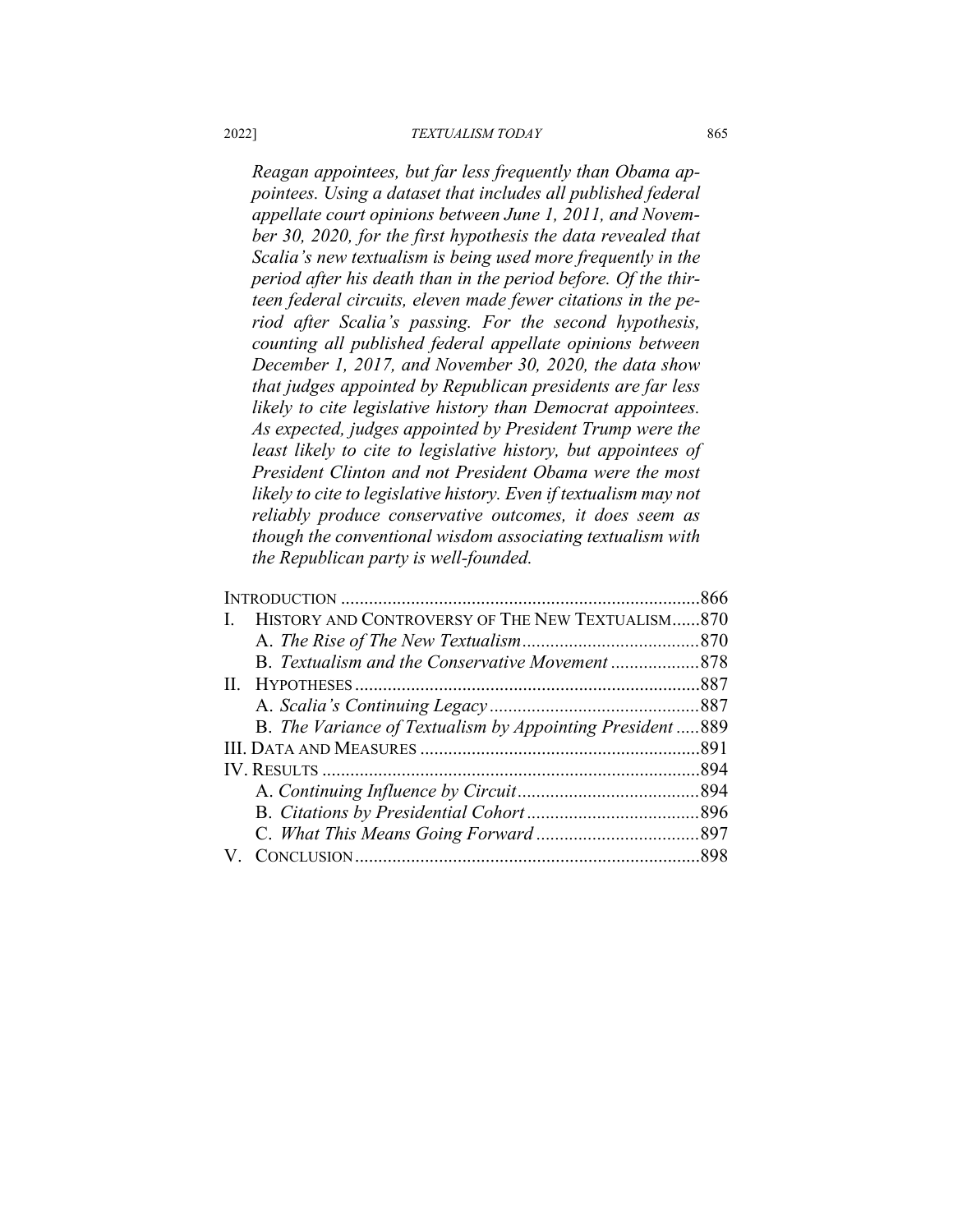#### **INTRODUCTION**

*Textualism means you are governed by the text. That is the only thing that is relevant to your decision, not whether the outcome is desirable, not whether legislative history says this or that. But the text of the statute.*

— Antonin Scalia<sup>[1](#page-3-0)</sup>

There is little argument that the use of legislative history is a controversial topic in the field of statutory interpretation.<sup>[2](#page-3-1)</sup> The battle between the plain meaning rule versus a more intentionalist ap-proach had gone on for decades,<sup>[3](#page-3-2)</sup> but was set on fire during the 1980's. With the appointment of then Judge Antonin Scalia to the Supreme Court, it became clear that this battle would not end any-time soon.<sup>[4](#page-3-3)</sup>

Scalia brought to the Court what some have called "the new textualism," its defining feature being the total rejection of legislative history as "irrelevant."<sup>[5](#page-3-4)</sup> The methodology gained momentum throughout the 1980's as Reagan appointees began to fill the benches.<sup>[6](#page-3-5)</sup> By the late 1980's, the Supreme Court became much warmer to the idea of rejecting legislative history wholesale, due in no small part to Scalia.<sup>[7](#page-3-6)</sup> His influence has been so strong that even a more liberal Justice like Elena Kagan recently said, "I think we're all textualists now in a way that just was not remotely true when

<span id="page-3-0"></span><sup>1</sup> Fox News Sunday, *Supreme Court Justice Scalia Sits Down with Chris Wallace*, FOX NEWS, at 1:07 (July 29, 2012), https://video.foxnews.com/v/ 1760716797001#sp=show-clips.

<span id="page-3-1"></span><sup>2</sup> *See* Stuart Minor Benjamin & Kristen M. Renberg, *The Paradoxical Impact of Scalia's Campaign against Legislative History*, 105 CORNELL L. REV., 1023, 1026 (2020).

<span id="page-3-3"></span><span id="page-3-2"></span><sup>3</sup> William J. Eskridge, Jr., *The New Textualism*, 37 UCLA L. REV. 621, 623 (1989–90).

<sup>4</sup> *See id.* at 623–24, 641.

<sup>5</sup> *See id* at 623*.*

<span id="page-3-6"></span><span id="page-3-5"></span><span id="page-3-4"></span><sup>6</sup> *See* Benjamin & Renberg, *supra* note 2, at 1028 (where the authors use the Reagan era as a turning point in measuring the influence of textualism).

<sup>7</sup> Eskridge, *supra* note 3, at 625.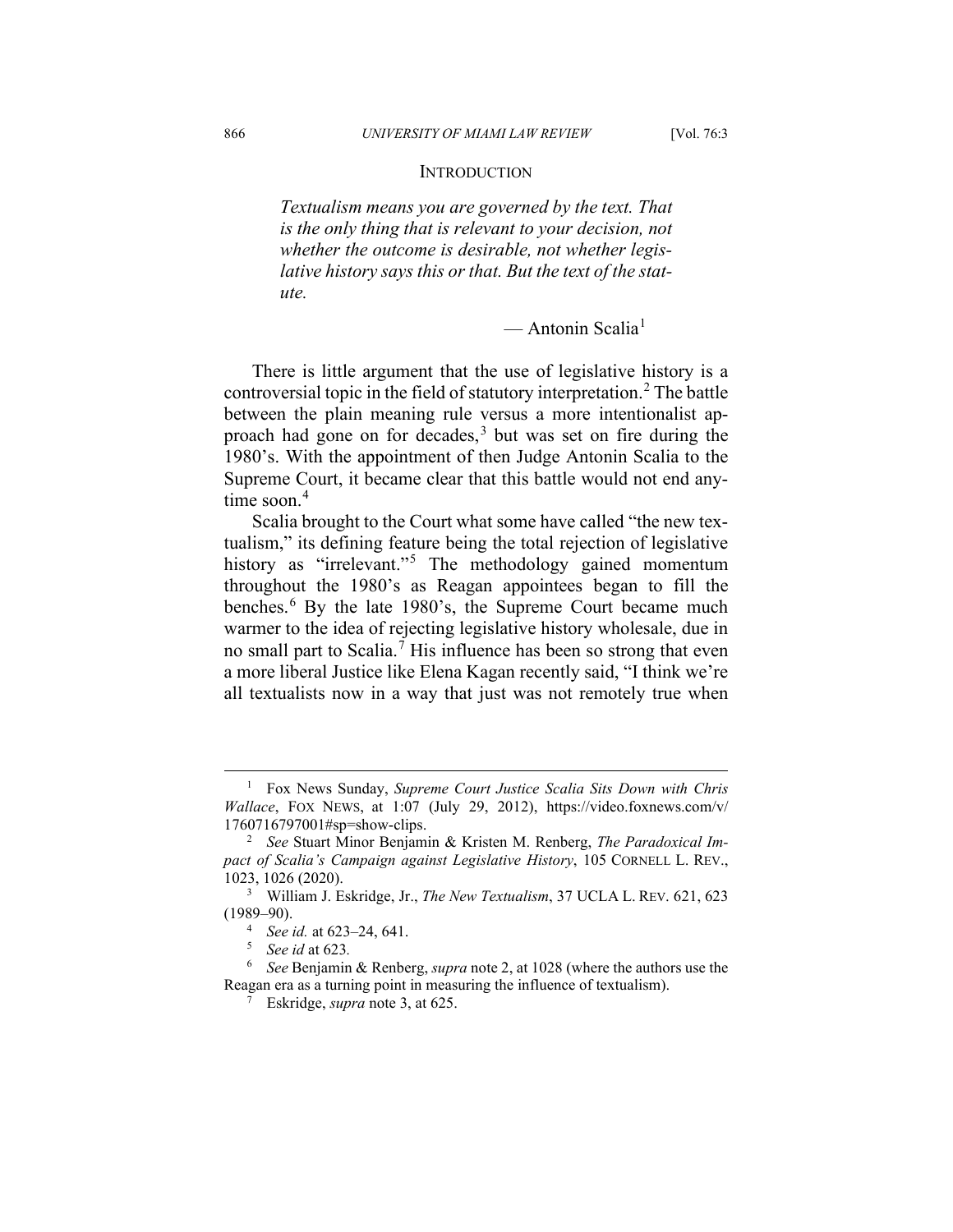Justice Scalia joined the bench."[8](#page-4-0) Today, virtually all judges, regardless of their own approach to statutory interpretation, at least start with the text, even if they do not end with it. $9$ 

Although the Supreme Court had applied some version of the plain meaning rule for over a century,  $10$  prior to the rise of Scalia, conflicts between the plain meaning of the text and surrounding con-text were resolved by consulting the statute's legislative history.<sup>[11](#page-4-3)</sup> To put it mildly, Justice Scalia was no fan of this approach. Although likely drawing initial inspiration from the plain meaning rule, the "new textualism" of Scalia was far more constrained.<sup>[12](#page-4-4)</sup> He was not shy, even in his early years on the Court, to write controversial opinions in adherence to his textualist philosophy.[13](#page-4-5) In just his second year on the Court, he wrote a contentious concurrence in *Immigration and Naturalization Service v. Cardoza-Fonseca* where he agreed with the Court's conclusion, but rejected all reliance on legislative history, making clear that he would not attempt to discern the intent of the legislature.<sup>[14](#page-4-6)</sup>

Today, a war once fought primarily in judicial opinions and law review articles is now being waged in the pages of the *New York Times* and *Wall Street Journal*, [15](#page-4-7) and each Senate confirmation hearing for Supreme Court nominees seemingly grows more hostile than

<span id="page-4-0"></span><sup>8</sup> Harv. L. Today, *The 2015 Scalia Lecture: A Dialogue with Justice Elena Kagan on the Reading of Statutes*, YOUTUBE, at 7:58 (Nov. 17, 2015), https:// www.youtube.com/watch?v=dpEtszFT0Tg&feature=emb\_logo [hereinafter Scalia Lecture].

<sup>9</sup> *Id.*

<span id="page-4-2"></span><span id="page-4-1"></span><sup>10</sup> *See* William S. Blatt, *The History of Statutory Interpretation: A Study in Form and Substance*, 6 CARDOZO L. REV. 799, 812 (1985).

<sup>11</sup> Eskridge, *supra* note 3, at 621.

<span id="page-4-4"></span><span id="page-4-3"></span><sup>12</sup> WILLIAM N. ESKRIDGE, JR. ET AL., CASES AND MATERIALS ON LEGISLATION AND REGULATION 499 (6th ed. 2020).

<span id="page-4-5"></span><sup>13</sup> *See*, *e.g.*, Immigration and Naturalization Service v. Cardoza-Fonseca, 480 U.S. 421 (1987) (Scalia, J., concurring).

*Id.* at 452–53.

<span id="page-4-7"></span><span id="page-4-6"></span><sup>15</sup> Emily Bazelon, *How Will Trump's Supreme Court Remake America?*, N.Y. TIMES (Feb. 27, 2020), https://www.nytimes.com/2020/02/27/magazine/how-will-trumps-supreme-court-remake-america.html; Editorial, *The Supreme Court's Textualism Test*, WALL ST. J. (Nov. 21, 2019, 7:21 PM), https://www.wsj.com/articles/the-supreme-courts-textualism-test-11574382080.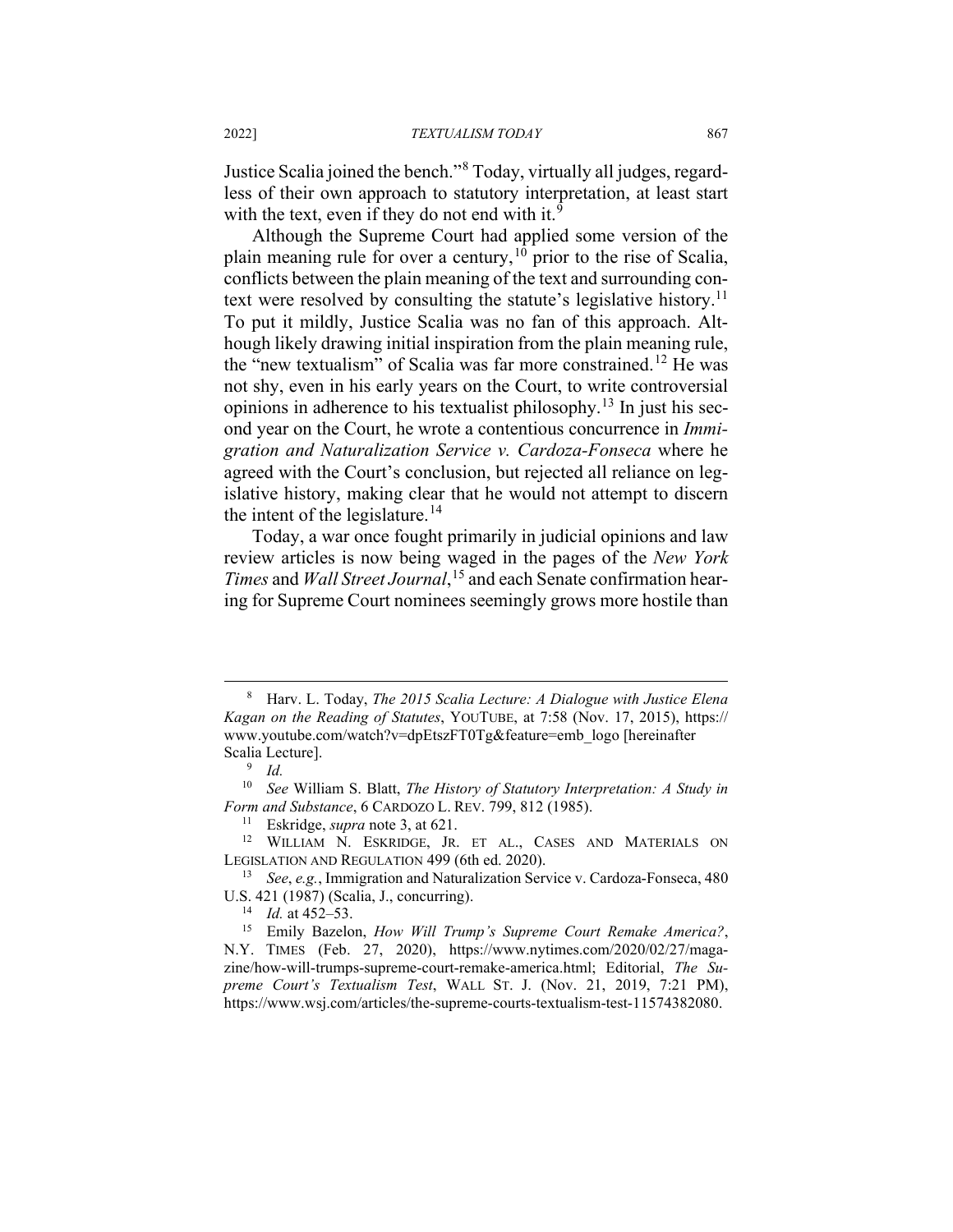the last.[16](#page-5-0) While Scalia presented textualism as a politically neutral philosophy rooted in judicial restraint,<sup>[17](#page-5-1)</sup> others have dedicated entire law review articles to its inherent immorality.<sup>[18](#page-5-2)</sup> Textualism is widely regarded as a politically conservative approach to statutory interpretation.<sup>[19](#page-5-3)</sup> Perhaps this is because textualism inherently narrows statutes in a way that other approaches do not, resulting in less government involvement.[20](#page-5-4) Some contend that textualism's association with the conservative movement is due in part to historical happenstance.<sup>[21](#page-5-5)</sup> As a reaction to the Warren and Burger courts issuing many intentionalist and purposivist decisions, which yielded results conservatives disliked, conservatives turned to textualism as a cure.[22](#page-5-6) Whatever its true origins, there is virtually no debate that the textualist methodology is very closely tied to political conservativism—liberals regularly denounce it while Republican politicians pay lip-service to its virtues.  $2^3$ 

This Article seeks to measure just how close the ties between conservatism and textualism really are, and whether Scalia's influence has waned more than four years since his passing in  $2016<sup>24</sup>$  $2016<sup>24</sup>$  $2016<sup>24</sup>$ Two hypotheses are tested: (1) whether federal appellate courts, broken down by circuit, are more or less likely to cite legislative history in the period since Scalia's death than in the period preceding it; and (2) whether willingness to cite legislative history varies by

<span id="page-5-0"></span><sup>16</sup> Amelia Thomson-DeVeaux, *Why The Supreme Court's Reputation is at Stake*, FIVETHIRTYEIGHT (OCT. 12, 2020), https://fivethirtyeight.com/features/why-the-supreme-courts-reputation-is-at-stake/.

<span id="page-5-1"></span><sup>17</sup> ANTONIN SCALIA & BRYAN A. GARNER, READING LAW: THE INTERPRETATION OF LEGAL TEXTS 16–17 (2012).

<span id="page-5-2"></span><sup>18</sup> *See generally* Andrei Marmor, *The Immorality of Textualism*, 38 LOY. L.A. L. REV. 2063 (2005).

<span id="page-5-3"></span><sup>19</sup> *See* Frank H. Easterbrook, *Judicial Discretion in Statutory Interpretation*, 57 OKLA. L. REV. 1, 18–19 (2004).

<sup>20</sup> Benjamin & Renberg, *supra* note 2, at 1044.

<span id="page-5-5"></span><span id="page-5-4"></span><sup>21</sup> *See* Margaret H. Lemos, *The Politics of Statutory Interpretation*, 89 NOTRE DAME L. REV. 849, 850 (2013).

 $\frac{22}{23}$  *Id.* 

<span id="page-5-7"></span><span id="page-5-6"></span><sup>23</sup> *See generally* Marmor, *supra* note 18; *See* Emily Czachor, *Ted Cruz Spars with Pete Buttigieg Over Meaning of Constitutional Originalism*, NEWSWEEK (Oct. 20, 2020), https://www.newsweek.com/ted-cruz-spars-pete-buttigieg-overmeaning-constitutional-originalism-1540617.

<span id="page-5-8"></span><sup>&</sup>lt;sup>24</sup> Antonin Scalia, OYEZ, https://www.oyez.org/justices/antonin\_scalia (last visited Feb. 4, 2021).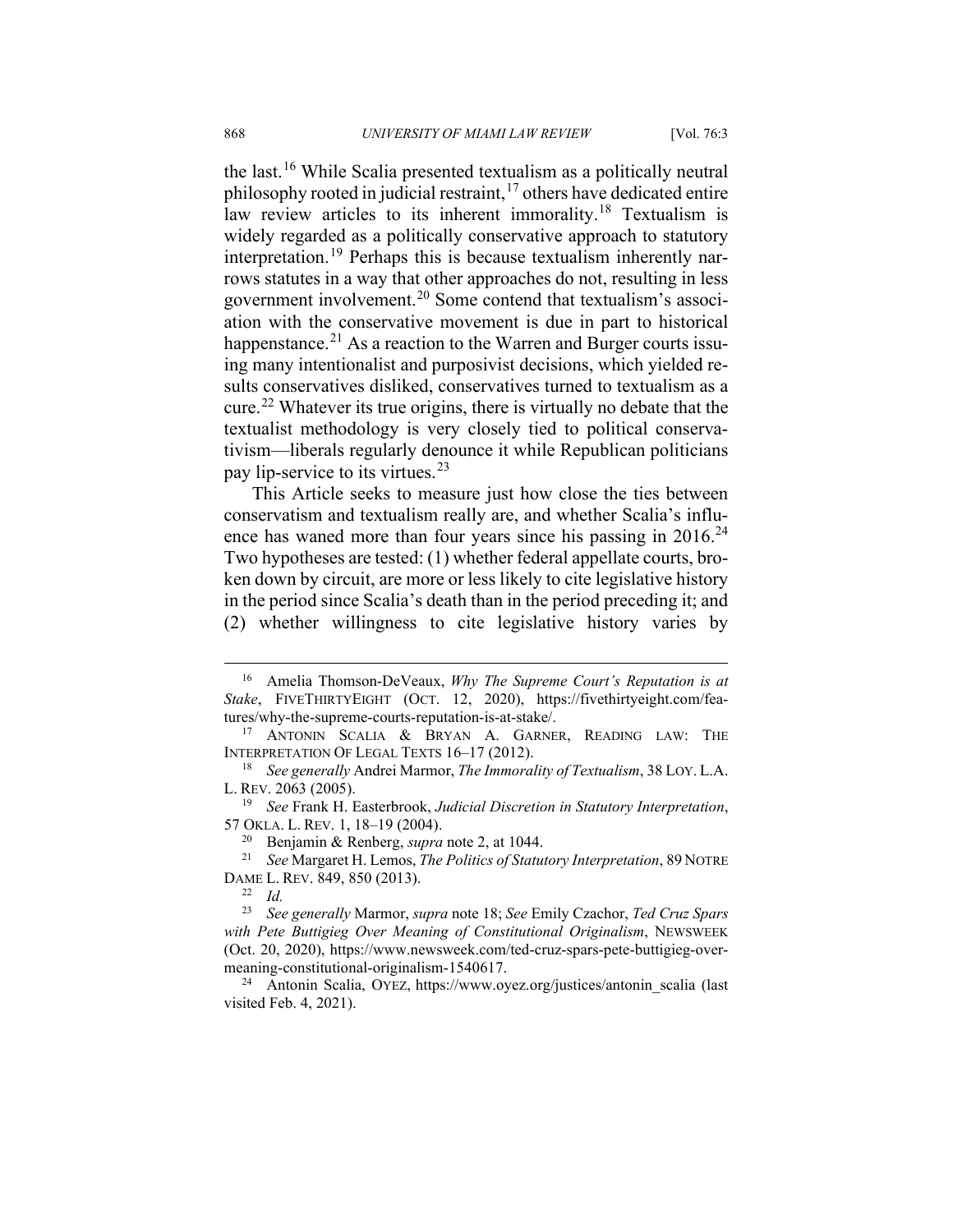appointing President. To measure the first hypothesis, the number of citations to legislative history in all published federal appellate court opinions between June 2011 and February 2016 were recorded and then compared to the frequency of citations between March 2016 and November  $2020$ <sup>[25](#page-6-0)</sup> A much higher number of citations to legislative history in the second period will indicate that Scalia's influence is already fading while a similar or lower number than the first period will indicate a strong and continuing legacy. To test textualism's conservative reputation, the frequency of citations to legislative history will be used as a measure, but because citations are measured by appointing President, the period between December 2017 and November 2020 will be used to account for more recent appointees of former President Trump. The expectation is that Republican appointees as a whole will cite less frequently than their Democrat counterparts.<sup>[26](#page-6-1)</sup>

For the first hypothesis, the data revealed that Scalia's disdain for legislative history is still influential in the thirteen Courts of Appeals, with all but two circuits citing less frequently in the four years since his passing.<sup>[27](#page-6-2)</sup> For the second hypothesis, the data showed a clear ideological skew.[28](#page-6-3) Republican appointees cite legislative his-tory far less frequently than Democrat appointees.<sup>[29](#page-6-4)</sup> Trump appointees were the least likely to cite to legislative history; in fact, they cited three times fewer than Clinton appointees, who cited most often $.30$  $.30$ 

Part I of this article gives an overview of the history of textualism, walks through its evolution, and discusses why textualism has such close ties to the conservative movement. Part II lays out the hypotheses being tested and offers support for their validity. Part III outlines the data and measures used to test those hypotheses. Part IV presents the results of the study and their implications for the future.

Scalia's influence is most strong with Trump appointees, and given that those judges are the most recent appointees as well as the

 $25$  Each period being four years and nine months.

<span id="page-6-4"></span><span id="page-6-3"></span><span id="page-6-2"></span><span id="page-6-1"></span><span id="page-6-0"></span><sup>26</sup> *See* John Green, *The Ideology of Trump's Judges*, DEMAND JUSTICE (Jan. 2019), https://demandjustice.org/reports/ideology-of-trump-judges/ (where a study measured the ideology of judicial appointments by President).

<sup>27</sup> *See infra* Part V.

<sup>28</sup> *See infra* Part V.

<span id="page-6-5"></span><sup>29</sup> *See infra* Part V*.*

<sup>30</sup> *See infra* Part V.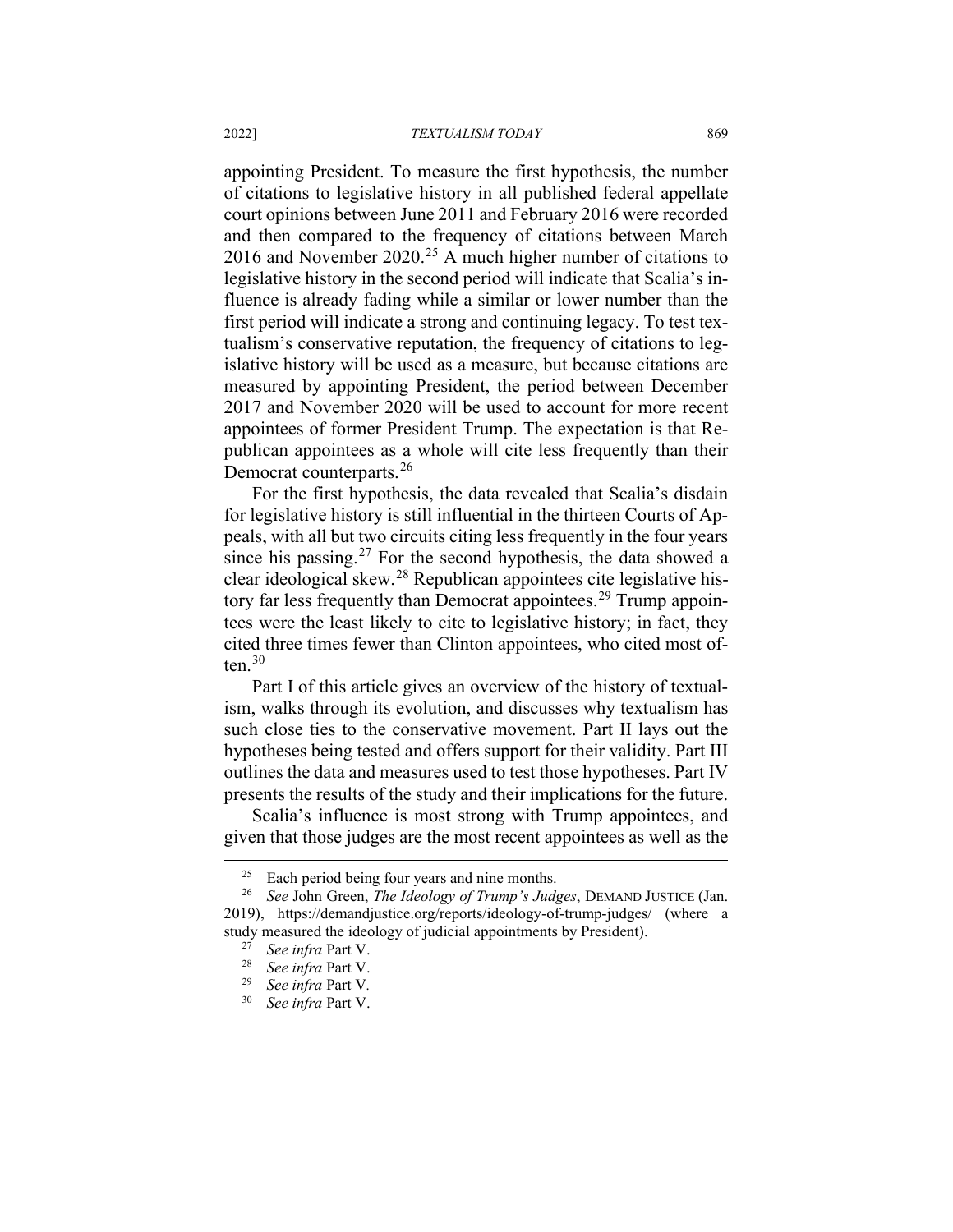youngest in age, it seems unlikely that textualism will fade anytime soon. There is an obvious ideological component to textualism, however, Obama appointees were less likely to cite to legislative history than Clinton appointees even though President Obama is seen as further left politically than President Clinton.<sup>[31](#page-7-0)</sup> This suggests that Scalia has had an impact that crosses political lines and that maybe, regardless of party, "we're all textualists now."[32](#page-7-1)

## I. HISTORY AND CONTROVERSY OF THE NEW TEXTUALISM

#### A. *The Rise of The New Textualism*

Traditionally, the Supreme Court attempted to interpret statutes in such a way that would give them an effect that was consistent with the original intent or purpose of the enacting Congress.<sup>[33](#page-7-2)</sup> In pursuit of this goal, the Court would regularly consult the legislative record to try and discern just what Congress's intent was.[34](#page-7-3) Although the statutory text was important as evidence of intent, it was not dispositive.[35](#page-7-4) Legislative history was almost always consulted to either affirm or rebut the plain meaning;<sup>[36](#page-7-5)</sup> the end result being that the text itself was often defeated by legislative history that came into conflict with its ordinary meaning.[37](#page-7-6)

The best illustration of this "soft plain meaning rule" comes from *Church of the Holy Trinity v. United States*. [38](#page-7-7) In this case, the plain language of the statute clearly banned the importation of alien workers to come and work in the United States. $3\overline{9}$  Although there were exceptions to this prohibition, the statute did not exempt clergy

<span id="page-7-2"></span><span id="page-7-1"></span><span id="page-7-0"></span><sup>&</sup>lt;sup>31</sup> Peter Beinart, *Why America is Moving Left*, ATLANTIC (Feb. 2016), https://www.theatlantic.com/magazine/archive/2016/01/why-america-is-moving-left/419112/.

<sup>&</sup>lt;sup>32</sup> Scalia Lecture, *supra* note 8.<br><sup>33</sup> Eskridge, *supra* pote 3, at 62

<sup>&</sup>lt;sup>33</sup> Eskridge, *supra* note 3, at 626.

<sup>34</sup> *Id.*

<sup>35</sup> *See* Benjamin & Renberg, *supra* note 2, at 1028, 1032.

Eskridge, *supra* note 3, at 626.

<span id="page-7-8"></span><span id="page-7-7"></span><span id="page-7-6"></span><span id="page-7-5"></span><span id="page-7-4"></span><span id="page-7-3"></span><sup>37</sup> *See generally* Church of the Holy Trinity v. United States, 143 U.S. 457 (1892); United Steelworkers of America v. Weber, 443 U.S. 193 (1979).

<sup>38</sup> *See Holy Trinity*, 143 U.S. at 459.

<sup>39</sup> *Id* at 458.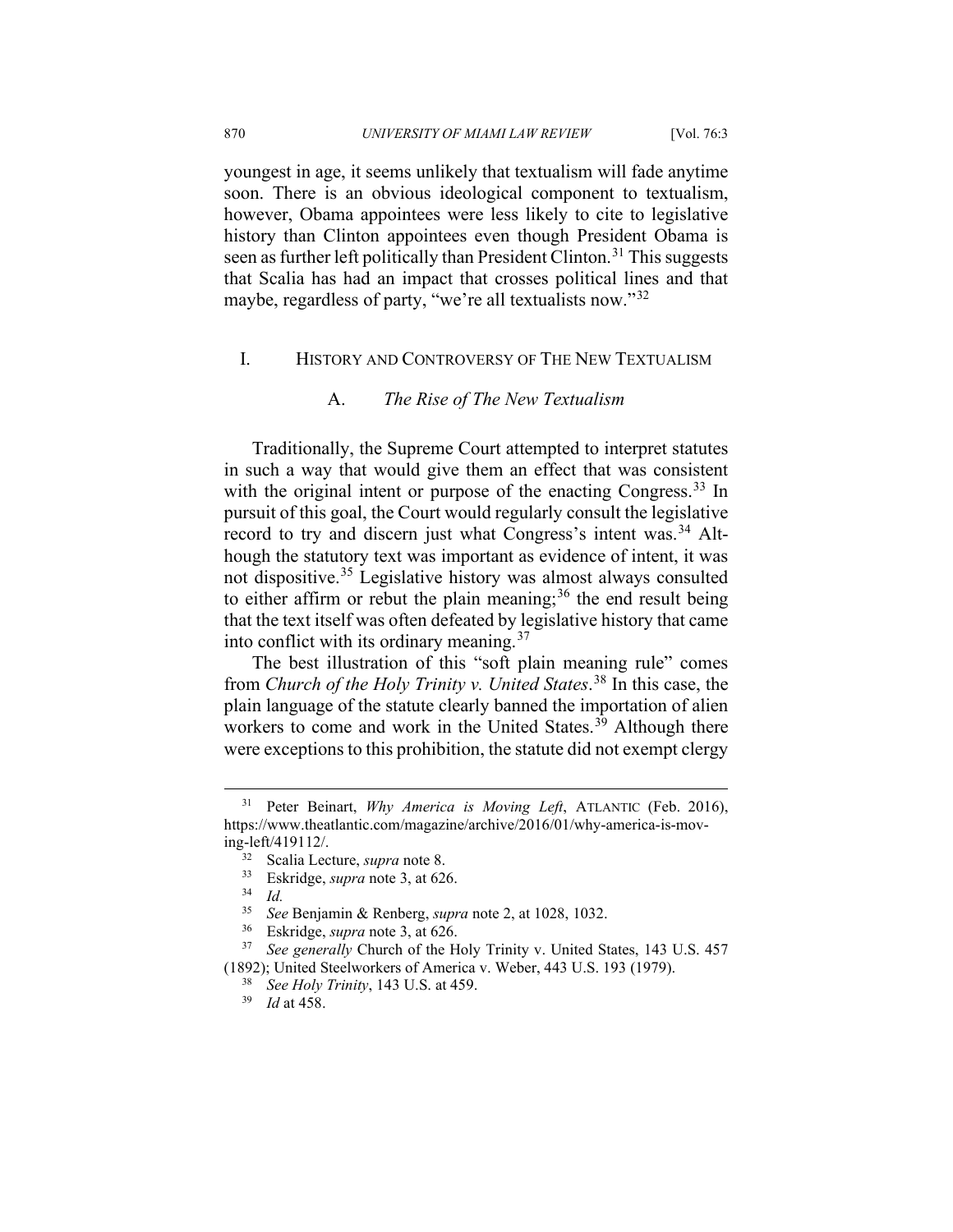members.<sup>[40](#page-8-0)</sup> When the church hired and paid for the transportation of an English clergyman to come work for it in the United States, the issue made it all the way up to the Supreme Court.<sup>[41](#page-8-1)</sup> The Court held that although clergy members fell "within the letter of the statute" the overall spirit of the statute mandated their exemption from the prohibition.<sup>[42](#page-8-2)</sup> For support, the Court relied heavily on a committee report that suggested the statute meant only to include manual labor.<sup>[43](#page-8-3)</sup> This approach grew in popularity over time and nearly 100 years later became the most common methodology used by the Su-preme Court in the early 1980's.<sup>[44](#page-8-4)</sup>

Another flavor of this methodology includes imaginative recon-struction.<sup>[45](#page-8-5)</sup> This approach seeks to gather as much information about the history of the statute as possible, including all forms of legislative history, and tries to imagine what the enacting congress would have thought about the issue in the given case.<sup>[46](#page-8-6)</sup> Sometimes, the Court even considers statements from individuals outside of the legislature, such as executive agencies and private lobbyist groups who often helped draft the legislation.<sup>[47](#page-8-7)</sup> Although it did give more weight to certain forms of legislative history,<sup>[48](#page-8-8)</sup> prior to the rise of the new textualism, the Court had no qualms about considering virtually anything in trying to figure out what the intent of the legislature was.[49](#page-8-9) In one case, the Court went as far to say that because the legislative history was unclear, it now had to turn to the text of the statute to ascertain the legislative intent.<sup>[50](#page-8-10)</sup> Even though the Court

<sup>45</sup> Eskridge, *supra* note 3, at 630.

<span id="page-8-7"></span><span id="page-8-6"></span><span id="page-8-5"></span><sup>47</sup> *Id.* at 632–33. Note that these theories are still used today, though less frequently. *Id.*

48 *See* O'Brien v. United States, 391 U.S. 367, 385 (1968).

<sup>49</sup> Eskridge, *supra* note 3, at 626.<br><sup>50</sup> Citizens to Preserve Overton P.

<span id="page-8-10"></span><span id="page-8-9"></span><span id="page-8-8"></span><sup>50</sup> Citizens to Preserve Overton Park v. Volpe, 401 U.S. 402, 412 n.29 (1971) ("The legislative history . . . is ambiguous . . . .Because of this ambiguity it is clear that we must look primarily to the statutes themselves to find the legislative intent.").

 $^{40}$  *See id.*<br> $^{41}$  *Id* 

 $\frac{41}{42}$  *Id.* 

<sup>42</sup> *See id.* at 459.

<sup>&</sup>lt;sup>43</sup> *See id.* at 464.

<span id="page-8-4"></span><span id="page-8-3"></span><span id="page-8-2"></span><span id="page-8-1"></span><span id="page-8-0"></span><sup>44</sup> Nicholas R. Parrillo, *Leviathan and Interpretive Revolution: The Administrative State, The Judiciary, and the Rise of Legislative History, 1890–1950*, 123 YALE L.J. 266, 269 (2013).

*Id.*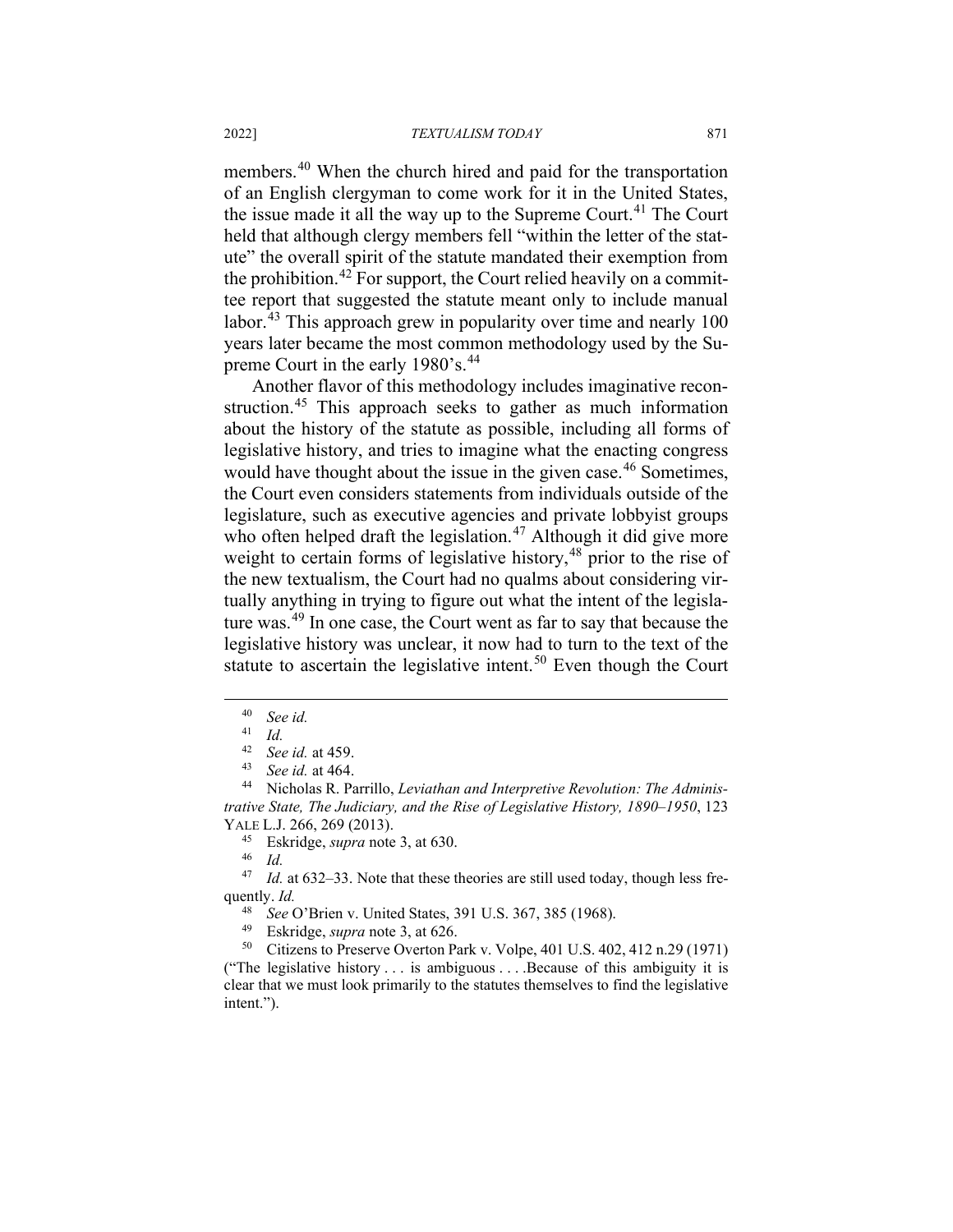commonly practiced this methodology for decades, the frequency of citations to legislative history increased exponentially sometime around  $1970$ <sup>[51](#page-9-0)</sup> By 1982, one article concluded that it was safe to "assume now, that the doubts and vacillations of the past in the ad-equate use of legislative history have vanished."<sup>[52](#page-9-1)</sup>

Beginning in the early 1980's, the traditional theory<sup>[53](#page-9-2)</sup> was brought into question and faced enormous criticism.<sup>[54](#page-9-3)</sup> Skeptics began to question the underlying goal of the traditional approach it-self.<sup>[55](#page-9-4)</sup> Are judges actually supposed to try and figure out what the legislature intended? Some argued that the use of legislative history conflicted with the structure of the constitution itself.<sup>[56](#page-9-5)</sup> Others contended that ascertaining a collective intent of a group of 535 legisla-tors split into different houses is simply unrealistic.<sup>[57](#page-9-6)</sup> Further degrading the theory's credibility was the obvious reality that two judges often look at the same legislative history and reach different conclusions about its application to the facts of the given case.<sup>[58](#page-9-7)</sup> Although Justice Scalia was not the first, nor the only one to reject the traditional methodology,  $59$  his appointment to the Supreme Court in 1986 certainly made him the most prominent.

First and foremost, Scalia objected to the use of legislative history on constitutional grounds. $^{60}$  $^{60}$  $^{60}$  He believed the Constitution prohibited the use of legislative history, and he argued that searching

<span id="page-9-5"></span><span id="page-9-4"></span><sup>56</sup> Kenneth W. Starr, *Observations about the Use of Legislative History*, 1987 DUKE L.J. 371, 375–76 (1987).

<sup>59</sup> Benjamin & Renberg, *supra* note 2, at 1030–31.

<sup>51</sup> Benjamin & Renberg, *supra* note 2, at 1030–31.

<span id="page-9-1"></span><span id="page-9-0"></span><sup>52</sup> *Id.* at 1031 (citing Jorge L. Carro & Andrew R. Brann, *The U.S. Supreme Court and the Use of Legislative Histories: A Statistical Analysis*, 22 JURIMETRICS 294, 296–97 (1982)).

<span id="page-9-3"></span><span id="page-9-2"></span><sup>53</sup> This method is widely known as the "Legal Process" theory. *See* Eskridge, *supra* note 12, at 424–31.

<sup>54</sup> Eskridge, *supra* note 3, at 641.

<sup>55</sup> *Id.* at 642–649.

<span id="page-9-6"></span><sup>57</sup> Frank H. Easterbrook, *Statutes' Domains*, 50 U. CHI. L. REV. 533, 547 (1983) ("Although legislators have individual lists of desires, priorities, and preferences, it turns out to be difficult, sometimes impossible, to aggregate these lists into a coherent collective choice.").

<sup>58</sup> Eskridge, *supra* note 3, at 646, 648.

<span id="page-9-9"></span><span id="page-9-8"></span><span id="page-9-7"></span><sup>60</sup> Eskridge, *supra* note 12, at 512 (summarizing portions of Scalia's *A Matter of Interpretation*).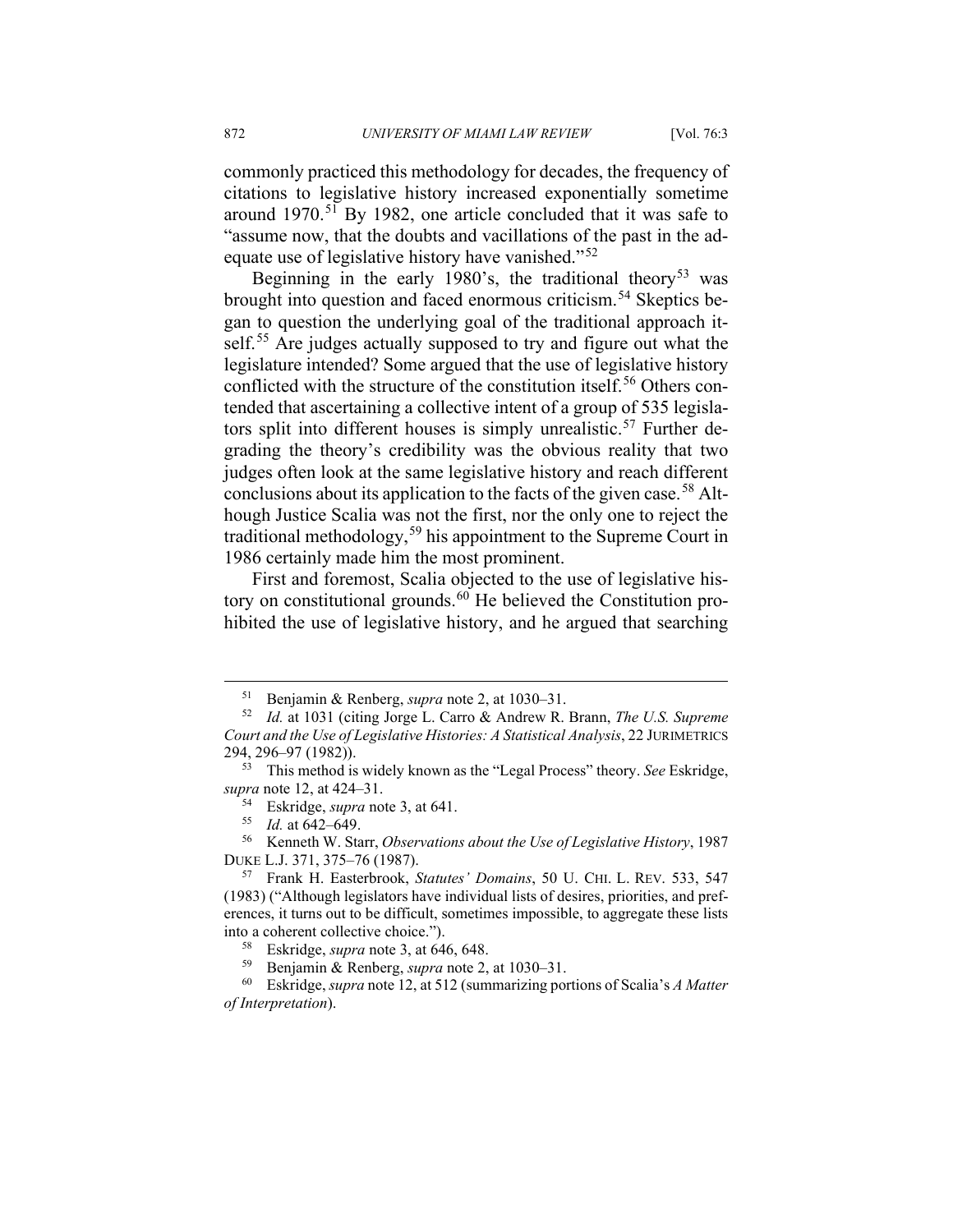for legislative intent in the first place is "anti-democratic."<sup>[61](#page-10-0)</sup> According to Scalia, the Constitution charges the judicial branch with simply interpreting the laws with no mention of legislative intent.<sup>[62](#page-10-1)</sup> In a democracy, "it is the law that governs, not the intent of the law-giver."<sup>[63](#page-10-2)</sup> Other advocates of this formalist critique maintained that Article I itself assumes that the text rather than the legislative intent governs, because Article I requires that any law be passed by both houses and then be presented to the President for signature.<sup>[64](#page-10-3)</sup> This suggests that the use of legislative history violates that requirement by giving more weight to the "intent" of some legislators, and less to that of others.<sup>[65](#page-10-4)</sup> Further, in cases where the statute was passed with the signature of the President, reliance on such legislative history fails to take into account the importance of the executive's role in the lawmaking process.  $66$ 

Scalia often wrote scathing concurrences and dissents that condemned and even scoffed at the majority's various uses of legislative history.<sup>[67](#page-10-6)</sup> Questions of statutory interpretation were often very technical, and he felt that few legislators voted with such "minute details" in mind.[68](#page-10-7) In any case, he felt it impossible to determine the collective intent of such a large group because different legislators

<span id="page-10-4"></span><sup>65</sup> Starr, *supra* note 56, at 376 ("In using legislative materials, the courts create winners and losers in the legislative process: elevating the views of some and denigrating or rejecting the views of others.").

<span id="page-10-5"></span><sup>66</sup> *Id.* ("In carrying out his constitutionally ordained functions, the President passes upon legislation, and as a practical matter does so without the benefit of legislative history. In this regard, the President's view of the statute may be different from that of the Congress, and from the subsequent interpretation rendered by the courts. Judicial interpolation of the statute based upon legislative materials thus has the potential to create a statute that the President would not have signed.").

<span id="page-10-6"></span><sup>67</sup> *See, e.g.*, Immigration and Naturalization Service v. Cardoza-Fonseca, 480 U.S. 421 (1987) (Scalia, J., concurring); Chisom v. Roemer, 501 U.S. 380, 410 (1991) ("On that hypothesis, the fan-elected members of the baseball all-star teams are "representatives"—hardly a common, if even a permissible, usage.").

<span id="page-10-7"></span><sup>68</sup> *See* Green v. Bock Laundry Mach. Co., 490 U.S. 504, 528 (1989) (Scalia, J., Concurrence).

<sup>61</sup> ANTONIN SCALIA, A MATTER OF INTERPRETATION 9–14 (1997).

 $\begin{array}{cc} 62 & Id. \\ 63 & Id. \end{array}$ 

<sup>63</sup> *Id.* at 17.

<span id="page-10-3"></span><span id="page-10-2"></span><span id="page-10-1"></span><span id="page-10-0"></span><sup>64</sup> U.S. DEP'T OF JUSTICE, OFF. OF LEGAL POLICY, USING AND MISUSING LEGISLATIVE HISTORY: A RE-EVALUATION OF THE STATUS OF LEGISLATIVE HISTORY IN STATUTORY INTERPRETATION 26 (1989); U.S. CONST. art. I § 7.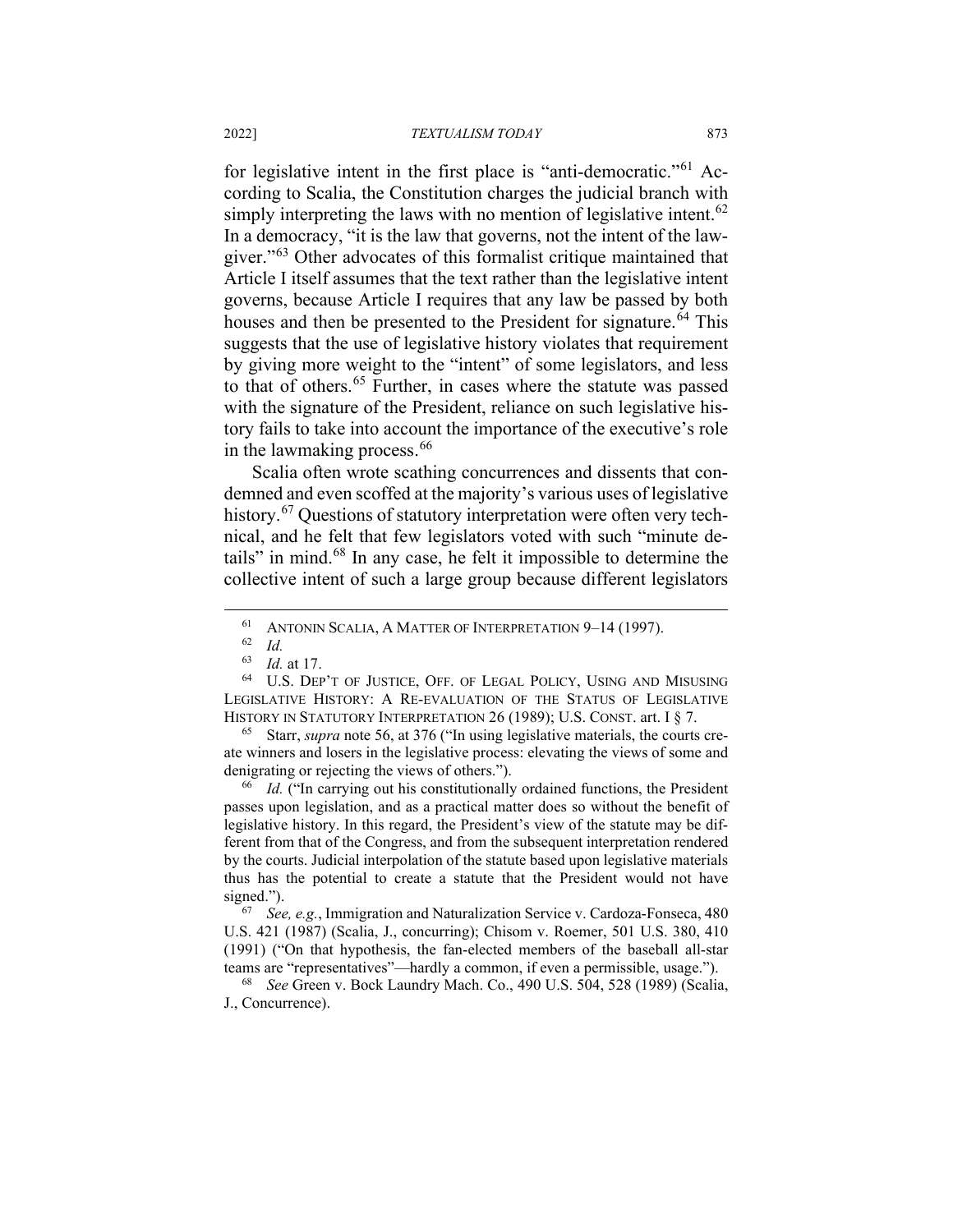may have voted on the bill for different reasons.<sup>[69](#page-11-0)</sup> Even if one wanted to discern legislative intent, things like conference and committee reports are poor guides because they come out of small legislative subgroups and are often polluted by interest groups, in the end failing to represent any true collective intent.<sup>[70](#page-11-1)</sup> Moreover, as the judicial use of legislative history became more common over time, legislators often mischievously added things to the record knowing that at some point, a court may rely on it and produce a result in line with the legislator's own policy goals.<sup>[71](#page-11-2)</sup> In short, Scalia thought that legislative history is unreliable and unreflective of the intent of the legislature as a whole or even in part.<sup>[72](#page-11-3)</sup> The only way to know what both houses and the President actually agreed on is to look at the ordinary meaning of the text.<sup>[73](#page-11-4)</sup> It is not the job of a judge to interpret the "unexpressed intent" of the legislature, and "if they meant up when they said down, that is their problem."<sup>[74](#page-11-5)</sup>

Perhaps Justice Scalia's most staunch critique was that the old method was a justification for judges to simply remake the statute in their own preferred image.<sup>[75](#page-11-6)</sup> This has the effect of distorting the proper separation of powers between the branches because it is the legislature who is charged with making decisions about public

<span id="page-11-0"></span><sup>69</sup> *See* Hoover Inst., *Uncommon Knowledge: Antonin Scalia*, YOUTUBE, at 17:25 (Oct. 30, 2012), https://www.youtube.com/watch?v=DaoLMW5AF4Y.

<span id="page-11-2"></span><span id="page-11-1"></span><sup>70</sup> *See* Hirschey v. FERC, 777 F.2d 1, 8 n.1 (D.C. Cir. 1985) (Scalia, Circuit J., concurring) (citing a committee report in which the chair of the committee himself admitted he did not read the report).

<sup>71</sup> SCALIA, *supra* note 61, at 34. Scalia stated:

Some representatives would find it in their interest to plant misleading evidence. . . . Nowadays, however, when it is universally known and expected that judges will resort to floor debates and (especially) committee reports as authoritative expressions of 'legislative intent,' affecting the courts rather than informing the Congress has become the primary purpose of the exercise . . . .Indeed, the more courts have relied on legislative history, the less reliable it has become!

<span id="page-11-3"></span>*Id.* at 34.

<sup>72</sup> Hoover Inst., *supra* note 69, at 17:20.

<span id="page-11-4"></span><sup>73</sup> *See* Thompson v. Thompson, 484 U.S. 174, 191–92 (1988) (Scalia, J., Concurrence).

<sup>74</sup> Hoover Inst., *supra* note 69, at 17:18.

<span id="page-11-6"></span><span id="page-11-5"></span>ANTONIN SCALIA: MEMORIAL TRIBUTES IN THE CONGRESS OF THE UNITED STATES, S. Doc. No. 114-12, at 14 (2017).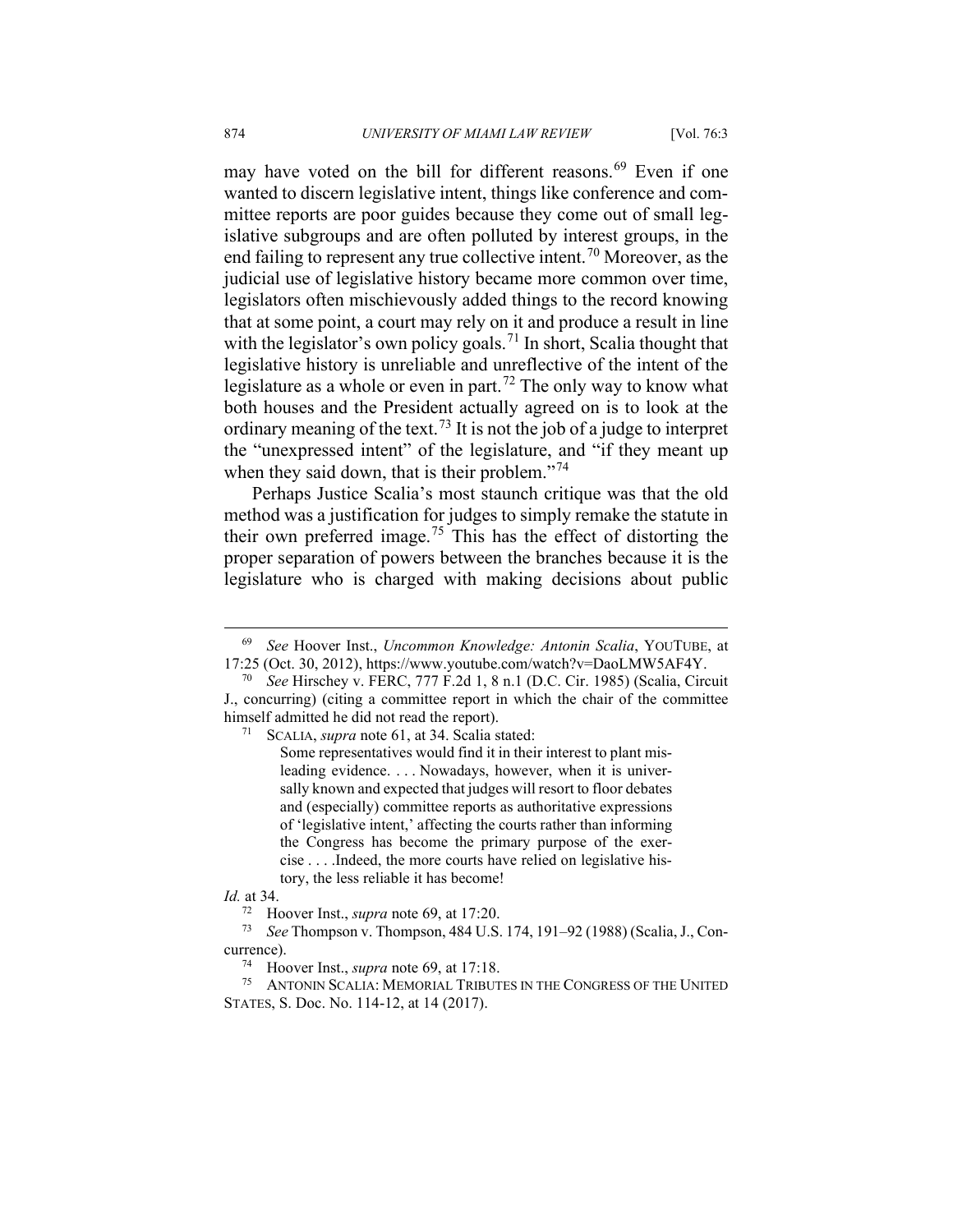#### 2022] *TEXTUALISM TODAY* 875

policy, not the judiciary.<sup>[76](#page-12-0)</sup> Selective use of a law's legislative history, however, allows judges to find support for what they want the statute to say.[77](#page-12-1) Scalia reasoned that "your best shot at figuring out what the legislature meant is to ask yourself what a wise and intelligent person should have meant; and that will surely bring you to the conclusion that that the law means what you think it ought to mean."[78](#page-12-2) In the words of another judge, looking to legislative history is like "looking over a crowd and picking out your friends."[79](#page-12-3) Sometimes the legislative history points in two directions, leaving judges in the position of determining whose intent to elevate over another and inviting them to choose their own preferred outcome.<sup>[80](#page-12-4)</sup>

One such example is found in the case of *Chisom v. Roemer*. [81](#page-12-5) The case dealt with the application of the 1982 amendments to Sec-tion Two of the Voting Rights Act on judicial elections.<sup>[82](#page-12-6)</sup> The fight turned on the meaning of the phrase: "to participate in the political process and to elect representatives of their choice."[83](#page-12-7) This was a change from the original language adopted in 1965 that clearly in-cluded all elections.<sup>[84](#page-12-8)</sup> Justice Stevens, in writing for the majority, looked at the larger policy goal of the statute and determined that the use of the term "representatives" could not be construed to exclude judicial elections, and that, in context, the word describes the winners of popular elections.<sup>[85](#page-12-9)</sup> Under this construction, judicial elections fell within the purview of the statute.<sup>[86](#page-12-10)</sup> Stevens looked to the evolution of the statute over time and noted that although the language had changed, nothing in the legislative history suggested that Congress wanted to exclude judicial elections in its latest update.[87](#page-12-11) Considering the legislative history as a whole, Stevens drew

<sup>76</sup> Eskridge, *supra* note 3, at 648.

<sup>77</sup> *See* SCALIA, *supra* note 61, at 18.

 $\frac{78}{79}$  *Id.* 

<span id="page-12-6"></span><span id="page-12-5"></span><span id="page-12-4"></span><span id="page-12-3"></span><span id="page-12-2"></span><span id="page-12-1"></span><span id="page-12-0"></span>Patricia M. Wald, *Some Observations on the Use of Legislative History in the 1981 Supreme Court Term*, 68 IOWA L. REV. 195, 214 (1983).

<sup>&</sup>lt;sup>80</sup> Eskridge, *supra* note 3, at 642.<br><sup>81</sup> Chisom v. Poemer, 501 U.S. 3

<sup>&</sup>lt;sup>81</sup> Chisom v. Roemer, 501 U.S. 380, 410 (1991).

 $\frac{82}{83}$  *Id* at 384.

 $\frac{83}{84}$  *Id.* at 388–89.

<sup>84</sup> *Id* at 390*.*

 $\frac{85}{86}$  *Id.* at 403–04.

 $rac{86}{87}$  *Id.* 

<span id="page-12-11"></span><span id="page-12-10"></span><span id="page-12-9"></span><span id="page-12-8"></span><span id="page-12-7"></span>*Id.* at 396. "If Congress had such an intent, Congress would have made it explicit in the statute, or at least some of the Members would have identified or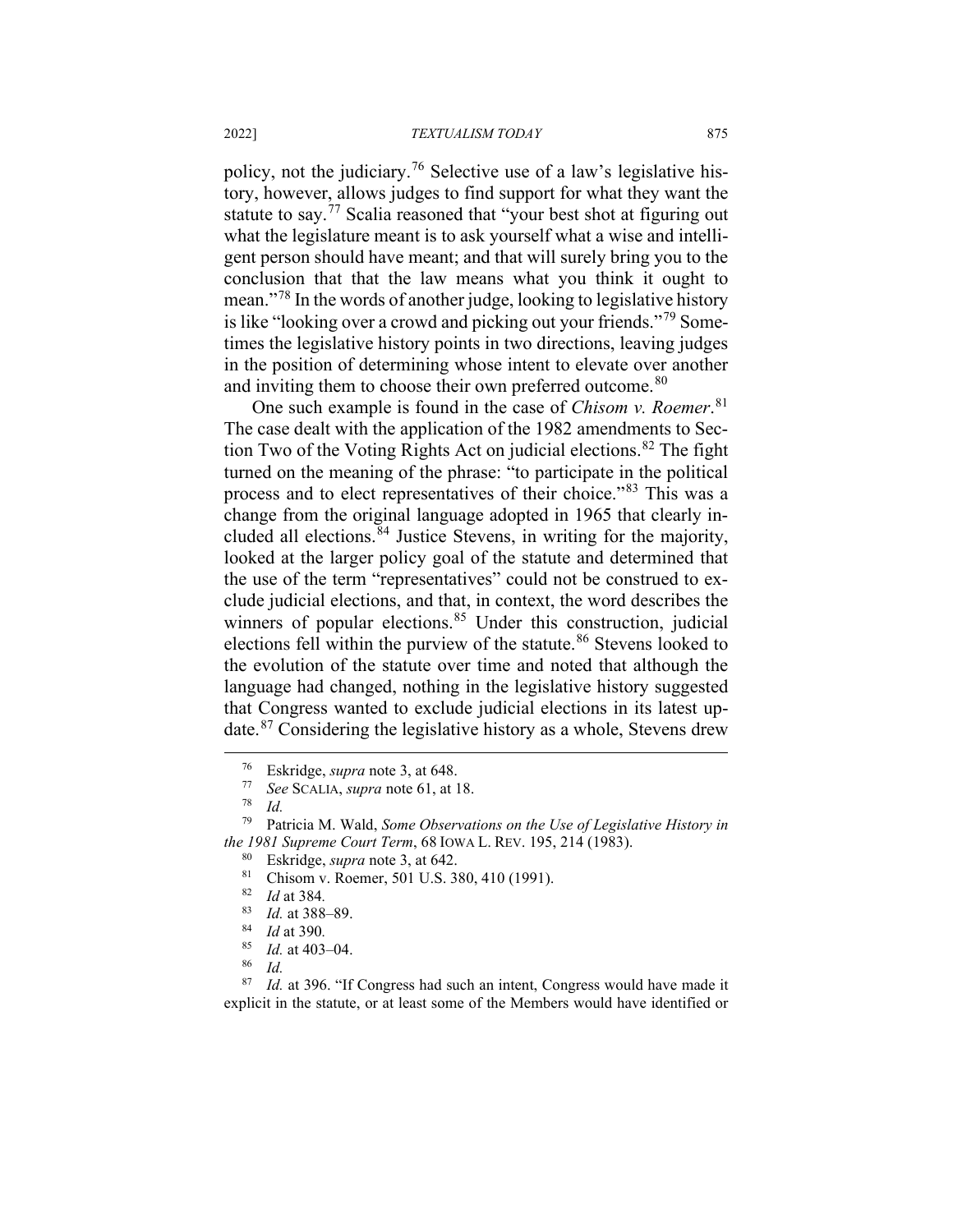from it a belief that Congress intended to broaden the scope of the statute.<sup>[88](#page-13-0)</sup> Scalia dissented, arguing, "[w]e are here to apply the statute, not legislative history, and certainly not the absence of legislative history."[89](#page-13-1) Acknowledging that it was possible to interpret "representatives" to include judges, the ordinary meaning obviously did not go so broad.[90](#page-13-2) Never one to suppress his feelings in arcane or abstruse language, Scalia overtly accused the majority of starting with its own assumption that Congress could not have meant to exclude judicial elections. Justice Stevens then simply found a way to interpret the statute to reaffirm that assumption through considera-tion of legislative history.<sup>[91](#page-13-3)</sup>

Scalia's textualist approach offered an alternative to decisions like *Chisom*. By restraining the analysis to only the text, judges would be limited in their ability to avoid its clear mandates, while at the same time making the process simpler and less expensive.  $92$  Offering his own analysis of *Holy Trinity*, Scalia said that "the act was within the letter of the statute, and was therefore within the statute: end of case."[93](#page-13-5) In his *Chisom* dissent, Scalia contended that a judge's primary responsibility in the area of statutory interpretation is to maintain consistency so that Congress is able to effectively draft legislation to implement the will of their constituents.<sup>[94](#page-13-6)</sup> The best way to fulfill that responsibility is to interpret the terms in the text in accordance with their ordinary meaning.<sup>[95](#page-13-7)</sup> Interpreting a text in accordance with its ordinary meaning does not mean strict construction, although, Scalia was often caricatured as a strict

- <span id="page-13-7"></span><span id="page-13-6"></span><sup>94</sup> Chisom v. Roemer, 501 U.S. 380, 417 (1991).
- <sup>95</sup> *See id.*

mentioned it at some point in the unusually extensive legislative history of the 1982 amendment." *Id.* This phenomenon is commonly likened to a Sherlock Holmes novel in which Holmes solved a case by noticing that a dog did not bark. Courts have often concluded that legislative silence on something that would constitute a major change indicates that it had no intention of making such a change. *See id.* at 396 n.23.

 $\frac{88}{89}$  *Id.* at 404.

<span id="page-13-5"></span><span id="page-13-4"></span><span id="page-13-3"></span><span id="page-13-2"></span><span id="page-13-1"></span><span id="page-13-0"></span>*Id.* at 406 (referring again to the Sherlock Holmes theory of the dog that did not bark).

 $\frac{90}{91}$  *Id.* at 410.

See id. at 405.

<sup>&</sup>lt;sup>92</sup> Eskridge, *supra* note 3, at 656.

 $^{93}$  SCALIA, *supra* note 61, at 20.<br><sup>94</sup> Chisom v Roemer, 501 U.S.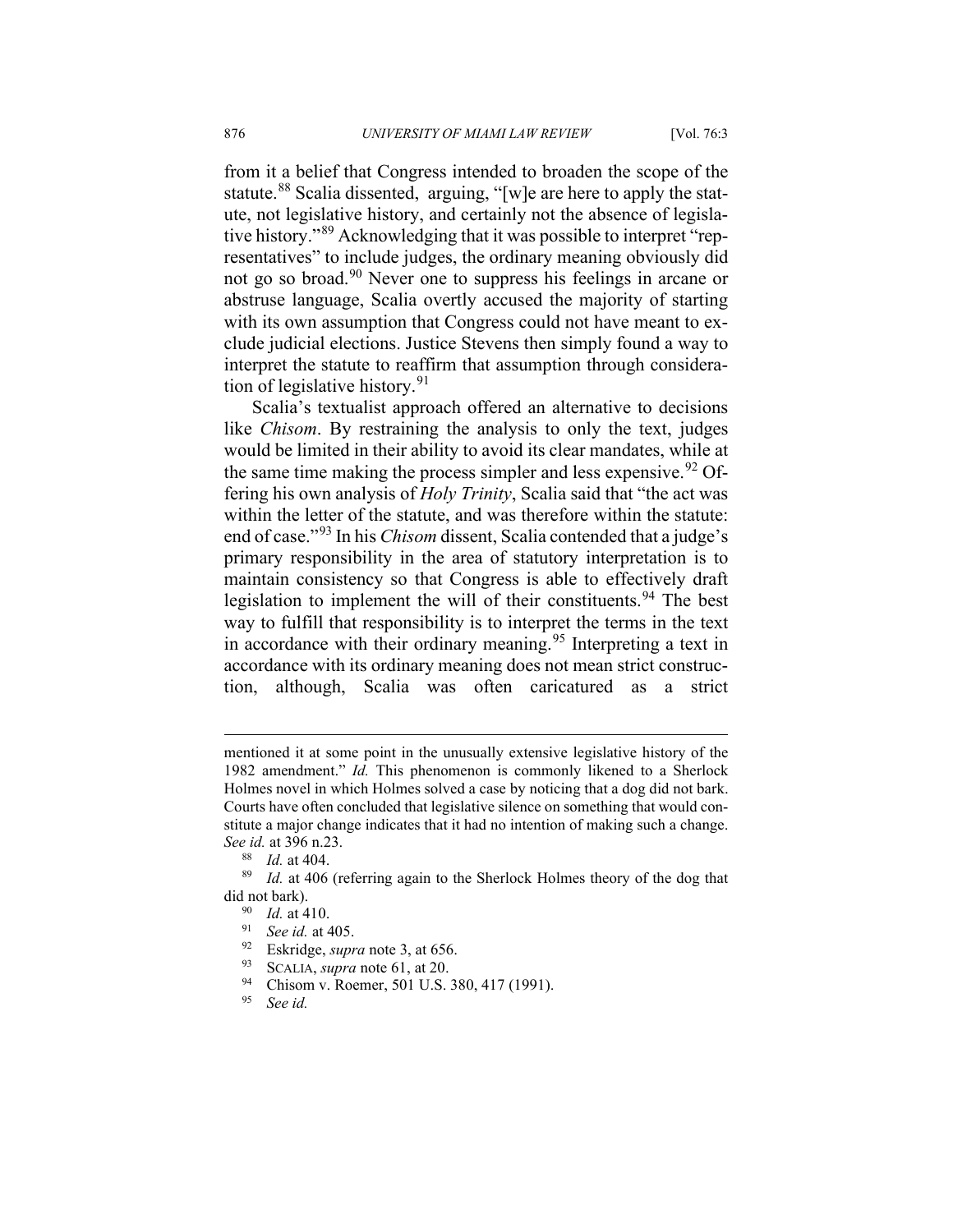constructionist.<sup>[96](#page-14-0)</sup> The text should be construed reasonably.<sup>[97](#page-14-1)</sup> Accordingly, Scalia made use of many judicial canons of construction.[98](#page-14-2) He acknowledged that his method was not perfect and did not offer an easy solution to every case, but contended that it was how-ever, the least imperfect.<sup>[99](#page-14-3)</sup>

After nearly thirty years of Scalia being on the Court, his philosophy became very popular and its use became common in the fed-eral judiciary.<sup>[100](#page-14-4)</sup> Due to his slot on the Supreme Court, Scalia remained textualism's ideological leader up until the time of his death, and as Justice Kagan observed in the earlier quote, his impact is hard to overstate.[101](#page-14-5) At the same time, few have questioned or opined about what Scalia's death means going forward in the area of statutory interpretation. Of the few who have, there is disagreement on what his continuing influence will look like. Some predict that the influence of Scalia will fade and textualism will slowly recede into the shadows.<sup>[102](#page-14-6)</sup> Others do not see the sun setting on textualism anytime soon due to Scalia's influence on the legal profession and the thousands of lawyers who received their legal education at the height of his popularity.<sup>[103](#page-14-7)</sup> Given that there is no methodological stare decisis in the federal court system,<sup>[104](#page-14-8)</sup> an empirical analysis of the federal Courts of Appeals use of legislative history over the past decade will provide some proxy for the ongoing influence Scalia continues to have on the profession. [105](#page-14-9)

<span id="page-14-1"></span><span id="page-14-0"></span><sup>96</sup> SCALIA, *supra* note 61, at 23 ("Textualism should not be confused with socalled strict constructionism, a degraded form of textualism that brings the whole philosophy into dispute.").

<sup>97</sup> *Id.*

 $\frac{98}{99}$  *Id.* at 28–29.

<sup>99</sup> *See* Hoover Inst., *supra* note 69, at 38:15.

<span id="page-14-4"></span><span id="page-14-3"></span><span id="page-14-2"></span>See J.T. Hutchens, *A New Textualism: Why Textualists Should not be Originalists*, 16 KAN. J.L & PUB. POL'Y 108 (2007).

<sup>101</sup> *See* Scalia Lecture, *supra* note 8.

<span id="page-14-6"></span><span id="page-14-5"></span>See, e.g., Jonathan R. Siegel, *The Legacy of Justice Scalia and His Textualist Ideal*, 85 GEO. WASH. L. REV. 857, 915 (2017).<br><sup>103</sup> See a.g. William H. Pryor, Jr. *Textualism off* 

<span id="page-14-9"></span><span id="page-14-8"></span><span id="page-14-7"></span><sup>103</sup> *See, e.g.*, William H. Pryor, Jr., *Textualism after Antonin Scalia: A Tribute to the Late Great Justice*, 8 FAULKNER L. REV. 29, 46–47 (2016).

<sup>104</sup> Lemos, *supra* note 21, at 856, 905.

<sup>105</sup> *See infra* Part V.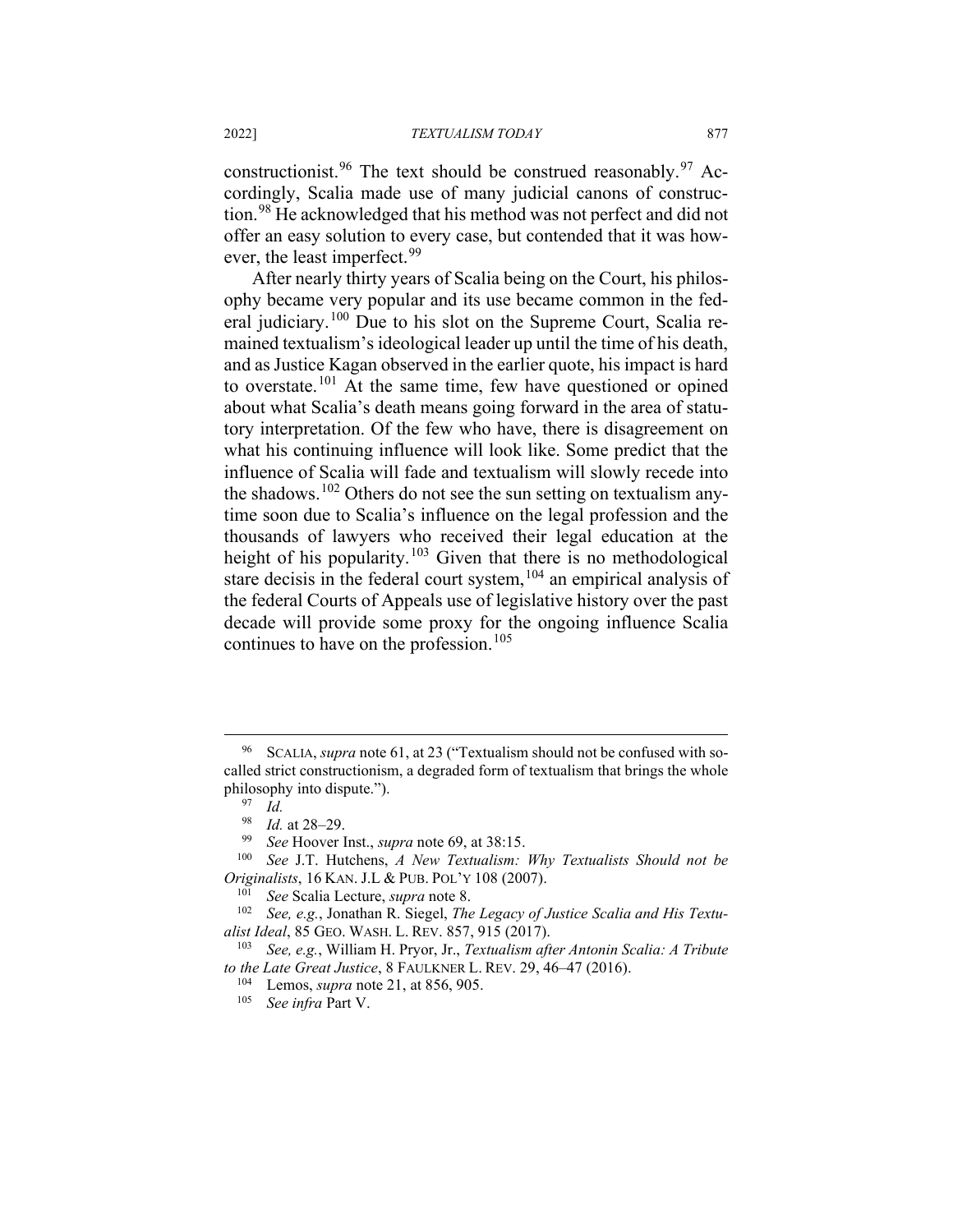#### B. *Textualism and the Conservative Movement*

Justice Antonin Scalia was nominated and confirmed to the United States Supreme Court by the Senate with a unanimous vote in  $1986$ <sup> $106$ </sup> Since that time, the confirmation process has radically changed. Beginning in 1988 with the hearings of Judge Robert Bork, a Reagan nominee who the Senate confirmed unanimously to the Court of Appeals for the District of Columbia less than six years earlier,  $107$  a trend began where the confirmation process grew in-creasingly hostile to judges viewed as ideologically conservative.<sup>[108](#page-15-2)</sup> Although some may dispute the claim that ideology was at the center of what became an absolute spectacle in the cases of Judge Bork and later Justices Clarence Thomas and Brett Kavanaugh, it is worth rec-ognizing that all three are perceived to be right-wing.<sup>[109](#page-15-3)</sup> Closely associated with Justices Thomas and Kavanaugh is the philosophy of textualism.[110](#page-15-4) Even in the more recent hearings to confirm Justice Amy Coney Barrett, her judicial philosophy was at the center of a controversy.[111](#page-15-5) It is important to note the distinction between Constitutional and statutory interpretation, and that many quarrels with

<span id="page-15-0"></span><sup>106</sup> UNITED STATES SENATE, https://www.senate.gov/legislative/nominations/ SupremeCourtNominations1789present.htm (last visited Dec. 21, 2020).

<span id="page-15-1"></span><sup>107</sup> Ilya Shapiro, *The Original Sin of Robert Bork*, CATO INST. (Sep. 9, 2020), https://www.cato.org/publications/commentary/original-sin-robert-bork.

<span id="page-15-2"></span> $108$  The same could happen to future nominees perceived as further left as the country grows more partisan. However, to this point, there have certainly been no confirmation hearings for a Democrat nominee to the Supreme Court handled as egregiously as the hearings of Judges Bork, Thomas, or Kavanaugh. 109 *The Political Leanings of the Supreme Court Justices*, AXIOS (Jun. 1,

<span id="page-15-3"></span><sup>2019),</sup> https://www.axios.com/supreme-court-justices-ideology-52ed3cad-fcff-4 467-a336-8bec2e6e36d4.html; Ethan Bronner, *A Conservative Whose Supreme Court Bid Set the Senate Afire*, N.Y. TIMES (Dec. 19, 2012), https://www.nytimes.com/2012/12/20/us/robert-h-bork-conservative-jurist-dies-at-85.html; *but see* Grace Panetta, *Here's What Happened the Last Time a Supreme Court Nominee was Accused of Sexual Misconduct, and How it Compares to Now*, BUS. INSIDER (Sept. 27, 2018), https://www.businessinsider.com/anita-hill-christineblasey-ford-comparison-brett-kavanaugh-clarence-thomas-2018-9 (describing the allegations of sexual misconduct at the center of the hearings of Justices Thomas and Kavanaugh).

<span id="page-15-4"></span><sup>110</sup> Victoria Nourse, *Textualism 3.0: Statutory Interpretation After Justice Scalia*, 70 ALA. L. REV. 667, 668 (2019).

<span id="page-15-5"></span><sup>111</sup> *See* Simon Lazarus, *The Dishonesty of Amy Coney Barrett's "Textualist" Pose*, NEW REPUBLIC (Oct. 16, 2020), https://newrepublic.com/article/159810/ amy-coney-barrett-obamacare.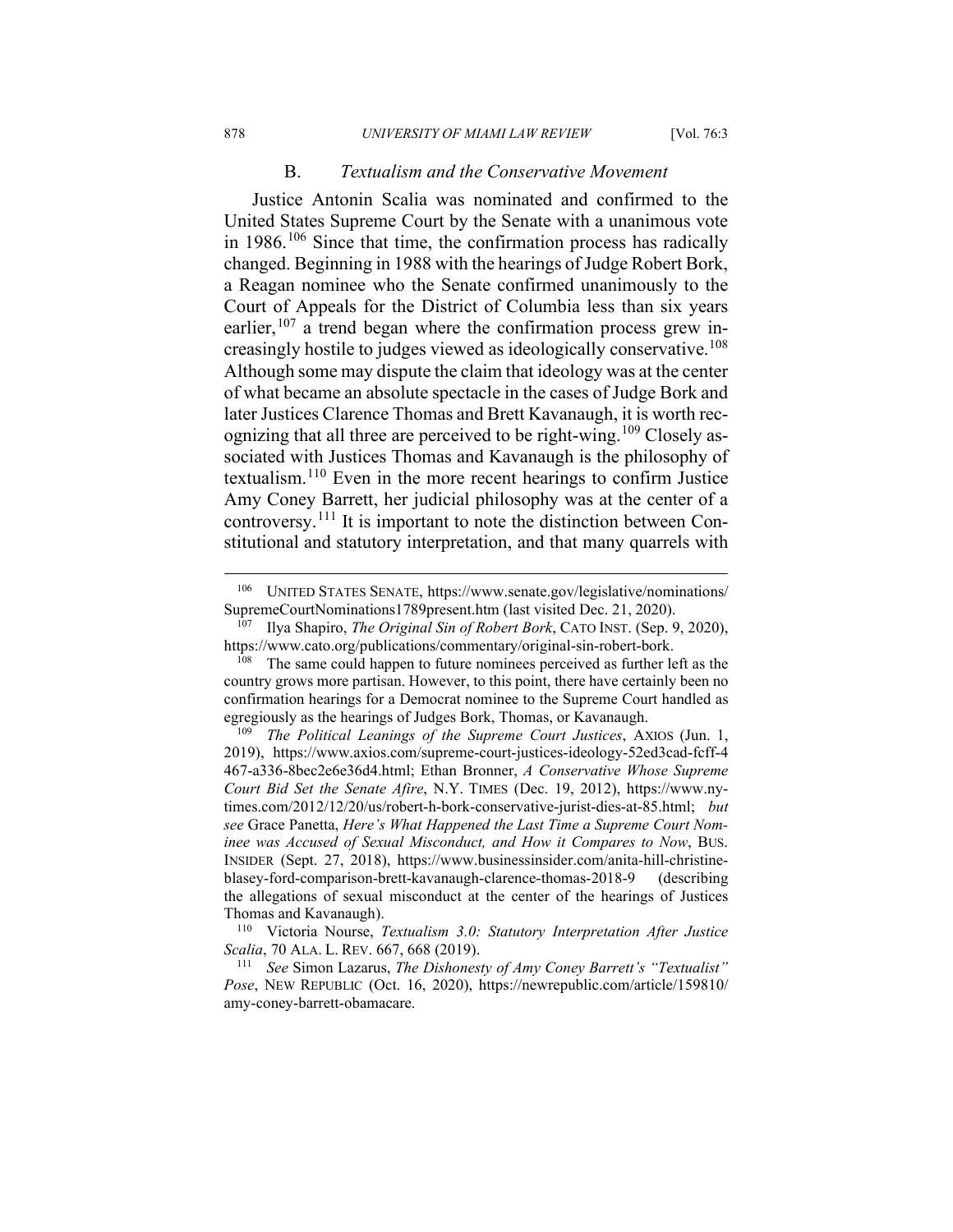Senators in past hearings have been over Constitutional questions. Interestingly, in the case of Justice Barrett, opposition to her textualist philosophy drove sitting Senators to bring in pictures of sick children to use as tools to suggest that a vote to confirm Judge Bar-rett was the equivalent of voting against the child's health.<sup>[112](#page-16-0)</sup> What is the nexus between textualism and conservatism, and why is it so uniquely controversial in the field of judicial philosophy? After all, one is hard-pressed to find any example of an intentionalist facing similar scrutiny.

Before further discussion, it would be important to define the word "conservative." As referred to in this paper, the word conservative is used to describe political conservatism and the *general*  preference for small government. This idea is often associated with the Republican party and in fact, all of the so called "conservative" Justices in the Supreme Court's recent history were appointed by Republican Presidents.[113](#page-16-1) The issue becomes whether textualism in and of itself is a conservative methodology or whether it just so happens that conservative judges have chosen to adopt it.

The most common theory as to why textualism and conservatism are so closely linked is that textualism tends to narrow statutes and acts to limit the reach of government authority.<sup>[114](#page-16-2)</sup> Critics have argued that textualism has an inherent anti-regulatory bias, and that confining a judge's analysis strictly to the text "means that the statute will only apply in those instances that Congress explicitly passes

<span id="page-16-0"></span><sup>112</sup> *See* Robin Givhan, *Supreme Court Nominee Amy Coney Barrett has Seven Kids. And Don't you Dare Forget it*, WASH. POST (Oct. 12, 2020), https://www.washingtonpost.com/nation/2020/10/12/supreme-court-nomineeamy-coney-barrett-has-seven-kids-dont-you-dare-forget-it/; Senator Richard Blumenthal (@SenBlumenthal), Twitter (Oct. 12, 2020, 11:46AM), https://twitter.com/SenBlumenthal/status/1315680214274453508?ref\_src=twsrc%5Etfw%7 Ctwcamp%5Etweetembed%7Ctwterm%5E1315680214274453508%7Ctwgr%5 E%7Ctwcon%5Es1\_&ref\_url=https%3A%2F%2Fwww.courant.com%2Fpolitic s%2Fhc-pol-blumenthal-obamacare-barrett-hearings-20201012-sh57h72mlngqr h2akcmtvp77xu-story.html.

<span id="page-16-2"></span><span id="page-16-1"></span><sup>113</sup> UNITED STATES SENATE, *supra* note 106 (Justices Thomas, Alito, Gorsuch, Kavanaugh, and Barrett were all appointed by Republican Presidents).

<sup>114</sup> Lemos, *supra* note 21, at 849.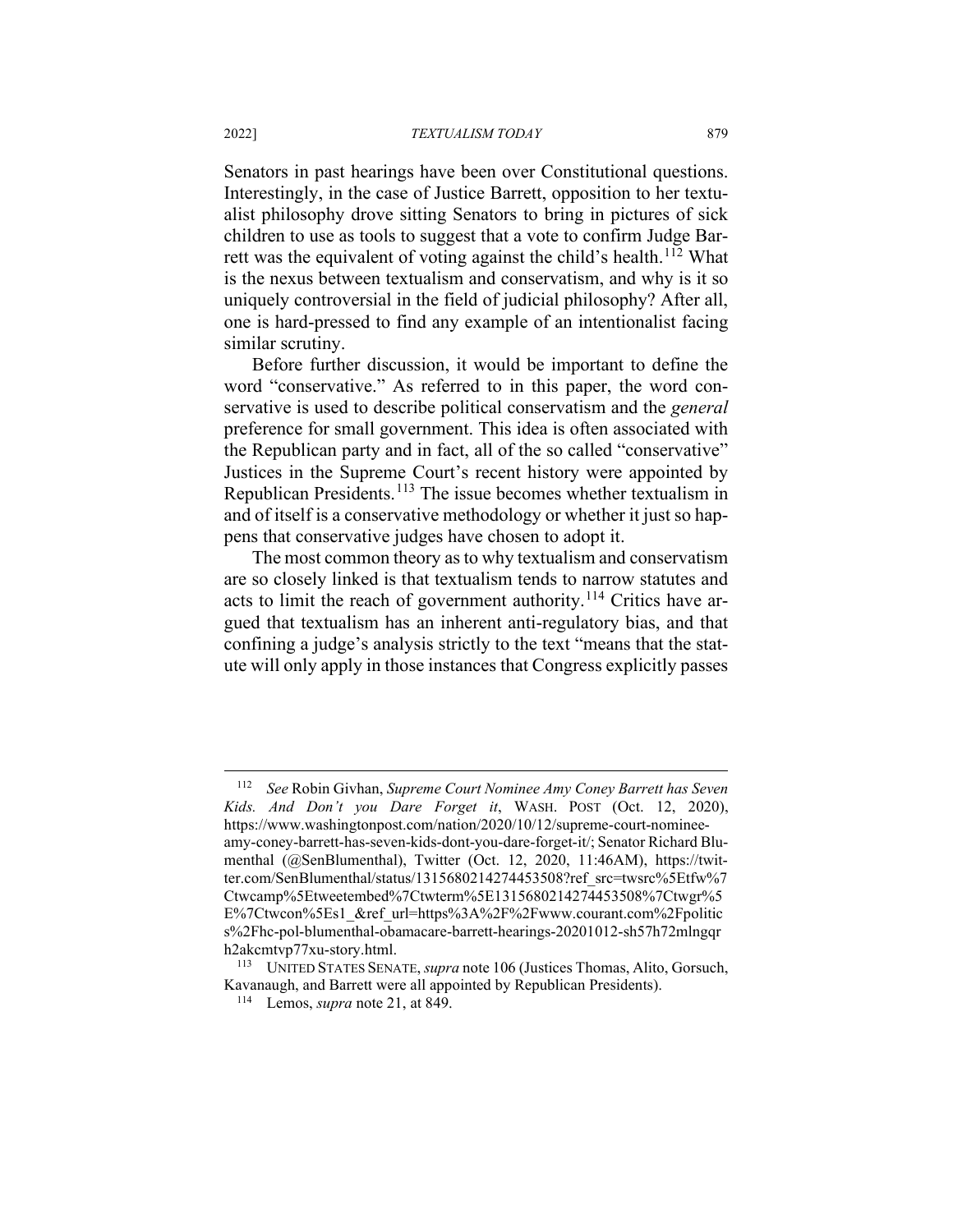upon."<sup>[115](#page-17-0)</sup> In fact, the most famous in this line of critiques is distinguished scholar and federal appellate Judge Richard Posner: [116](#page-17-1)

> A legislature is thwarted when a judge refuses to apply its handiwork to an unforeseen situation that is encompassed by the statute's aim but is not a good fit with its text. Ignoring the limitations of foresight, and also the fact that a statute is a collective product that often leaves many questions of interpretation to be answered by the courts because the legislators cannot agree on the answers, the textual originalist demands that the legislature think through myriad hypothetical scenarios and provide for all of them explicitly rather than rely on courts to be sensible. In this way, textualism hobbles legislation-and thereby tilts toward "small government" and away from "big government," which in modern America is a con-servative preference.<sup>[117](#page-17-2)</sup>

This suggests that it is not the judge but the methodology itself that naturally produces conservative outcomes.  $118$  Does this stand to reason? It seems it would depend on the statute at issue and the un-derlying policy goals it sought to achieve.<sup>[119](#page-17-4)</sup> Consider *City of Chicago v. Environmental Defense Fund*, in which Justice Scalia gave the term "hazardous waste" a broader reading which included toxic ash generated by an energy facility.<sup>[120](#page-17-5)</sup> He did so over the objections

<span id="page-17-0"></span><sup>115</sup> Steven R. Greenberger, *Civil Rights and the Politics of Statutory Interpretation*, 62 U. COLO. L. REV. 37, 68 (1991).

<span id="page-17-2"></span><span id="page-17-1"></span><sup>116</sup> Richard A. Posner, *The Incoherence of Antonin Scalia*, NEW REPUBLIC (Sept. 13, 2012), https://newrepublic.com/article/106441/scalia-garner-readingthe-law-textual-originalism.

 $\frac{117}{118}$  *Id.* 

<sup>&</sup>lt;sup>118</sup> *See Id.*<br><sup>119</sup> *See Le* 

*See* Lemos, *supra* note 21, at 865–66.

<span id="page-17-5"></span><span id="page-17-4"></span><span id="page-17-3"></span><sup>&</sup>lt;sup>120</sup> City of Chicago v. Env't Def. Fund, 511 U.S. 328, 334–335 (1994). This case used a very technical and text centered reading of the statute had the effect of extending the statute's reach. See *id.* "The provision quite clearly does *not* contain any exclusion for the *ash itself.* Indeed, the waste the facility produces (as opposed to that which it receives) is not even mentioned. There is thus no express support for petitioners' claim of a waste-stream exemption." *Id.* (alteration in original).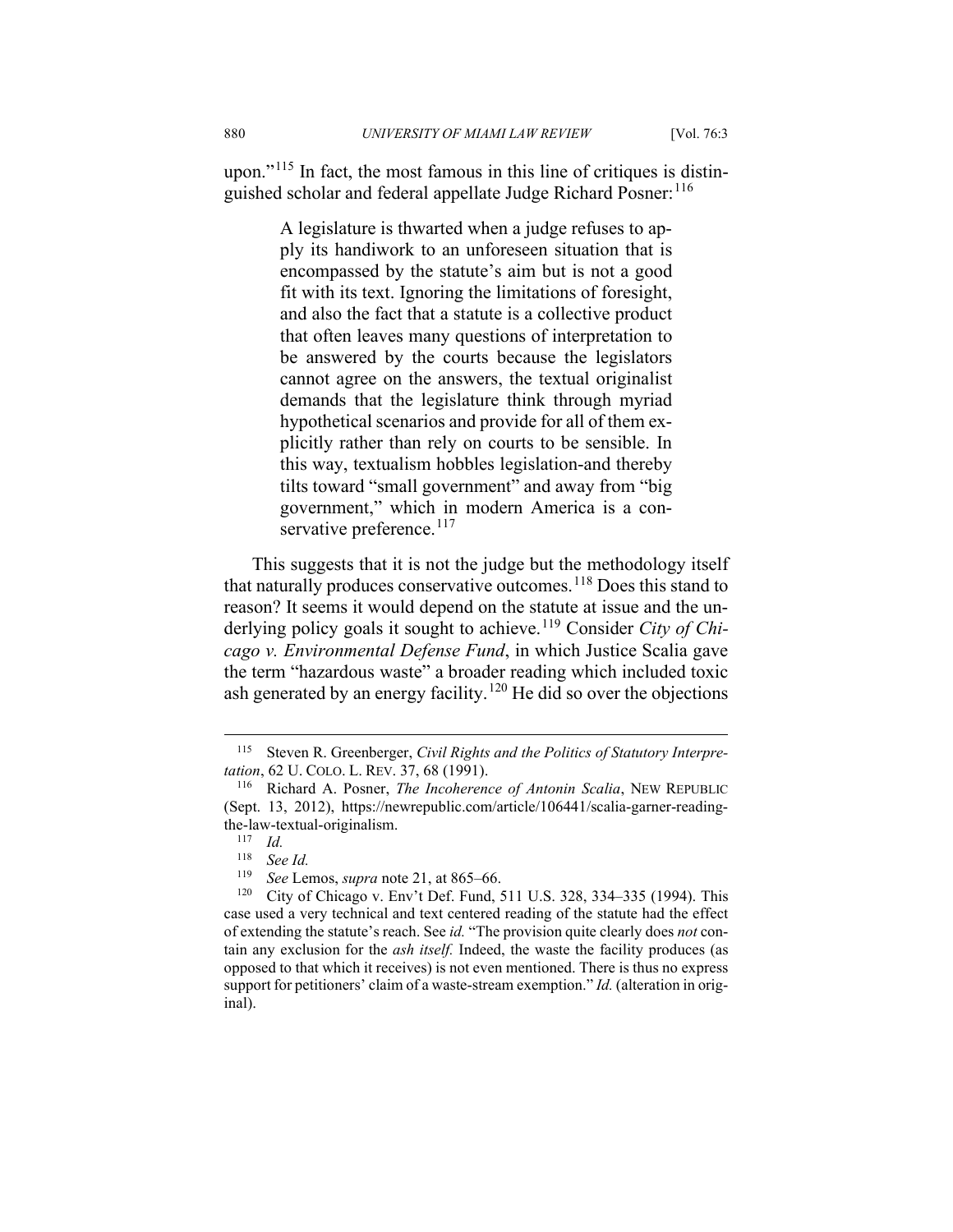of his dissenting colleagues who argued that the legislative history indicated that Congress did not intend for the statute to extend to a facility of that sort.<sup>[121](#page-18-0)</sup> In this case, the textualist philosophy gave the statute a wider scope and extended the reach of government regulation in the area of environmental protection where conservatives generally prefer less regulation.<sup>[122](#page-18-1)</sup> To the same extent, consider once again the case of *Holy Trinity*. [123](#page-18-2) The Court's purposivist analysis led to a narrowing of the statute to not reach members of the clergy.<sup>[124](#page-18-3)</sup> Scalia himself said that his textualist philosophy would have done the opposite.<sup>[125](#page-18-4)</sup> Again, textualism would have extended the reach of government and in that case to prohibit the importation of a religious leader.[126](#page-18-5) It seems unlikely that a traditional small government conservative would be fond of a regulation that has the ef-fect of restricting a church's ability to choose its leaders.<sup>[127](#page-18-6)</sup> In conclusion, Judge Posner's explanation for textualism's association with political conservatives does not tell the full story.

Though the previous section went into some detail about how textualism came to be and what it was a reaction to, the focus centered more on the role of a judge in the American Constitutional system and not on why conservatives would prefer textualism over the other competing methods. To truly understand why textualism is associated with conservatism, it is important to understand its *political* origins. In 1953, Earl Warren became the Chief Justice of the Supreme Court and held that position until 1969.<sup>[128](#page-18-7)</sup> Many perceived the Court to have moved in a very liberal direction throughout this period.<sup>[129](#page-18-8)</sup> Then came Chief Justice Warren Burger in 1969 who

<sup>&</sup>lt;sup>121</sup> *Id.* at 343–45 (Stevens, J., dissenting).<br><sup>122</sup> See Haley Davie, More Republicans

<span id="page-18-2"></span><span id="page-18-1"></span><span id="page-18-0"></span>See Haley Davie, More Republicans say Stricter Environmental Regula*tions are 'Worth the Cost*,' PEW (Feb. 7, 2019), https://www.pewresearch. org/fact-tank/2019/02/07/more-republicans-say-stricter-environmental-regulations-are-worth-the-cost/.

<sup>&</sup>lt;sup>123</sup> Church of the Holy Trinity v. United States, 143 U.S. 457 (1892).

 $\frac{124}{125}$  *Id.* at 472.

<sup>&</sup>lt;sup>125</sup> SCALIA, *supra* note 61, at 20.<br><sup>126</sup> See Holy Trinity, 143 U.S. at

<sup>126</sup> *See Holy Trinity*, 143 U.S. at 459.

<span id="page-18-6"></span><span id="page-18-5"></span><span id="page-18-4"></span><span id="page-18-3"></span><sup>127</sup> *See generally, Religious Freedom*, HERITAGE FOUND. (Dec. 1, 2018), https://www.heritage.org/religious-freedom.

<span id="page-18-7"></span><sup>128</sup> SUPREME COURT OF THE UNITED STATES, https://www.supreme court.gov/(last visited Feb. 3, 2021).

<span id="page-18-8"></span><sup>129</sup> Russell W. Galloway Jr., *The Third Period of the Warren Court: Liberal Dominance (1962–69)*, 20 SANTA CLARA L. REV. 773 (1980) (An empirical piece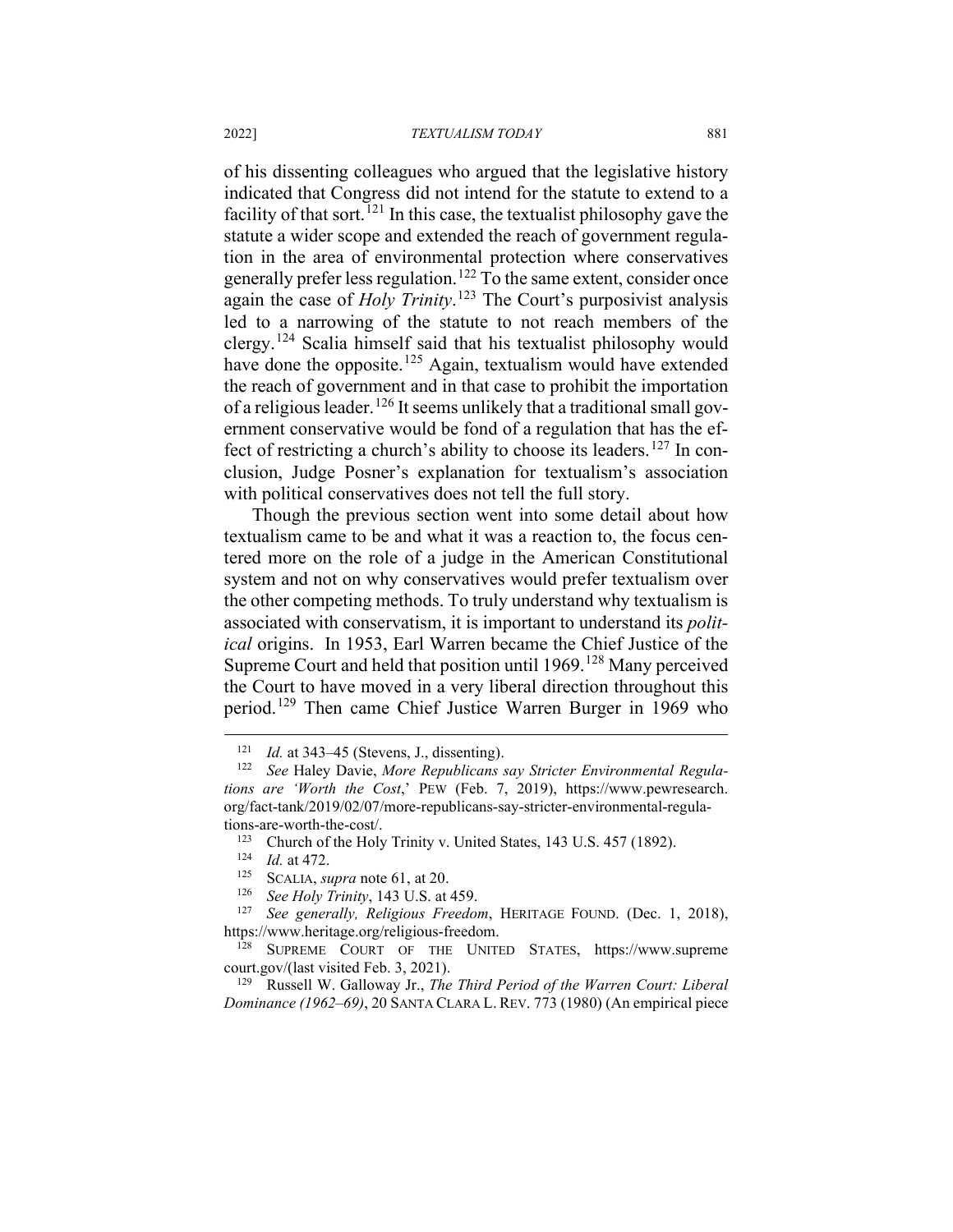served until  $1986$ .<sup>[130](#page-19-0)</sup> Although appointed by a Republican,<sup>[131](#page-19-1)</sup> Burger was not viewed as a particularly conservative Justice.<sup>[132](#page-19-2)</sup> While he served as Chief Justice, the Court handed down many controversial cases that were perceived as being left leaning,  $^{133}$  $^{133}$  $^{133}$  with the decisions requiring interpretation of a statute often relying on an

- <sup>130</sup> SUPREME COURT OF THE UNITED STATES, *supra* note 128.<br><sup>131</sup> Id. Chief Iustice Burger was appointed by President Richa
- <sup>131</sup> *Id.* Chief Justice Burger was appointed by President Richard Nixon. *Id.*

<sup>132</sup> Warren E. Burger, ENCYC. BRITANNICA, https://www.britannica.com/bi-

<span id="page-19-2"></span><span id="page-19-1"></span>ography/Warren-E-Burger (last visited Dec. 21, 2020) ("Contrary to some popular expectations, Burger and his three fellow Nixon appointed justices did not try to reverse the ride of activist decision making on civil-rights issues and criminal law that was the Warren court's chief legacy."); *See* Roe v. Wade, 410 U.S. 113, 207 (1973) (Burger, C.J., concurring) (Burger concurred with the majority opinion that created a Constitutional right to abortion under the controversial doctrine of substantive due process).

<span id="page-19-3"></span><sup>133</sup> Warren E. Burger, OYEZ, https://www.oyez.org/justices/warren\_e\_burger (last visited Dec. 21, 2020). "Although Burger was a lifelong Republican, many of the landmark decisions issued during his tenure represented clear liberal victories*.* For example, in *Swann v. Charlotte-Mecklenberg Board of Education* (1971), the Court issued a unanimous ruling supporting busing as a pragmatic approach to reduce *de facto* racial segregation in schools." *Id.* It is important to note that many of the controversial decisions during this era were constitutional ones*. See id.* Although not exactly the same, cases involving the doctrine of substantive due process and the living constitution approach were perceived as judicial overreach in the same way by conservatives as intentionalist statutory decisions. *See* Starr, *supra* note 56, at 378.

<span id="page-19-0"></span>that measured voting records to come to the conclusion that "liberal activists exercised almost complete control over the Court's decisions.").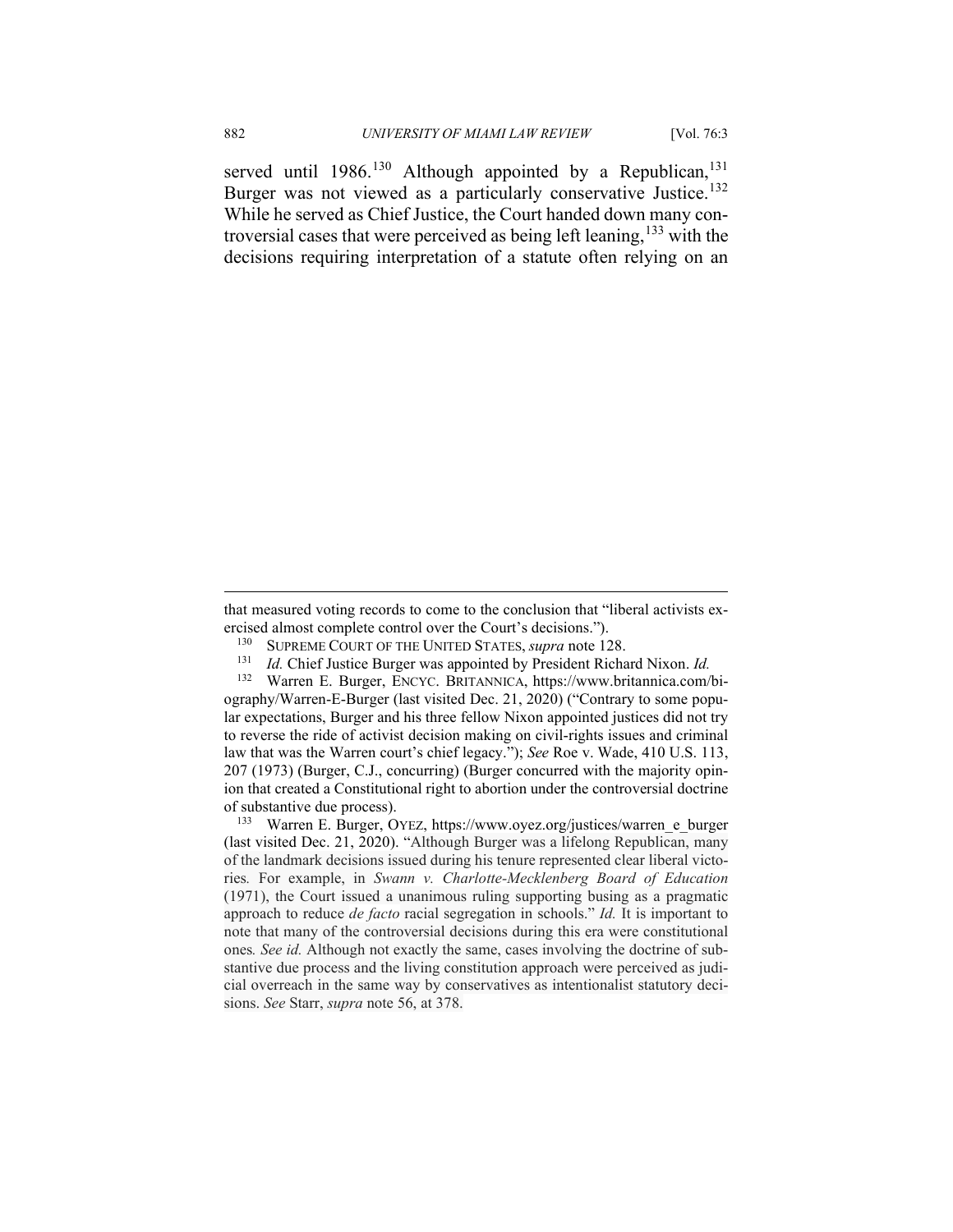intentionalist approach.<sup>[134](#page-20-0)</sup> At the heart of several of these decisions was the reliance on legislative history.<sup>[135](#page-20-1)</sup>

A prime example of intentionalism in action during the Burger Court is *United Steelworkers of America v. Weber*. [136](#page-20-2) This 1979 Supreme Court case involved the contested political issue of affirma-tive action.<sup>[137](#page-20-3)</sup> Because the issue breaks down along party lines,  $138$ the case is particularly insightful and may act as an illustration of the broader point about the direction the Court was perceived to have gone. The case involved a manufacturing company and a union who had entered into a collective bargaining agreement that included an affirmative action plan with the goal of increasing racial diversity in certain departments of the company, namely craftworkers.<sup>[139](#page-20-5)</sup> At a plant in Louisiana, thirty-nine percent of the employees were black, yet less than two percent of all craftworkers were black.<sup>[140](#page-20-6)</sup> To set this affirmative action plan into motion, the plant established a training program whereby employees were trained to become craftworkers, and half of all openings in the program were designated for

<span id="page-20-0"></span><sup>134</sup> *See, e.g.*, Bob Jones University v. United States, 461 U.S. 574, 586 (1983). In this case, a private university had its tax-exempt status taken away over racially discriminatory admissions standards it contended served a religious purpose. *Id.* Many conservatives viewed this as judicial activism and inappropriate interference with regard to religious freedom*. See* Eskridge*, supra* note 12, at 344. Chief Justice Burger, writing for the majority, said "a court should go beyond the literal language of a statute if reliance on that language would defeat the plain purpose of the statute . . . .*" Bob Jones*, 461 U.S. at 586. He then went on to write about congressional purposes and cite legislative history in an attempt to discern the congressional intent. *Id*. at 586. Justice Rehnquist dissented. *Id.* at 591 (Rehnquist, J., dissenting). After noting his own abhorrence for racial discrimination, Rehnquist said "regardless of our view on the propriety of Congress' failure to legislate we are not constitutionally empowered to act for them . . . for there is nothing in the language of  $\S501(c)(3)$  that supports the result obtained by the court." *Id*.

<span id="page-20-1"></span><sup>135</sup> *See Bob Jones*, 461 U.S. at 586; *see also* United Steelworkers of Am. v. Weber, 443 U.S. 193, 199 (1979).

<sup>&</sup>lt;sup>136</sup> United Steelworkers of Am. v. Weber, 443 U.S. 193 (1979).

 $\frac{137}{138}$  *Id.* 

<span id="page-20-6"></span><span id="page-20-5"></span><span id="page-20-4"></span><span id="page-20-3"></span><span id="page-20-2"></span><sup>138</sup> *Race, Immigration, and Discrimination*, PEW RESEARCH CENTER, (Oct. 5, 2017), https://www.pewresearch.org/politics/2017/10/05/4-race-immigrationand-discrimination/.

<sup>&</sup>lt;sup>139</sup> Weber, 443 U.S. at 193, 198–99.<br><sup>140</sup> Id

*Id.*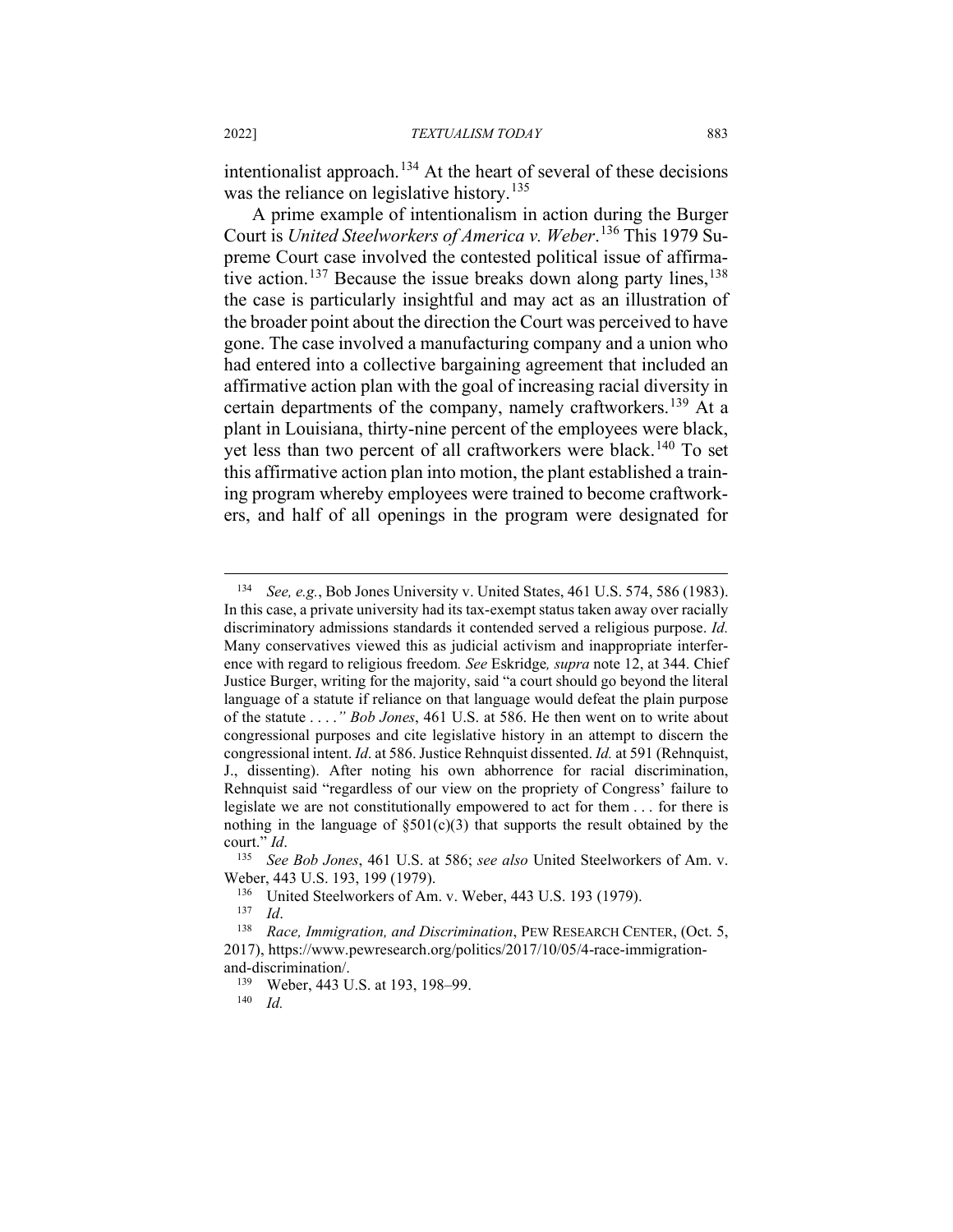black workers.<sup>[141](#page-21-0)</sup> The controversy arose when a white employee who did not gain admission into the program complained that he and others were denied access into the program despite having more sen-iority than even the most senior black employee in the program.<sup>[142](#page-21-1)</sup>

The white employee, Brian Weber, sued the company and the labor union for violating Title VII's prohibition on discrimination on the basis of race.<sup>[143](#page-21-2)</sup> After winning in the lower courts, the Su-preme Court took up the issue.<sup>[144](#page-21-3)</sup> Writing for the majority, Justice Brennan cited *Holy Trinity* and held that although the act was within the letter of the statute it was not within its spirit.<sup>[145](#page-21-4)</sup> He emphasized that the statute must be read against the background of the legislative history.<sup>[146](#page-21-5)</sup> In doing so, Justice Brennan reached the conclusion that construing the statute to forbid race-conscious affirmative action programs would "bring about an end completely at variance with the purpose of the statute."<sup>[147](#page-21-6)</sup> Political conservatives were no doubt en-raged by this decision,<sup>[148](#page-21-7)</sup> and Ronald Reagan's Justice Department adopted a policy soon after that set out to eliminate all racial prefer-ences, no doubt in response to Weber.<sup>[149](#page-21-8)</sup> At the center of this decision and others was a purpose and intent based approach.

 $\frac{143}{144}$  *Id.* 

- <sup>145</sup> *Id.* at 201–02 (citing Holy Trinity).
- $\frac{146}{147}$  *Id.*

<span id="page-21-6"></span><span id="page-21-5"></span><span id="page-21-4"></span><span id="page-21-3"></span><span id="page-21-2"></span>*Id.* Note again that in this case, the majority approach relying on extensive legislative history actually led to the government upholding a private agreement between two parties, whereas a textualist approach would have given the statute a wider scope and would have prohibited the practice, interfering with a conservative sacrament, the freedom to contract; *See Conservative and Libertarian Legal Scholarship: Contracts,* FED. SOC. (Jun. 19, 2014), https://fedsoc.org/commentary/publications/conservative-libertarian-legal-scholarship-contracts (Thus, it does not necessarily follow that textualism will lead to a conservative outcome or less government).

<span id="page-21-8"></span><span id="page-21-7"></span><sup>148</sup> *See* PEW RESEARCH CENTER, *supra* note 138. 149 Sophia Z. Lee, *A Revolution at War with Itself? Preserving Employment Preferences from Weber to Ricci*, 123 YALE L.J. 2964, 2985–86 (2014) (stating that Reagan swore to eliminate these programs and appointed others in the executive branch who shared his view, including William Bradford Reynolds to the head of the Department of Justice's Civil Rights Division.). *See also* Johnson v. Transp. Agency of Santa Clara Cnty., 480 U.S. 616, 673 (1987) (Scalia, J., dissenting) (in which Justice Scalia himself criticized Weber, stating "Third,

<span id="page-21-0"></span> $\frac{141}{142}$  *Id.* 

<span id="page-21-1"></span> $\frac{142}{143}$  *Id.* 

 $\frac{144}{145}$  *Id.*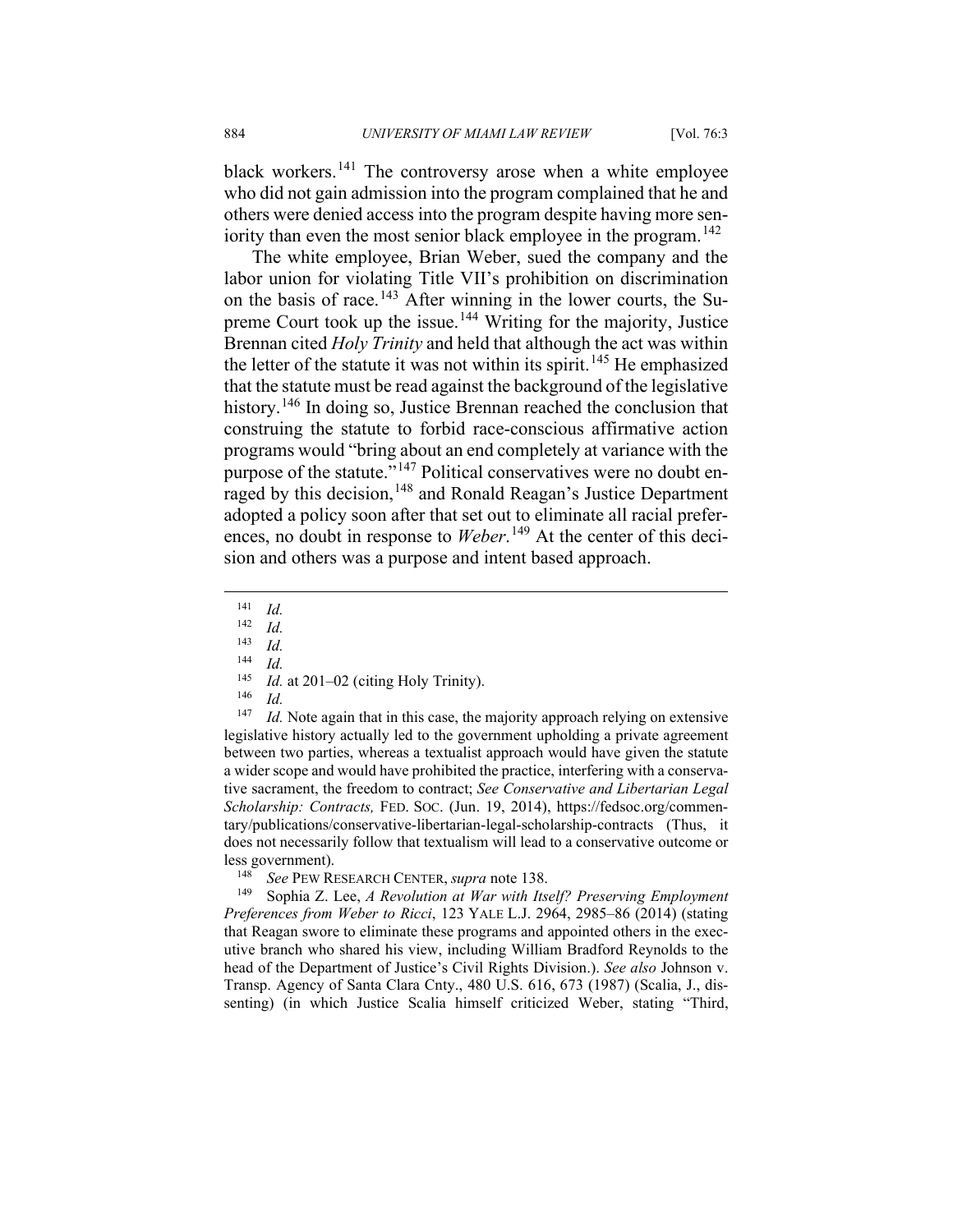#### 2022] *TEXTUALISM TODAY* 885

Although *Weber* is just one example, it is against this backdrop that the new textualism grew. The intentionalist approach was used time and time again throughout the 1970's and early 1980's to reach conclusions that were seen as far-reaching and politically left.<sup>[150](#page-22-0)</sup> Although championed by conservatives in the wake of these cases, textualism was actually presented as a way to separate law and politics by curbing judicial activism, as it still is today.[151](#page-22-1) Its proponents argue that the approach is more methodical than others, with the law leading a judge to a particular conclusion regardless of his or her own policy preferences on the matter.<sup>[152](#page-22-2)</sup> In fact, Justice Scalia himself once said, "The judge who always likes the results he reaches is a bad judge."[153](#page-22-3) Although textualism as a methodology may be politically neutral, it was surely marketed in the 1980's and thereafter as a conservative alternative to avoid results like those in *Weber*. [154](#page-22-4) In fact, textualism and judicial restraint were a part of the Republican party platform in every year but one between 1984 and 2013,

*Weber* . . . has provided little guidance . . . beyond the proposition that Title VII does not mean what it says. *Weber* should be overruled.").

<span id="page-22-0"></span><sup>150</sup> *See* discussion, *infra* Part II. It is once again important to draw the distinction between statutory and constitutional cases. However, although constitutional cases do not involve the use of legislative history, the abstract purpose-driven analysis was used in many cases to reach results perceived as left-leaning*. See*  Lemos, *supra* note 21, at 891. It was this that drove conservatives to want to establish some constraint on judges, which textualism allowed them to do. *Id* at 886.<br><sup>151</sup> SCALLA & GARNER supra note 17 at 16–17

<sup>&</sup>lt;sup>151</sup> SCALIA & GARNER, *supra* note 17, at 16–17.<br><sup>152</sup> Id

 $\frac{152}{153}$  *Id.* 

<span id="page-22-3"></span><span id="page-22-2"></span><span id="page-22-1"></span><sup>153</sup> Katie Glueck, *Scalia: The Constitution is 'dead'*, POLITICO (JAN. 29, 2013, 8:26 AM), https://www.politico.com/story/2013/01/scalia-the-constitution-isdead-086853; *see also Confirmation Hearing on the Nomination of Hon. Neil M. Gorsuch to be an Associate Justice of the Supreme Court of the United States, Before the S. Comm. on the Judiciary*, 115th Cong. 115-208 (2017) (statement of Hon. Neil M. Gorsuch, "for a judge who likes every outcome he reaches is probably a pretty bad judge, stretching for policy results he prefers rather than those the law compels."); *Read Amy Coney Barrett's opening statement to the Senate Judiciary Committee*, WASH. POST (OCT. 11, 2020, 10:12 AM), https://www. washingtonpost.com/context/read-amy-coney-barrett-s-opening-statement-tothe-senate-judiciary-committee/cf9813f9-0fb5-4e00-a736-9763c5ae2042/ (Where then Judge Barrett touted a similar mantra: "A judge must apply the laws as written, not as the judge wishes it were . . . .In every case, I have . . . done my utmost to reach the result required by the law, whatever my own preferences might be.").

<span id="page-22-4"></span><sup>154</sup> Lemos, *supra* note 21, at 895–97.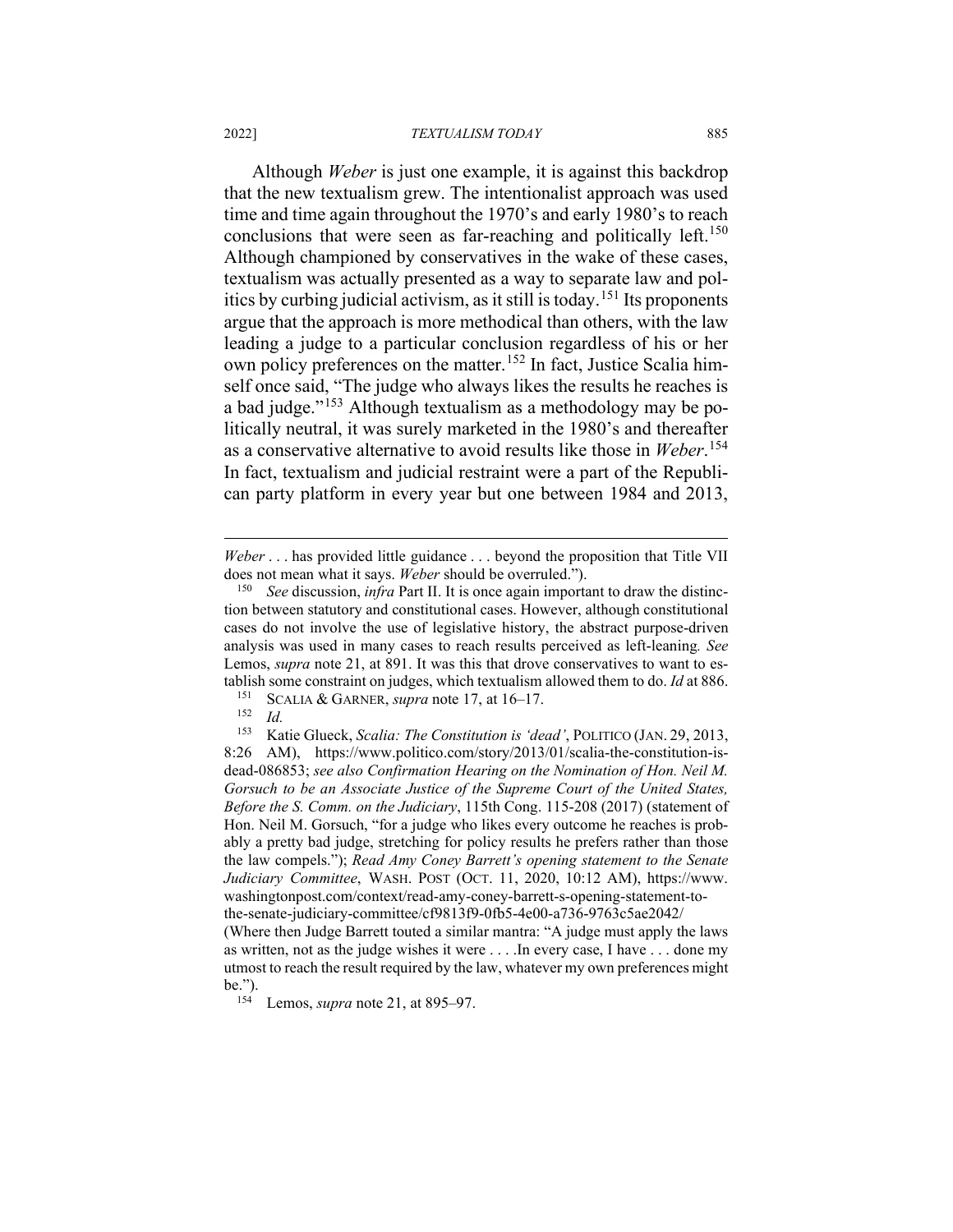and remains so today.<sup>[155](#page-23-0)</sup> Moreover, textualism gave conservatives a feeling of enhanced credibility in arguing that such cases were wrongly decided, citing the text of the statute and the role of a judge more generally as their justification rather than their own subjective preferences.[156](#page-23-1)

With the election of Ronald Reagan in 1980, Republicans gained control of the mechanism for stacking the judiciary. Wishing to avoid outcomes like the one in *Weber*, Reagan began to nominate textualist judges, including Kenneth Starr, Frank Easterbrook, and Antonin Scalia.<sup>[157](#page-23-2)</sup> As these judges were already personally viewed as political conservatives before their appointments, any textualist conclusion they reached in a case which tended to favor Republicans, seemed to re-enforce the growing perception that the philoso-phy was a right-leaning one.<sup>[158](#page-23-3)</sup>

In conclusion, textualism's association with the political right does not seem to be due to, or at least fully explained by, its inherent qualities. In fact, the empirical evidence to show that it reliably pro-duces conservative outcomes is scant at best.<sup>[159](#page-23-4)</sup> The association likely has more to do with the historical circumstances surrounding its rise to popularity, as well as the fact that it is often conservative judges who choose to employ it in the first place.<sup>[160](#page-23-5)</sup> Although it may provide a great deal of judicial restraint when followed properly, textualism is not a perfect step-by-step process and does leave room for a conservative judge to insert his or her own preferences into the

 $\frac{155}{156}$  *Id.* 

 $\frac{156}{157}$  *See id* at 901.

<span id="page-23-2"></span><span id="page-23-1"></span><span id="page-23-0"></span>Biographical Directory of Article III Federal Judges, 1789-present, FED. JUD. CTR., https://www.fjc.gov/history/judges/search/advanced-search (last visited Dec. 22, 2020).

<sup>158</sup> *See* Lemos, *supra* note 21, at 901.

<span id="page-23-4"></span><span id="page-23-3"></span><sup>159</sup> *See* James J. Brudney & Corey Ditslear, *Liberal Justices' Reliance on Legislative History: Principle, Strategy, and the Scalia Effect*, 29 BERKELEY J. EMP. & LAB. L. 117, 117 (2008) (finding that the use of legislative history in employment law cases led to more pro-employer results than decisions using textualism); *see also* David S. Law & David Zaring, *Law Versus Ideology: The Supreme Court and the Use of Legislative History*, 51 WM. & MARY L. REV. 1653, 1726–27 (2010) (measuring not only citations to legislative history, but also to whether the case was cited it positively, finding "no statistically significant relationship between whether an opinion cited legislative history and whether the opinion arrived at a liberal or conservative result").

<span id="page-23-5"></span><sup>160</sup> *See* Lemos, *supra* note 21, at 849–50, 862–63.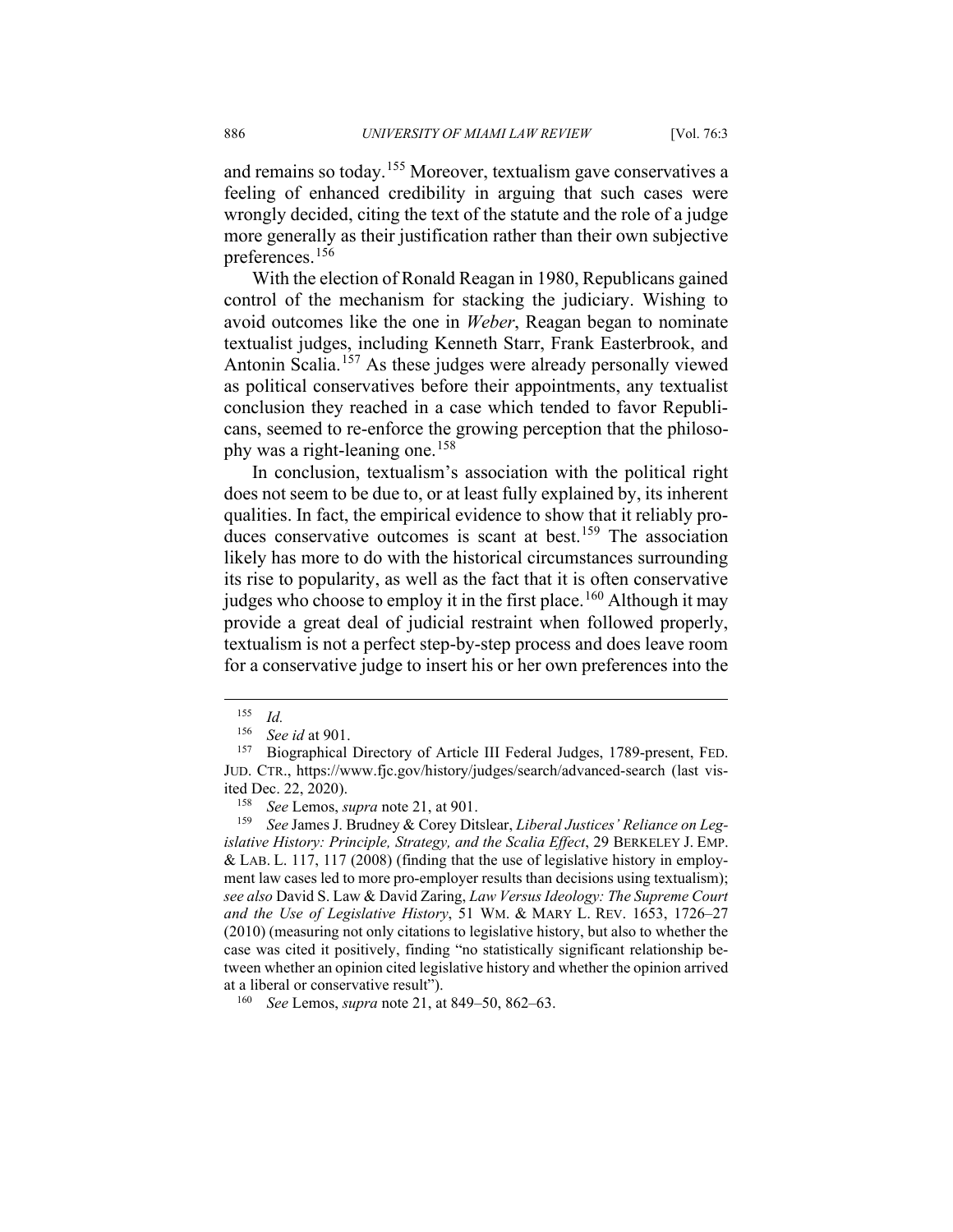statute.<sup>[161](#page-24-0)</sup> Whatever the actual reason for the broad conservative preference of textualism, the Republican party's open support for it along with the fact that Republican Presidents have nominated the bulk of the judges who purport to employ it, has left little room for argument about whether or not textualism is perceived as right-leaning. Part IV will examine the actual data to see if perception matches reality in the federal appellate courts today.

### II. HYPOTHESES

#### A. *Scalia's Continuing Legacy*

My first hypothesis regarding Justice Scalia's ongoing influence at the federal appellate court level is that it is just as strong now as it was at the time of his death. Studies have shown that the interpretation methods used by the Supreme Court have a measurable im-pact on the methods courts of appeals choose.<sup>[162](#page-24-1)</sup> As the Supreme Court moves in one direction, lower courts tend to follow along.<sup>[163](#page-24-2)</sup> These studies show that the D.C. Circuit tends to follow the Supreme Court most closely, though this could be due in part to the circuit handling more cases that deal with administrative law and other issues of statutory interpretation more generally.<sup>[164](#page-24-3)</sup>

This phenomenon may be explained at least in part by lower court judges keeping a close eye on the Supreme Court in an attempt to be aware of what may be persuasive should one of their own cases reach the Supreme Court.<sup>[165](#page-24-4)</sup> It has often been said that judges despise being reversed on appeal.[166](#page-24-5) This may account for some of the trend. Another suggestion is that the impact of a Justice's judicial

<sup>&</sup>lt;sup>161</sup> SCALIA, *supra* note 61, at 29.<br><sup>162</sup> See Aaron-Andrew P Bruhl

<span id="page-24-1"></span><span id="page-24-0"></span><sup>162</sup> *See* Aaron-Andrew P. Bruhl, *Communicating the Canons: How Lower Courts React When the Supreme Court Changes the Rules of Statutory Interpretation*, 100 MINN. L. REV. 481, 483, 540–41 (2015); Glenn Bridgman, *One of These Things Is Not Like the Others: Legislative History in the U.S. Courts of Appeal*, YALE STUDENT PRIZE PAPERS 1 (2012).

<sup>&</sup>lt;sup>163</sup> *Id.* at 540–41.<br><sup>164</sup> See Bridgman

<sup>164</sup> *See* Bridgman, *supra* note 162, at 25–26.

<span id="page-24-5"></span><span id="page-24-4"></span><span id="page-24-3"></span><span id="page-24-2"></span><sup>165</sup> *See* Joseph L. Smith, *Patterns and Consequences of Judicial Reversals: Theoretical Considerations and Data from a District Court*, 27 JUST. SYS. J. 28 (2006).

<sup>166</sup> *Id.* at 28.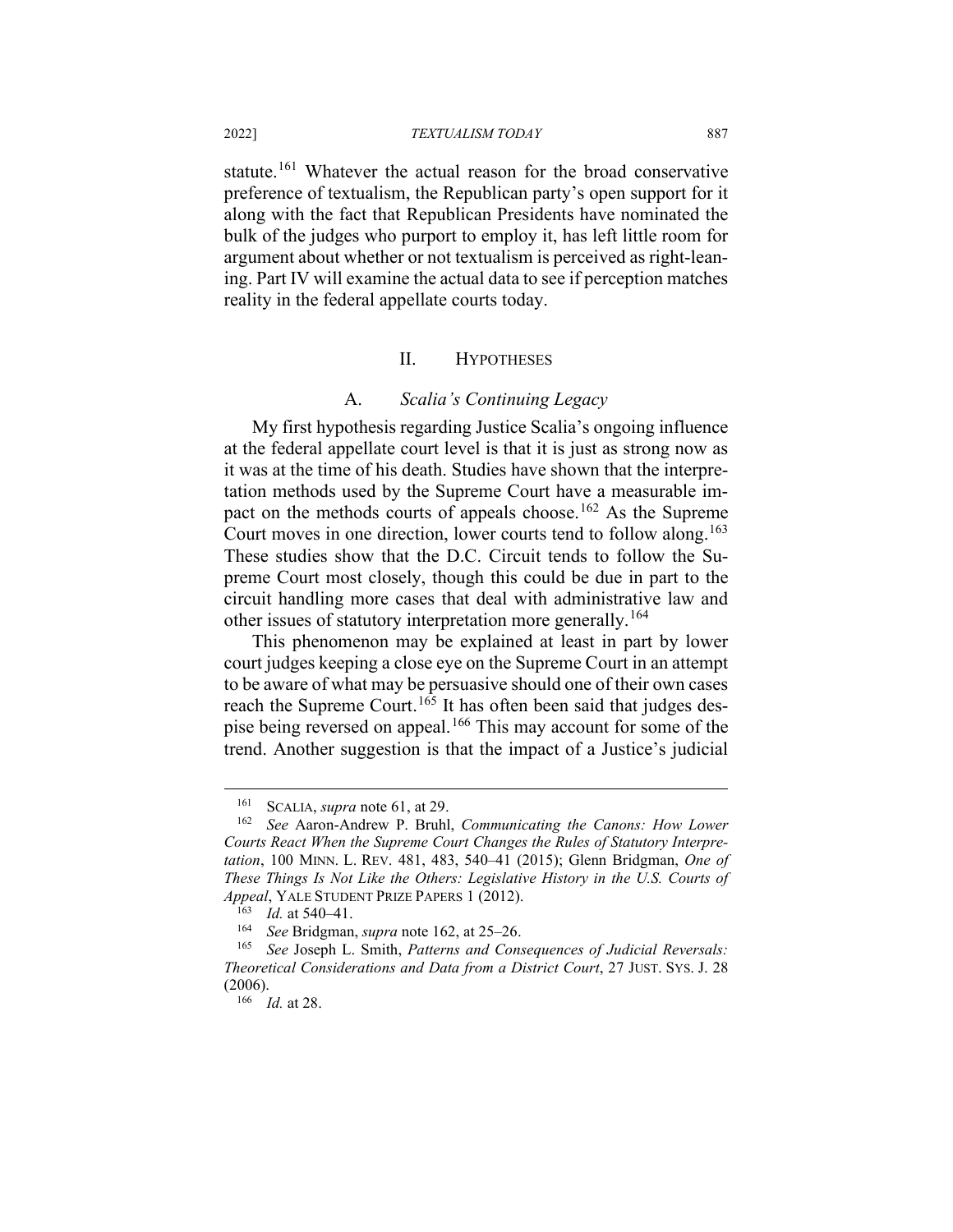philosophy is likely to become most evident in later generations, due to the example the Justice may set for younger attorneys who learn about the philosophy before they have fully formulated their own views of proper jurisprudence.<sup>[167](#page-25-0)</sup> Though this observed trend in which lower courts follow the example of the Supreme Court may represent correlation, it has not been significant enough to represent any causal connection.[168](#page-25-1) There is no methodological stare decisis in the federal court system and each judge is free to use legislative history in the manner that he or she finds appropriate.<sup>[169](#page-25-2)</sup>

Having noted Justice Scalia's impact in the field of statutory interpretation earlier in this article, it is no surprise that courts of appeals have trended toward his rejection of legislative history over the past thirty years. $170$  In support of the hypothesis that this trend has continued, note that at the time of Justice Scalia's passing there were only three textualists remaining on the Court.<sup>[171](#page-25-4)</sup> This number has now grown to six.<sup>[172](#page-25-5)</sup> All three newly appointed Justices are selfproclaimed textualists and have each suggested that they have great admiration for Justice Scalia.<sup>[173](#page-25-6)</sup> Although each may differ their level

<sup>167</sup> Benjamin & Renberg, *supra* note 2, at 1055.

<sup>168</sup> *See* Bruhl, *supra* note 162, at 526.

<span id="page-25-2"></span><span id="page-25-1"></span><span id="page-25-0"></span>*See Lemos, supra note 21, at 856, 905 (noting that one state, Oregon, has* adopted a methodological stare decisis whereby the methodological framework of the state supreme court has been treated as binding precedent).

<span id="page-25-3"></span><sup>170</sup> *See* Frank B. Cross, The Theory and Practice of Statutory Interpretation 188–89 (2008).

<span id="page-25-4"></span>The remaining textualists on the Court were Justices Thomas, Alito, and Chief Justice Roberts. *See* Supreme Court of the United States, *supra* note 126.

<span id="page-25-5"></span>Since Scalia's passing, the Court's three new members, Justices' Gorsuch, Kavanaugh, and Barrett all are considered textualists.

<span id="page-25-6"></span><sup>173</sup> *See Here's Judge Gorsuch's Full Opening Statement*, NBC NEWS, https://www.nbcnews.com/news/us-news/here-s-judge-gorsuch-s-full-openingstatement-n735961 (Mar. 20, 2017). Gorsuch said "Scalia was a mentor too. He reminded us that words matter–that the judge's job is to follow the words that are in the law–not replace them with words that aren't." *Id.*; *see also Trump's Supreme Court Pick Calls Antonin Scalia a Role Model and a Judicial Hero,* CNN POLITICS, https://www.cnn.com/2018/08/13/politics/brett-kavanaugh-antoninscalia-role-model-supreme-court/index.html (Aug. 13, 2018) (Kavanaugh calling Scalia's philosophy "simple but profound"); *Antonin Scalia's Legacy Looms over the Amy Coney Barrett Hearings*, CNN POLITICS, https://www.cnn. com/2020/10/12/politics/scalia-barrett-supreme-court-hearing/index.html (Oct. 13, 2020) (Barret said "It was the content of Justice Scalia's reasoning that shaped me . . . .A judge must apply the law as written, not as the judge wishes it were.").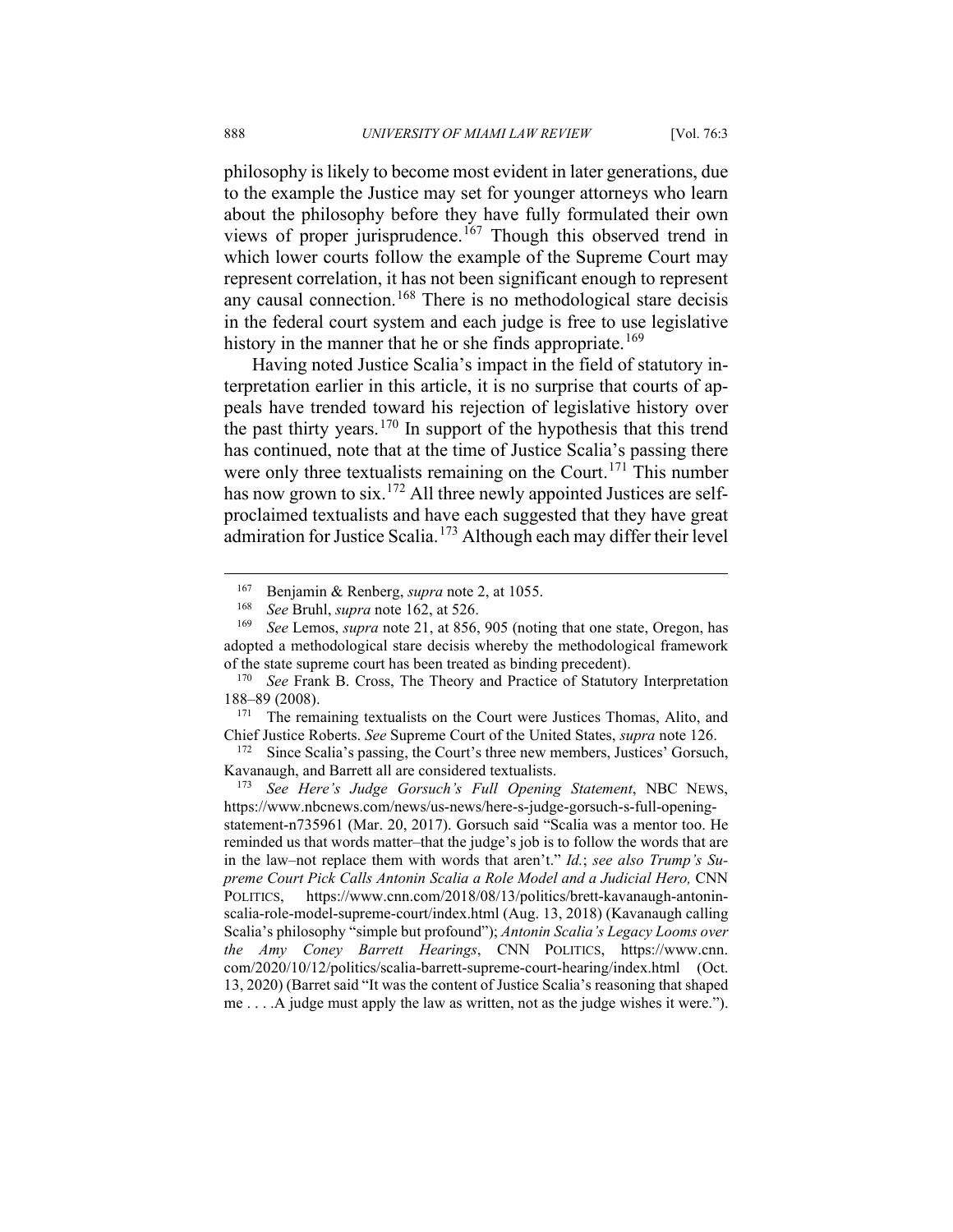of disdain for the use of legislative history, the current textualist dominance of the Supreme Court is likely to have an ongoing impact on the federal courts of appeals.[174](#page-26-0) Further, when President Obama left office, he left an unusual number of vacancies open on the federal courts; those seats were been filled by a Republican President, Donald Trump.<sup>[175](#page-26-1)</sup> Assuming that Republican appointees are more likely to employ textualism, this militates in the direction of an observable continuing influence. In fact, former President Trump has been praised by conservative leaders and media outlets on multiple occasions for appointing textualists to the bench.<sup>[176](#page-26-2)</sup> Many of his nominees are members of the conservative Federalist Society.<sup>[177](#page-26-3)</sup> This would seem to have an obvious impact on textualism's continued use at the federal appellate court level in a manner consistent with continuing influence of the late Justice.

#### B. *The Variance of Textualism by Appointing President*

The initial expectation with regard to how the use of textualism is likely to break down by presidential appointee is that Republicanappointed judges as a whole are more likely than their Democratappointed counterparts to reject legislative history. If the conventional wisdom that suggests close ties between textualism and conservatism is correct, the data is likely to reflect this connection. If the perception is that conservatism is closely associated with textualism, it would follow that the more conservative the President, the

<sup>174</sup> *See* Cross, *supra* note 170, at 188.

<span id="page-26-1"></span><span id="page-26-0"></span><sup>175</sup> *See* Matt Gregory, *Verify: President Obama Didn't Leave 128 Federal Judge Vacancies, But It was Still a Large Number*, WUSA9, https://www. wusa9.com/article/news/verify/president-trump-obama-federal-judge-vacanciesverify/65-86c98010-7fc4-4bd7-a356-0de7e137c0c4 (Oct. 16, 2020) (There were 112 vacancies when President Trump took office compared to just 53 for President Obama).

<span id="page-26-2"></span><sup>176</sup> *See* Deanna Paul, *Keep Those Judges Coming: Conservatives Praise Trump's Success in Filling the* Courts, WASH. POST, https://www.washingtonpost.com/politics/2018/11/16/keep-those-judges-coming-conservatives-praise -trumps-success-filling-courts/ (Nov. 16, 2018) (noting that many of Trump's nominees are members of the Federalist Society, an organization that advocates textualism); *see* Mitch McConnell, https://www.republicanleader.senate.gov/newsroom/research/200-judges (Jun. 24, 2020) (calling Trump's nominees a victory for the rule of law).

<span id="page-26-3"></span><sup>&</sup>lt;sup>177</sup> *Id.* ("83 percent of Trump's nominees confirmed as circuit judges are members of the Federalist Society").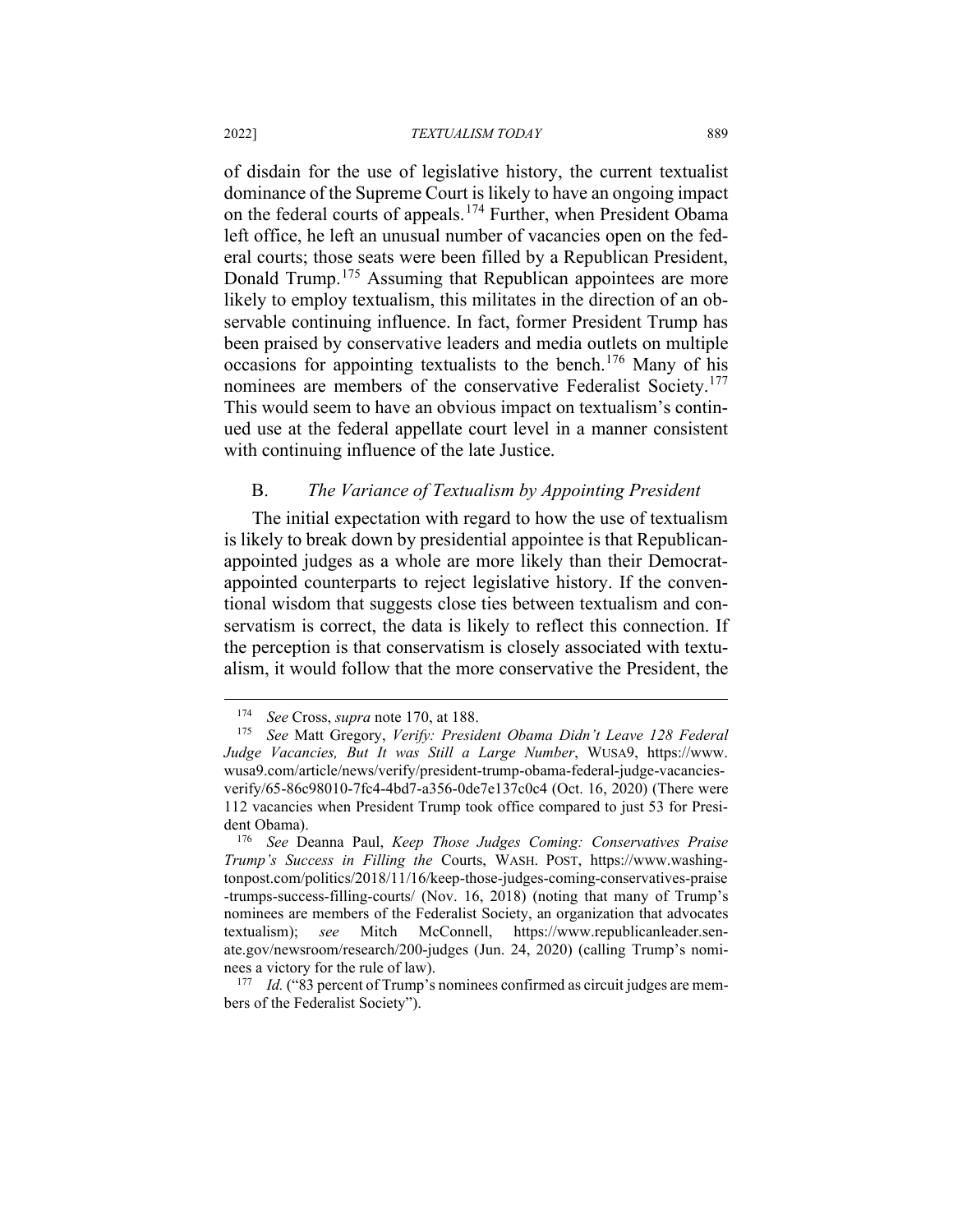more likely he would be to have chosen judges that employ textualism in their approach to statutory interpretation. There is a strong public perception, and some data to back it up, that former President Trump has appointed very conservative judges to the federal courts.<sup>[178](#page-27-0)</sup> As mentioned earlier, he has been often praised by the right-wing for doing so.<sup>[179](#page-27-1)</sup>

Although it is very difficult to find data or consensus regarding how conservative or liberal each recent President himself has been, there is one study that sheds light on how conservative or liberal their judicial nominees are.<sup>[180](#page-27-2)</sup> The study used public campaign contribution records that reveal which political candidates and parties each judge gave to prior to his or her appointment.<sup>[181](#page-27-3)</sup> Though the study only rated judges who had been nominated as of January 2019, its findings were consistent with the hypothesis. [182](#page-27-4) Further, it is seemingly the only relevant study that has been conducted in this area. This study found that President Trump's appointees have been the most conservative of any President in modern American history.[183](#page-27-5) As for the other Presidents, it found that President Obama's appointments were the farthest left, President Clinton and George H.W. Bush's more moderate, with Ronald Reagan and George W. Bush's farther right.<sup>[184](#page-27-6)</sup> Once again, insofar as conservatism is related to textualism, the results of judicial use of legislative history are expected to come out somewhat similarly. The empirical analysis of Part IV will act to test this theory.

<span id="page-27-0"></span><sup>178</sup> *See generally* Tom McCarthy, *Trump's Judges: A Revolution to Create a New Conservative America*, GUARDIAN, (Apr. 28, 2020), https://www.theguardian.com/us-news/2020/apr/28/donald-trump-judges-create-new-conservativeamerica-republicans; Green, *supra* note 26.

<sup>179</sup> *See* Paul, *supra* note 176.

<span id="page-27-4"></span><span id="page-27-3"></span><span id="page-27-2"></span><span id="page-27-1"></span><sup>180</sup> Green, *supra* note 26*.* (noting that this study only measured judicial appointments as of October 2018, and was done by an organization advocating for the expansion of the number of Supreme Court Justices).<br> $\frac{181}{161}$ 

 $\frac{181}{182}$  *Id.* 

 $\frac{182}{183}$  *Id.* 

<span id="page-27-6"></span><span id="page-27-5"></span> $\frac{183}{184}$  *Id.* 

*Id.*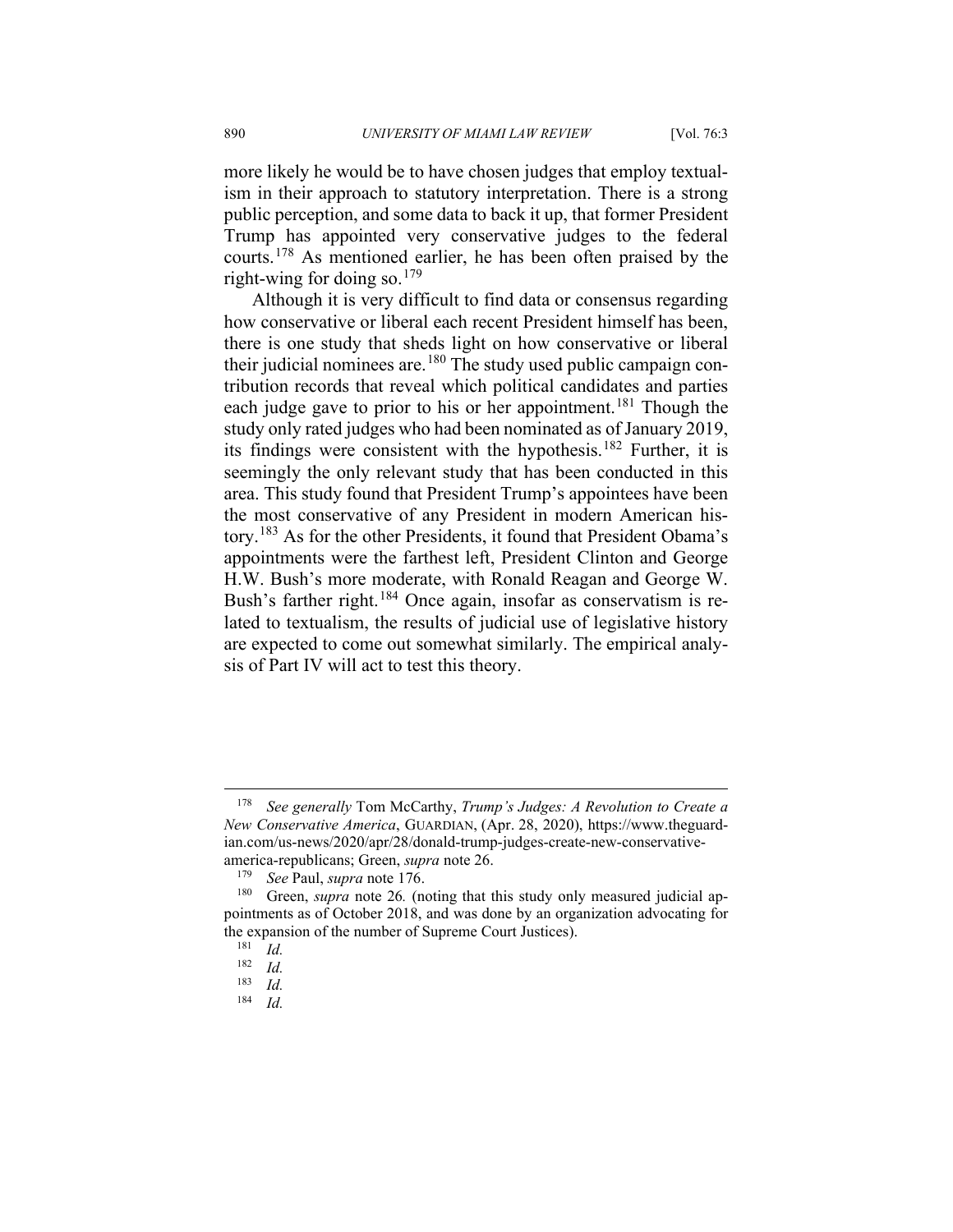#### III. DATA AND MEASURES

The opinions used were gathered from Lexis and Westlaw. To get the sought-after data from each opinion, the advanced search tool was used to measure citations to legislative history, many variations of possible citation formats to different forms of legislative history were also used. This included formats from the Legal Blue-book as well as other nonstandard references.<sup>[185](#page-28-0)</sup> For example, when searching for a citation to the congressional record, the Bluebook format of "Cong. Rec." is used as well as "Congressional Record" and "Cong. Record," among others.

Searches performed in Lexis were replicated in Westlaw to ensure the most accurate results possible. As suggested by the Benjamin and Renberg study, these searches are done using a rather long string-matching pattern to identify whether an opinion cites to leg-islative history or not.<sup>[186](#page-28-1)</sup> If the search in Lexis yielded far different results from the number in Westlaw, it would indicate that the search terms did not accurately measure the number of citations to legislative history.[187](#page-28-2) In each database, the same search terms were used within the same date ranges, and the results were nearly identical.<sup>[188](#page-28-3)</sup> For every search performed, the results were cross-checked in each database to make sure all citations were recorded and that each opin-ion contained an actual citation to legislative history.<sup>[189](#page-28-4)</sup> As in the study by Benjamin and Renberg, the analysis was limited to whether there was a citation to legislative history or not.<sup>[190](#page-28-5)</sup> The actual frequency within each opinion was not measured. This is the appropriate metric because the textualism of Justice Scalia's clear distinguishing factor was his rejection of legislative history, so the proper

<span id="page-28-0"></span><sup>&</sup>lt;sup>185</sup> *See THE BLUEBOOK: A UNIFORM SYSTEM OF CITATION (20<sup>th</sup> ed. 2020). Alt*hough every form, both standard and nonstandard, was used to search for references to legislative history in a given opinion, as the Benjamin and Renberg study noted as well, there cannot be complete confidence that this captured all of the possible citations to legislative history within the data set.

<sup>186</sup> Benjamin & Renberg, *supra* note 2, at 1060.

<sup>187</sup> *Id* at 1059*.*

<span id="page-28-3"></span><span id="page-28-2"></span><span id="page-28-1"></span>In more than 300 searches, no search produced results that differed by more than ten opinions.

<span id="page-28-5"></span><span id="page-28-4"></span><sup>&</sup>lt;sup>189</sup> Every search was fully compared in Westlaw and in Lexis and any variances were accounted for. Every citation to legislative history was inspected to ensure that no false positives were recorded.

<sup>190</sup> Benjamin & Renberg, *supra* note 2, at 1059-60.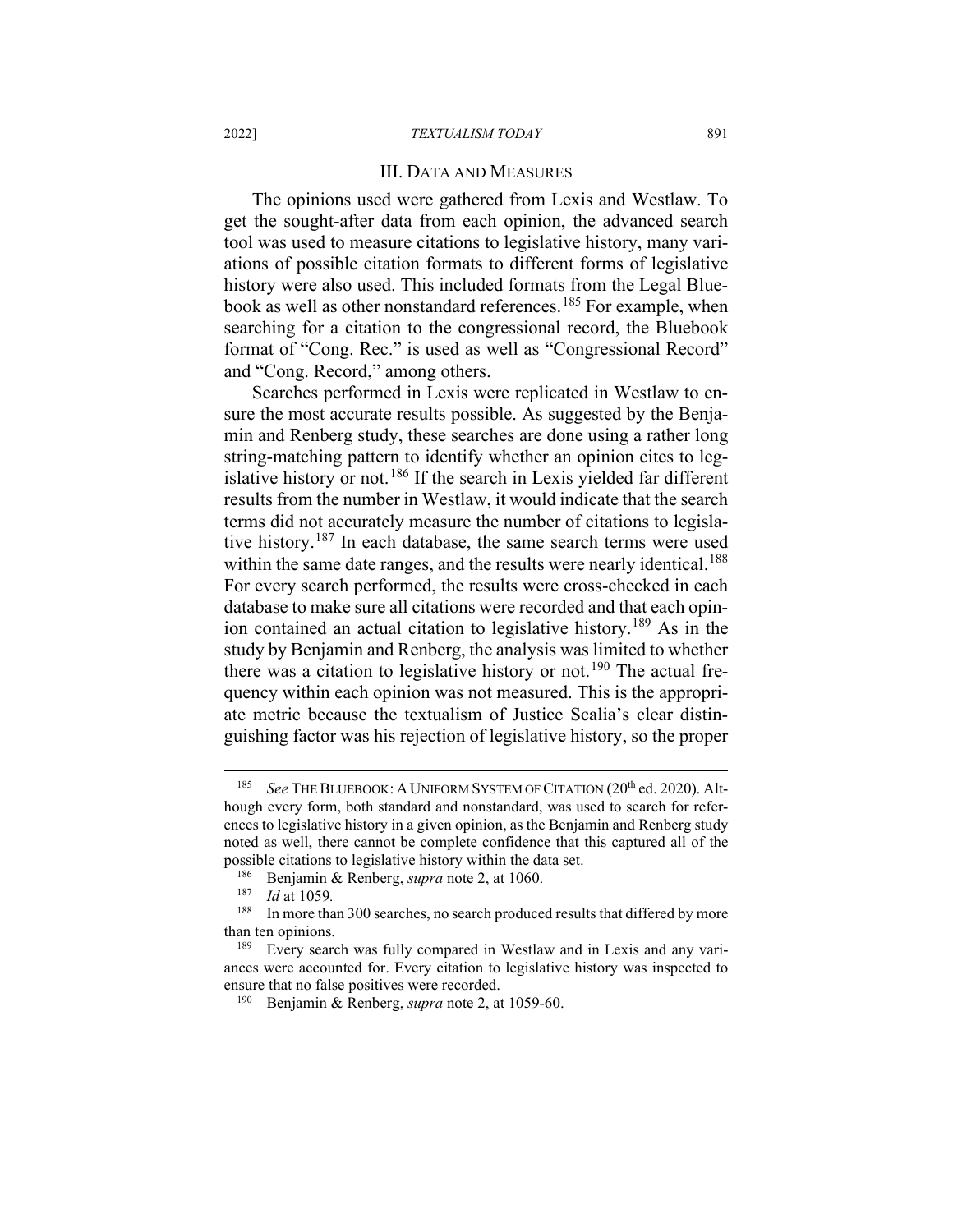line is between citation and non-citation.<sup>[191](#page-29-0)</sup> Therefore, if a judge cites legislative history, he is not following Scalia's approach.<sup>[192](#page-29-1)</sup> Additionally, measuring citation versus non-citation prevents the data from being skewed due to some opinions containing several citations to legislative history within them.<sup>[193](#page-29-2)</sup>

The first hypothesis regarding the ongoing influence of Justice Scalia is tested using a data set of all reported federal appellate court opinions between June 1, 2011, and November 30, 2020. This is broken down by circuit and represented in the charts below.[194](#page-29-3) The second hypothesis is measured in a similar manner as the first. However, only opinions between December 1, 2017, and November 30, 2020, are used. This was done to account for judges appointed more recently by President Trump and thus give a more accurate picture of how often each Presidential cohort is currently citing legislative history. First, the Federal Judicial Center was used to gather the names of judges and to document the President who appointed each of them.<sup>[195](#page-29-4)</sup> Then, having broken down all of the appellate judges by President, individual searches of each judge were done in Lexis and Westlaw using the same search terms for legislative history as for the first hypothesis. The number of citations were measured both as a raw number and as a percentage of the total. To provide context, and to make an educated guess about the future, the makeup of the federal appellate circuits as a whole is represented as well in a chart showing the percentages of appointees of the various Presidents.

Table 1 outlines the search terms used to search for reported opinions that cite to the various forms of legislative history.<sup>[196](#page-29-5)</sup>

<span id="page-29-5"></span><sup>196</sup> Many of the search terms used are the same as the ones used in the study done by Benjamin and Renberg. That study had compiled a long list of possible citations and different variations and it was advantageous to use many of the same terms to pick up the greatest number of citations. However, they did not include the citations to resolutions or documents, and this Article covers a more recent time frame than that study.

<sup>&</sup>lt;sup>191</sup> Eskridge, *supra* note 3, at 623–24.<br><sup>192</sup> Benjamin & Rephera, *supra* pote 2

<sup>192</sup> Benjamin & Renberg, *supra* note 2, at 1059.

 $\frac{193}{194}$  *Id.* 

<sup>194</sup> *See infra* Part V.

<span id="page-29-4"></span><span id="page-29-3"></span><span id="page-29-2"></span><span id="page-29-1"></span><span id="page-29-0"></span>FED. JUD. CTR., https://www.fjc.gov/history/judges/search/advancedsearch (last visited Dec. 22, 2020).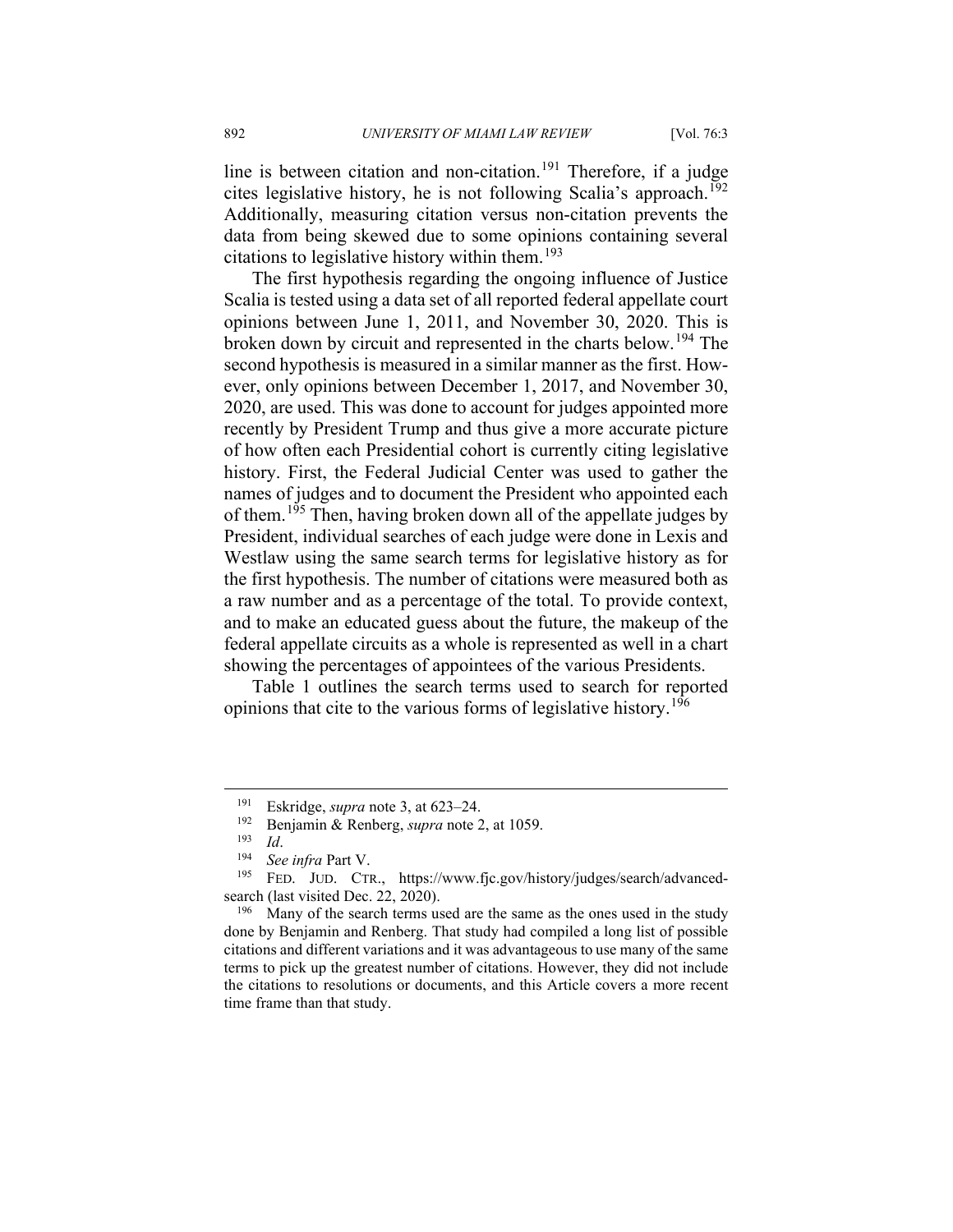#### 2022] *TEXTUALISM TODAY* 893

## TABLE 1: SEARCHES OF LEGISLATIVE HISTORY WITHIN REPORTED FEDERAL APPELLATE MAJORITY OPINIONS

#### **Search Terms**

"H.R.J." OR "H. Comm." OR "Cong. Rec." OR "S. Comm." OR "H.R. Res." OR "House Res." OR "S.REP" OR "Sen. Res." OR "H.R. Con. Res." OR "S. Con. Res." OR "H.R.J. Res." OR "S.J. Res." OR "S. Exec. Res." OR "H.R.Doc. No." OR "H.R. Misc. Doc. No." OR "S. Doc. No." OR "S. Exec. Doc. No." OR "S. Treaty Doc. No." OR "S. treaty doc. no." OR "S. treaty" OR "H.R. Rep. No." OR "H.R.REP" OR "cong. rec" OR "congressional rec" OR "cong. record" OR "cong. globe" OR "statement of rep" OR "statement by Rep" OR "statement of sen" OR "statement by sen" OR "statement of chair" OR "statement by chair" OR "statement of hon" OR "statement by hon" OR "statement of representative" OR "statement by representative" OR "statement of senator" OR "statement by senator" OR "statement of honorable" OR "statement by honorable" OR "remarks of rep" OR "remarks by Rep" OR "remarks of sen" OR "remarks by sen" OR "remarks of chair" OR "remarks by chair" OR "remarks of hon" OR "remarks by hon" OR "remarks of representative" OR "remarks by representative" OR "remarks of senator" OR "remarks by senator" OR "remarks of honorable" OR "remarks by honorable" OR "comments of rep" OR "comments by Rep" OR "comments of sen" OR "comments by sen" OR "comments of chair" OR "comments by chair" OR "comments of hon" OR "comments by hon" OR "comments of representative" OR "comments by representative" OR "comments of senator" OR "comments by senator" OR "comments of honorable" OR "comments by honorable" OR "hearing before the committee" OR "hearing before the comm" OR "hearing before the subcommittee" OR "hearing before the subcomm" OR "hearing on h.r" OR "hearing on s." OR "hearing before the h" OR "comm. hearing" OR "hearing before the s" OR "comm. hearing" OR "conf. rep" OR "conf. report" OR "h.r. rep" OR "s. rep" OR "h. rep" OR "conference rep" OR "senate rep" OR "house rep" OR "h.r. report" OR "committee report" OR "committee rep" OR "comm. rep" OR "comm. report" OR "subcommittee rep" OR "subcommittee report" OR "subcomm. rep." OR "subcomm. report"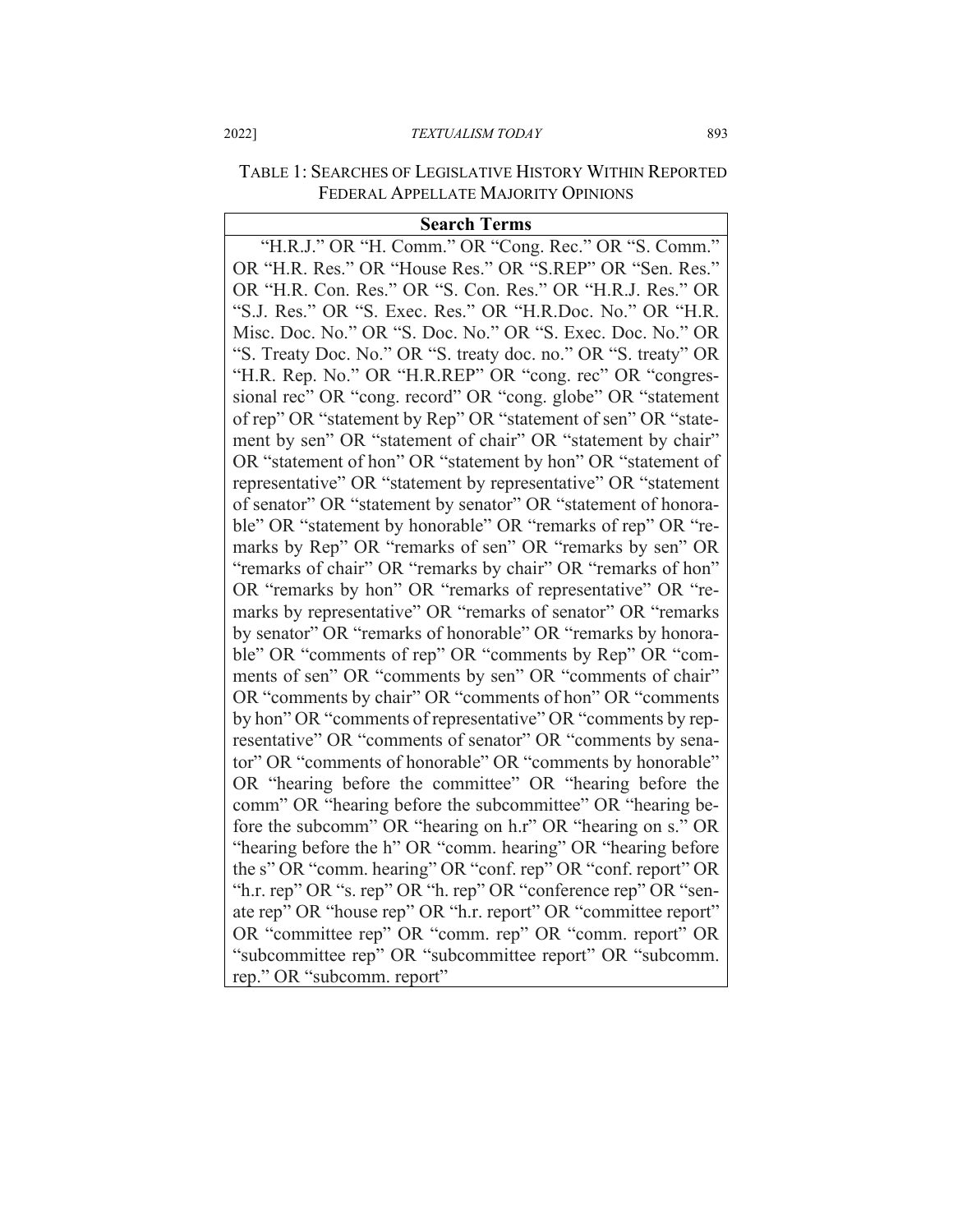## IV. RESULTS

## A. *Continuing Influence by Circuit*



The results gathered from the various circuits confirmed the in-itial first hypothesis.<sup>[197](#page-31-0)</sup> In all but two of the thirteen circuits,

<span id="page-31-0"></span>*See* discussion *supra* Part II.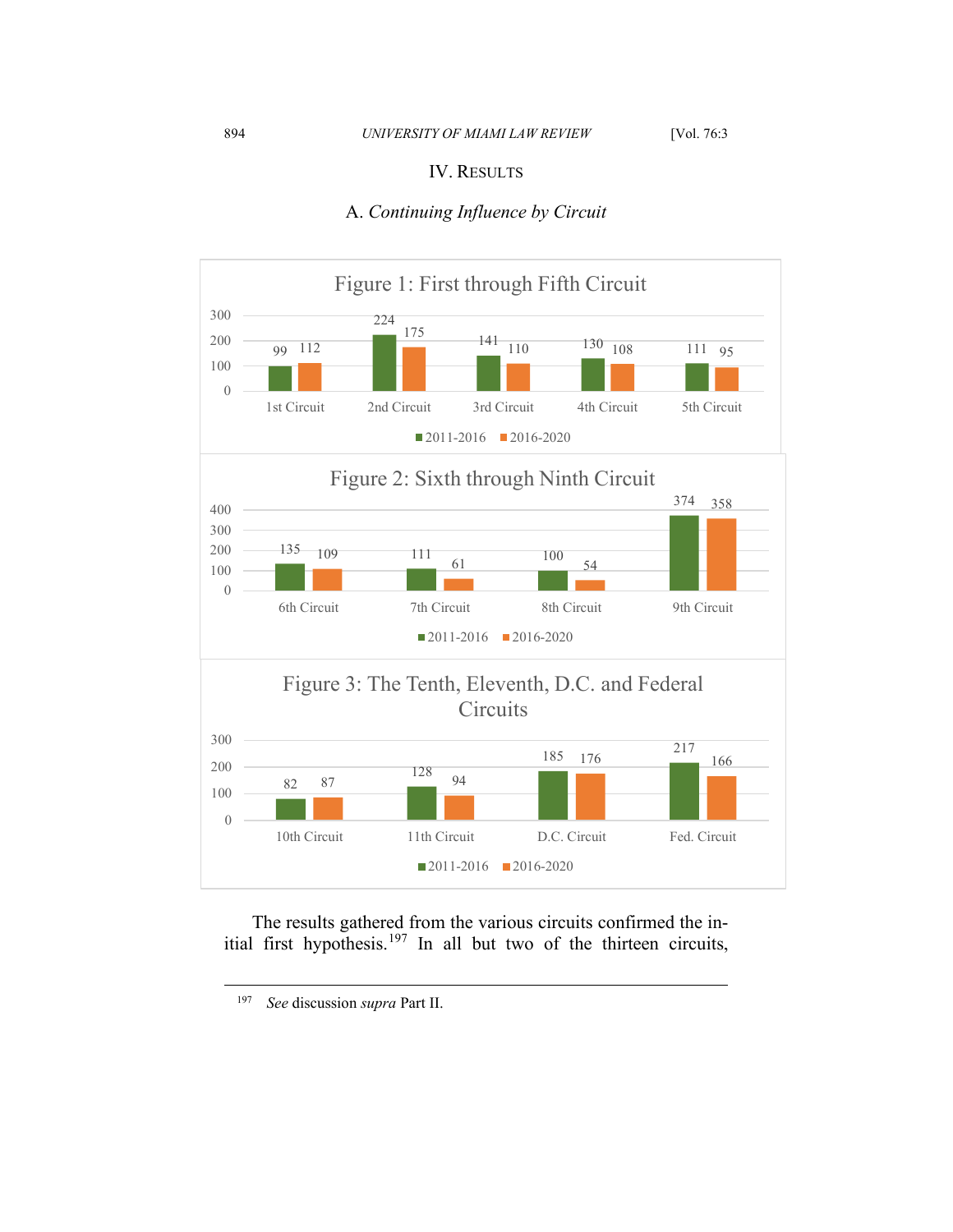#### 2022] *TEXTUALISM TODAY* 895

citations to legislative history went down, and in some cases dramatically. Figure Two above shows that the Seventh and Eighth Circuits nearly cut the number of citations in half. The initial hypothesis stated that even a slight decrease in citations to legislative history among the courts would indicate ongoing influence. The fact that citations went down as a whole indicate that the influence is very strong, and that textualism will be around for many years to come.

Intriguingly, although the increase in citations was very small, the Tenth Circuit is composed of only a third of Democrat appointees,  $198$  who are more likely to cite to legislative history than their Republican counterparts. The Ninth Circuit, although widely seen as the most politically left of all the circuits,  $199$  saw a slight decrease as well.<sup>[200](#page-32-2)</sup> This could be due to the addition of ten new Trump appointees.[201](#page-32-3) As a whole, most of the circuits showed stability in the willingness to cite legislative history during the two periods. The slight overall decline among the circuits is likely best explained by the vacancies that were left open by the Obama Administration, [202](#page-32-4) as well as the retirement of some older judges and the subsequent addition of many new Trump appointees who, as shown in Figure Five, are the least likely of all cohorts to cite to legislative history.<sup>[203](#page-32-5)</sup>

<sup>198</sup> *See* FED. JUD. CTR., *supra* note 195.

<span id="page-32-1"></span><span id="page-32-0"></span><sup>199</sup> *Circuit Court Map*, VISUAL FIRST AMENDMENT, http://visualfa.org/circuitcourt-map/ (last visited Apr. 26, 2022). This website ranks the circuits from most conservative to most liberal based on quantitative and qualitative factors associated with rulings on the First Amendment. *Id.* The ninth circuit is by far regarded as the most liberal. *Id.*

<span id="page-32-4"></span><span id="page-32-3"></span><span id="page-32-2"></span>The reason for such high numbers of citations in the Ninth Circuit is not explained fully by it being perceived as left-wing. It handles the most cases of all circuits and the charts above show only raw numbers of citations.<br> $^{201}$  FFD, IUD, CFD, summa acts  $105$ 

<sup>&</sup>lt;sup>201</sup> FED. JUD. CTR., *supra* note 195.<br><sup>202</sup> See Matt Gregory, *supra* note 1

<span id="page-32-5"></span><sup>202</sup> *See* Matt Gregory, *supra* note 175.

**See Figure Five.**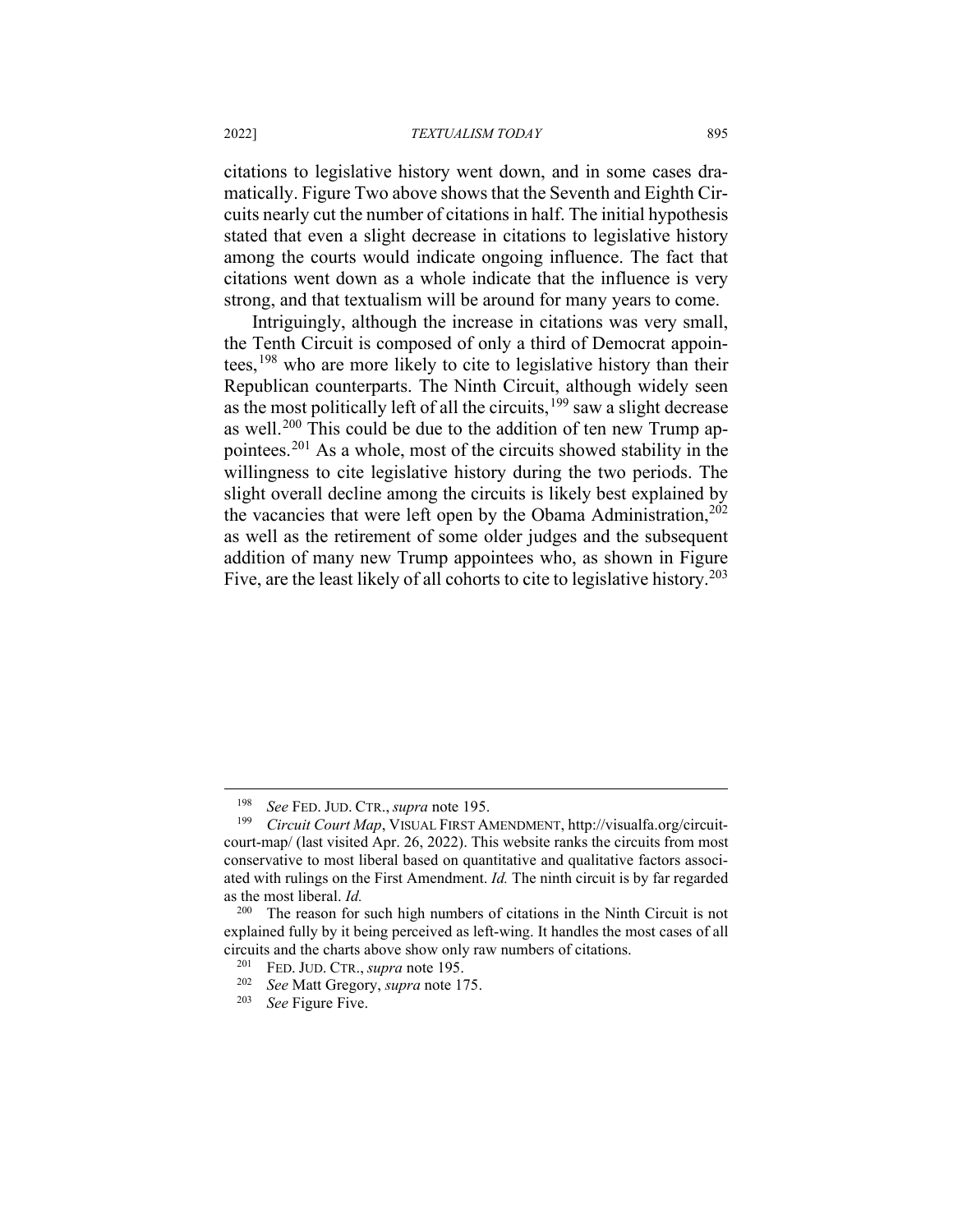

### B. *Citations by Presidential Cohort*

The data shows a clear ideological correlation between the party of the appointing president and the use of textualism. Whatever the initial reasons for its association with the Republican party and whether it reliably produces conservative outcomes, in today's federal appellate courts the willingness to cite legislative history follows obvious party-lines.

The data gathered on the variance in citation frequency based on appointing President both confirms in part and denies in part the second hypothesis. Republican appointees as a whole are statistically less likely to rely on legislative history than their Democrat counterparts,<sup>[204](#page-33-0)</sup> but the predictions with regard to how it would breakdown by President were slightly off. As Figure Four shows above, Trump appointees were the least likely to cite legislative history by a rather significant margin—more than three percent less likely than the next cohort.<sup>[205](#page-33-1)</sup> However, the data disproved the hypothesis that Obama appointees would be the most likely to cite legislative history. Clinton appointees were roughly three percent more likely than Obama appointees to cite it.

The unexpected result could possibly be explained by a theory mentioned earlier in this Article. The Benjamin and Renberg study posited that a judge's influence may be felt most strongly in the next generation of judges because those judges were able to read the judge's opinions while still in law school and before developing

<sup>&</sup>lt;sup>204</sup> *See* Figure 4, *supra* Part IV.<br><sup>205</sup> Three percent sounds like a

<span id="page-33-1"></span><span id="page-33-0"></span>Three percent sounds like a very small margin, but the highest percentage being only thirteen and a half, it is substantial.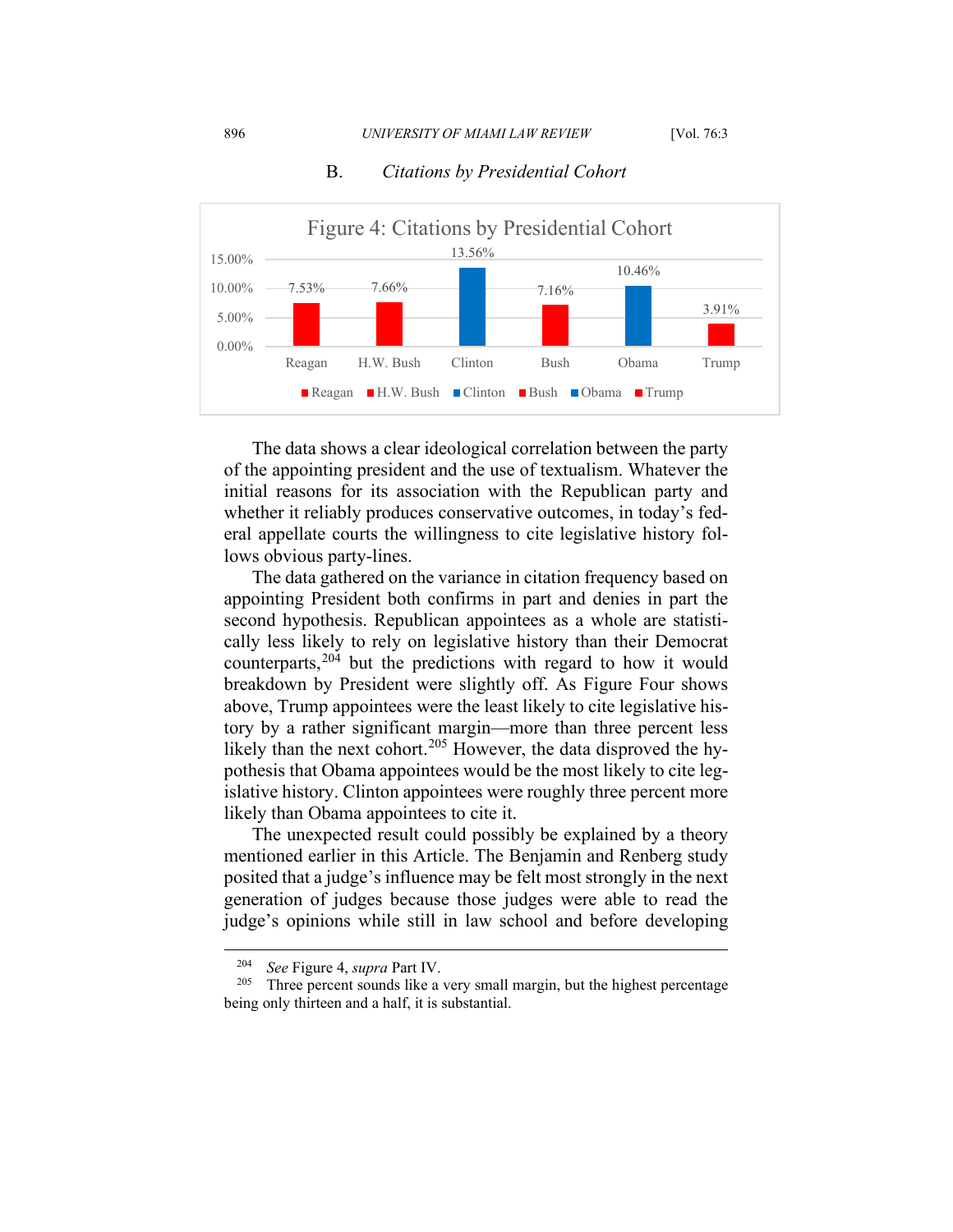their own views of statutory interpretation.<sup>[206](#page-34-0)</sup> This would account for the fact that Obama appointees, although further left politically according to the one study,  $207$  were less likely to cite to legislative history than Clinton appointees. In fact, Obama appointees were marginally closer to the Reagan and H.W. Bush appointees.<sup>[208](#page-34-2)</sup> This makes sense considering that Clinton appointees are closer in age to Scalia and most were already practicing attorneys or judges by the time Scalia ascended to the Supreme Court. Further, although Republican appointees as a whole were less likely to cite to legislative history, the two most recent Republican Presidential cohorts were less likely to do so than their predecessors. The most recent cohort, those appointed by President Trump, was far less likely to cite legislative history. The judges appointed more recently may have been just as liberal or conservative as the cohorts in the past, but the profession as a whole moved in the direction of textualism.



## C. *What This Means Going Forward*

Although not broken down by individual circuit, the chart above shows the current makeup of the federal appellate courts by Presidential cohort.[209](#page-34-3) At present, Trump appointees make up a razor-thin

<span id="page-34-1"></span><span id="page-34-0"></span><sup>206</sup> Benjamin & Renberg, *supra* note 2, at 1055.

<sup>207</sup> *See* Green, *supra* note 26.

<span id="page-34-3"></span><span id="page-34-2"></span><sup>208</sup> *See* Figure 4, *supra* Part IV.

<sup>209</sup> *See* Figure 5, *supra* Part IV.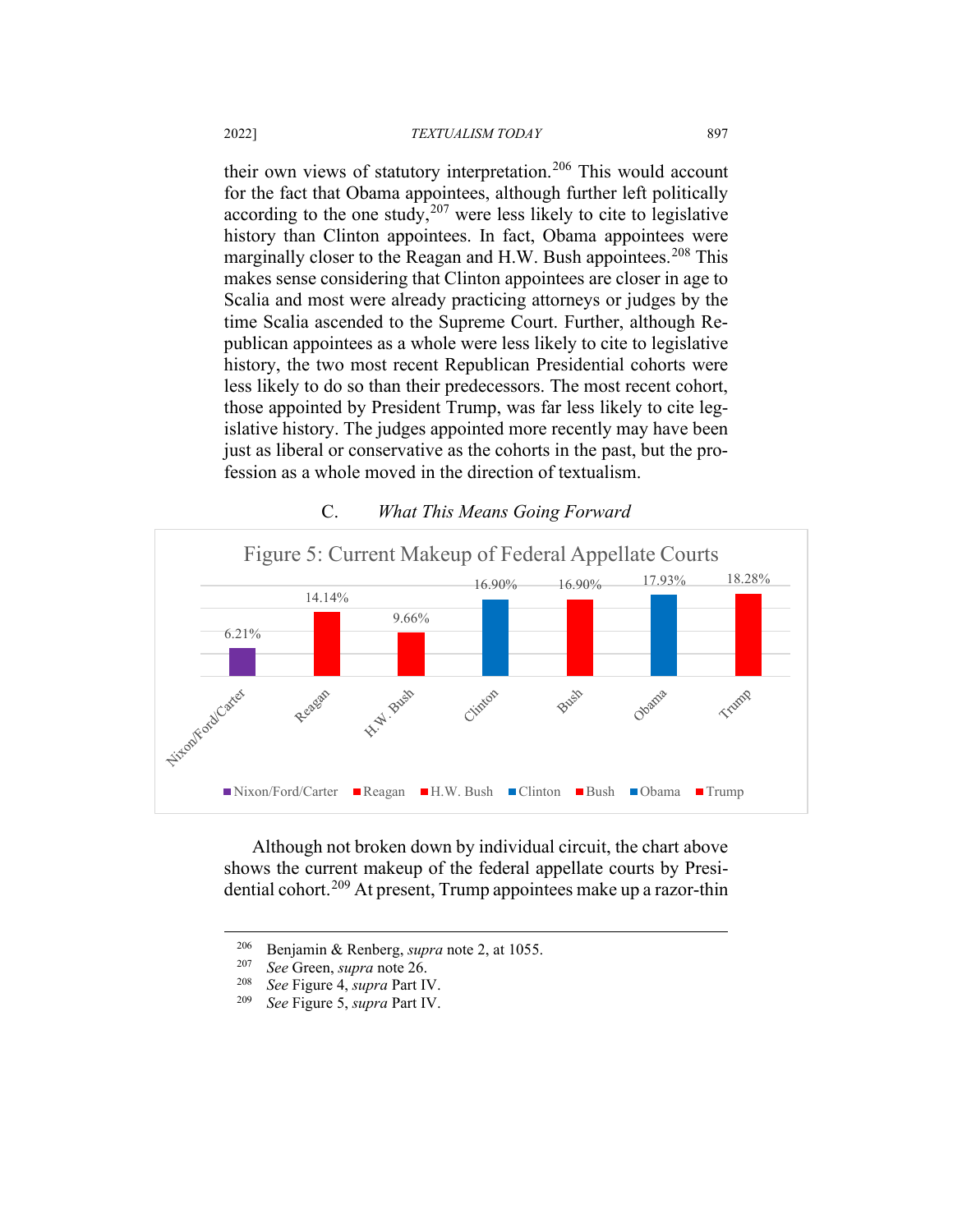plurality that is likely to grow in the coming years as older judges retire.[210](#page-35-0) Given that Trump appointees were the least likely to cite legislative history,  $2^{11}$  appellate courts will likely continue to have a strong textualist presence in the coming years. However, roughly twenty-five percent of the total seats are currently held by the more textualist Reagan and H.W. Bush judges.<sup>[212](#page-35-2)</sup> Therefore, many of the vacancies that will likely open up over the next four years will be from those cohorts. If these seats are filled by more liberal judges, there may actually be an observable change in the opposite direction with courts being more willing to cite legislative history going forward. Still, if the next cohort of Democrat-appointed judges follow in the Obama cohort's footsteps, and are more textualist than their predecessor, the change may not be significant.<sup>[213](#page-35-3)</sup> Although its long-term popularity is uncertain, with the presence of a large number of Bush and Trump appointees likely to continue serving for some time, it is clear that textualism will not "recede in influence" anytime soon.[214](#page-35-4)

## V. CONCLUSION

"If you would not be forgotten as soon as you're dead, either write something worth reading or do something worth writing."<sup>[215](#page-35-5)</sup> In his lifetime, Scalia did both. Although often controversial, it can-not be denied that Scalia left an impact few other judges will.<sup>[216](#page-35-6)</sup> Justice Kagan herself noted that a century from now when many other Justices are forgotten, Scalia will live on.<sup>[217](#page-35-7)</sup> The data shows that

<span id="page-35-0"></span><sup>&</sup>lt;sup>210</sup> President Biden may very well appoint a significant number of judges during his time in office. However, the weight of those appointments is unlikely to be felt until a few years into his Presidency given the time it takes to confirm the judges, and the fact that a sitting judge must retire or pass away for there to be a vacancy.<br> $^{211}$  Se

<sup>211</sup> *See* Figure 4, *supra* Part IV.

*See* Figure 5, *supra* Part IV.

<span id="page-35-5"></span><span id="page-35-4"></span><span id="page-35-3"></span><span id="page-35-2"></span><span id="page-35-1"></span> $213$  If the next Democrat-appointed cohort were less likely to cite legislative history than the Obama cohort, this would indicate clear Scalia influence on the profession as a whole and not only on the right-wing.<br> $^{214}$  Siegel sunga note 102 at 861

Siegel, *supra* note 102, at 861.

<sup>&</sup>lt;sup>215</sup> POOR RICHARDS ALMANAC, PETER PAUPER PRESS (1988).

<span id="page-35-6"></span><sup>216</sup> Scalia Lecture, *supra* note 8.

<span id="page-35-7"></span><sup>217</sup> *Id.*